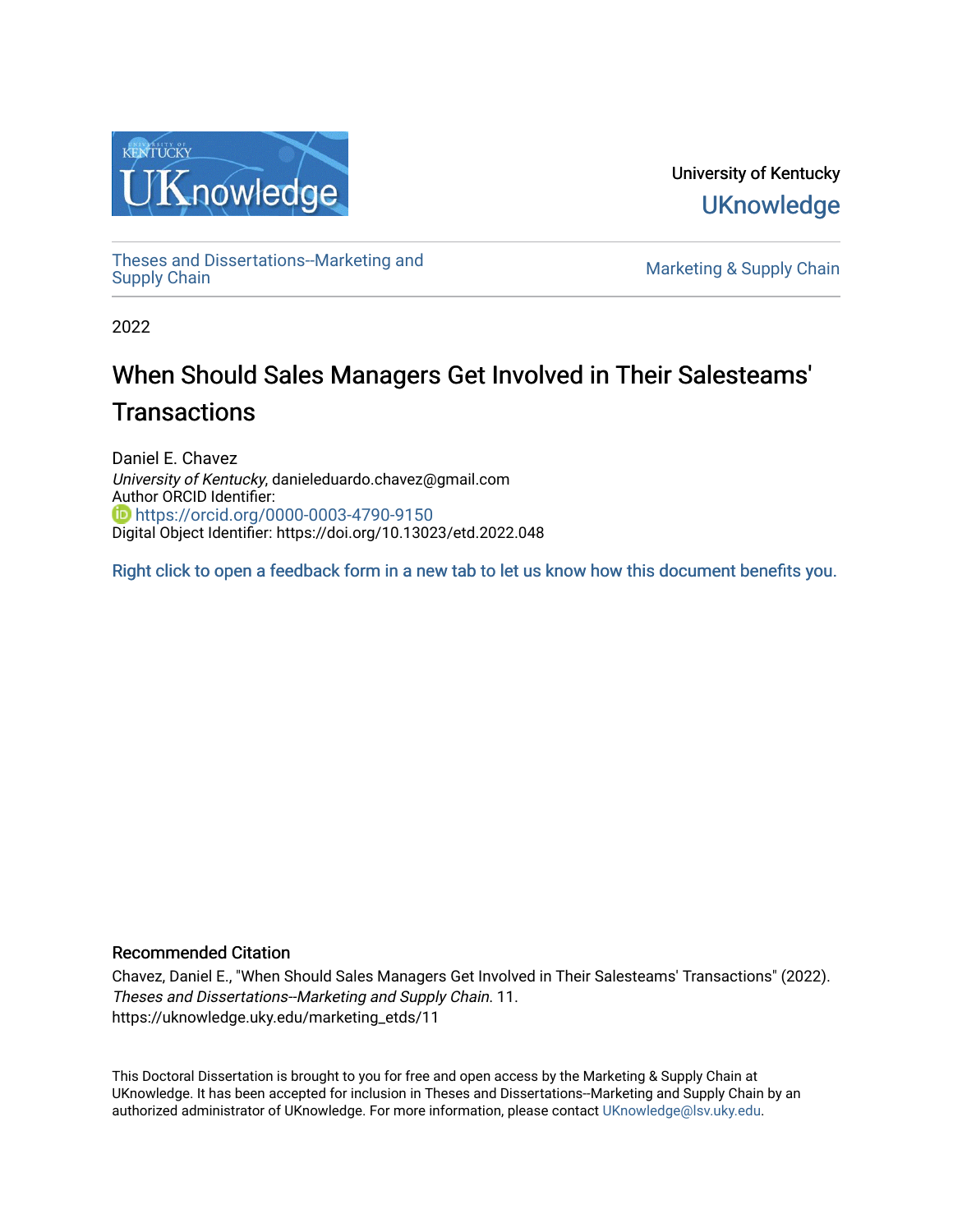# STUDENT AGREEMENT:

I represent that my thesis or dissertation and abstract are my original work. Proper attribution has been given to all outside sources. I understand that I am solely responsible for obtaining any needed copyright permissions. I have obtained needed written permission statement(s) from the owner(s) of each third-party copyrighted matter to be included in my work, allowing electronic distribution (if such use is not permitted by the fair use doctrine) which will be submitted to UKnowledge as Additional File.

I hereby grant to The University of Kentucky and its agents the irrevocable, non-exclusive, and royalty-free license to archive and make accessible my work in whole or in part in all forms of media, now or hereafter known. I agree that the document mentioned above may be made available immediately for worldwide access unless an embargo applies.

I retain all other ownership rights to the copyright of my work. I also retain the right to use in future works (such as articles or books) all or part of my work. I understand that I am free to register the copyright to my work.

# REVIEW, APPROVAL AND ACCEPTANCE

The document mentioned above has been reviewed and accepted by the student's advisor, on behalf of the advisory committee, and by the Director of Graduate Studies (DGS), on behalf of the program; we verify that this is the final, approved version of the student's thesis including all changes required by the advisory committee. The undersigned agree to abide by the statements above.

> Daniel E. Chavez, Student Dr. Brian Murtha, Major Professor Dr. Nancy Johnson, Director of Graduate Studies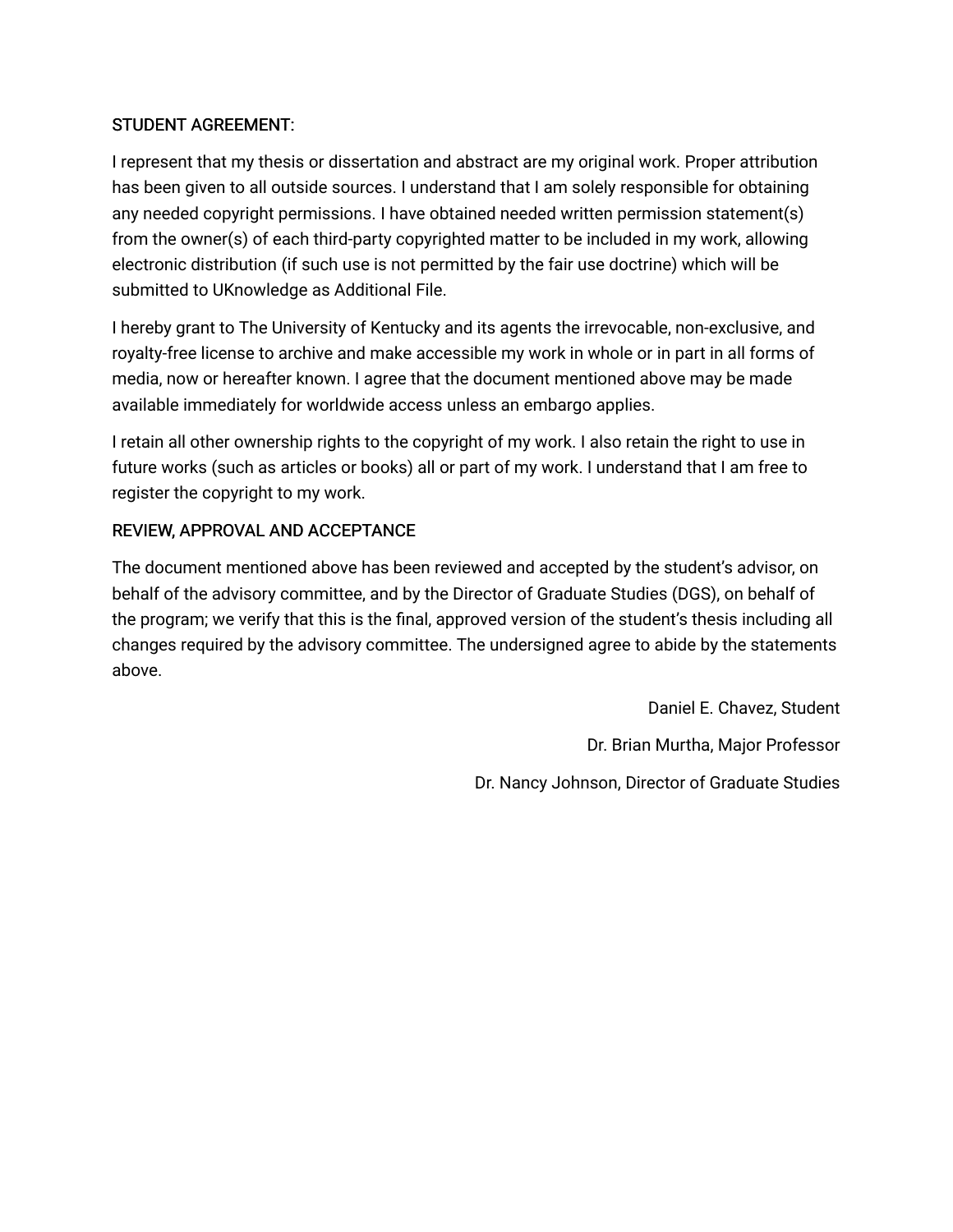# WHEN SHOULD SALES MANAGERS GET

# INVOLVED IN THEIR SALESTEAMS' TRANSACTIONS

# DISSERTATION \_\_\_\_\_\_\_\_\_\_\_\_\_\_\_\_\_\_\_\_\_\_\_\_\_\_\_\_\_\_\_\_\_\_\_\_\_\_\_\_

\_\_\_\_\_\_\_\_\_\_\_\_\_\_\_\_\_\_\_\_\_\_\_\_\_\_\_\_\_\_\_\_\_\_\_\_\_\_\_\_

A dissertation submitted in partial fulfillment of the requirements for the degree of Doctor of Philosophy in the College of Business and Economics at the University of Kentucky

By

Daniel Eduardo Chavez

Lexington, Kentucky

Director: Dr. Brian Murtha, Professor of Marketing

Lexington, Kentucky

2022

Copyright © Daniel Eduardo Chavez 2022 https://orcid.org/0000-0003-4790-9150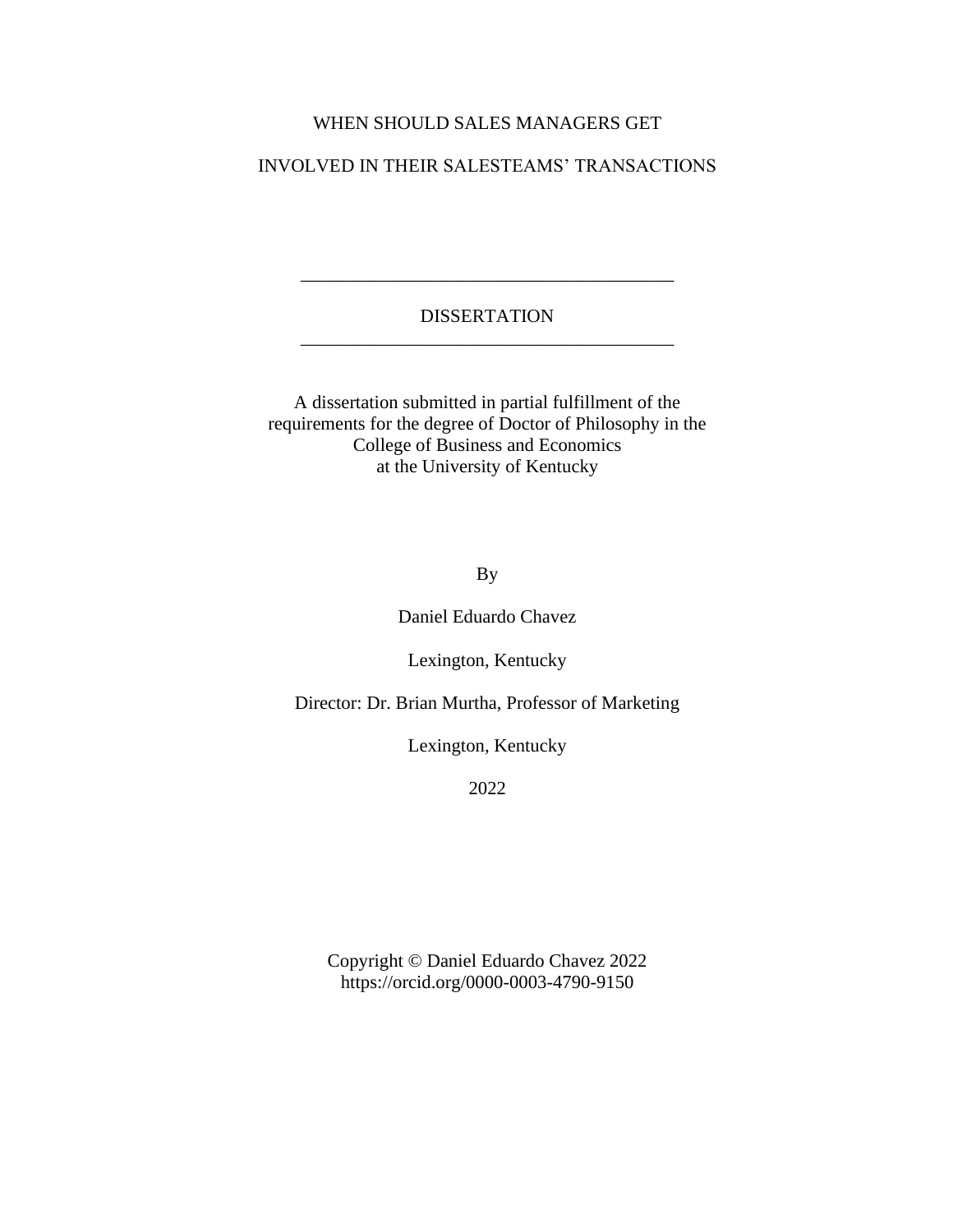### ABSTRACT

The existing literature on sales teams explores various aspects of team members and their effects on sales performance. The literature on sales management has described how managers can promote better results from salespeople. The question at the intersection of these two streams of literature – if managers should be part of sales teams -- has not been addressed and is what we explore. Using data from a Fortune 1,000 firm that operates automotive service stores across the US we test these effects. The data presents a natural experiment as sales teams with different compositions are assigned randomly to the customers. We identify different configurations where either the team is comprised only of salespeople or managers and salespeople. Based on insights from game theory and agency theory, given there are more opportunities to free-ride in salespeople-only teams, more shirking is expected in these teams, yielding less effort by all team members, an outcome that would, in turn, result in lower sales. Our results show that the presence of managers would reduce the shirking and increase sales.

KEYWORDS: Sales, Sales Managers, Sales teams, Agency Theory*.*

Daniel Eduardo Chavez

4/12/2022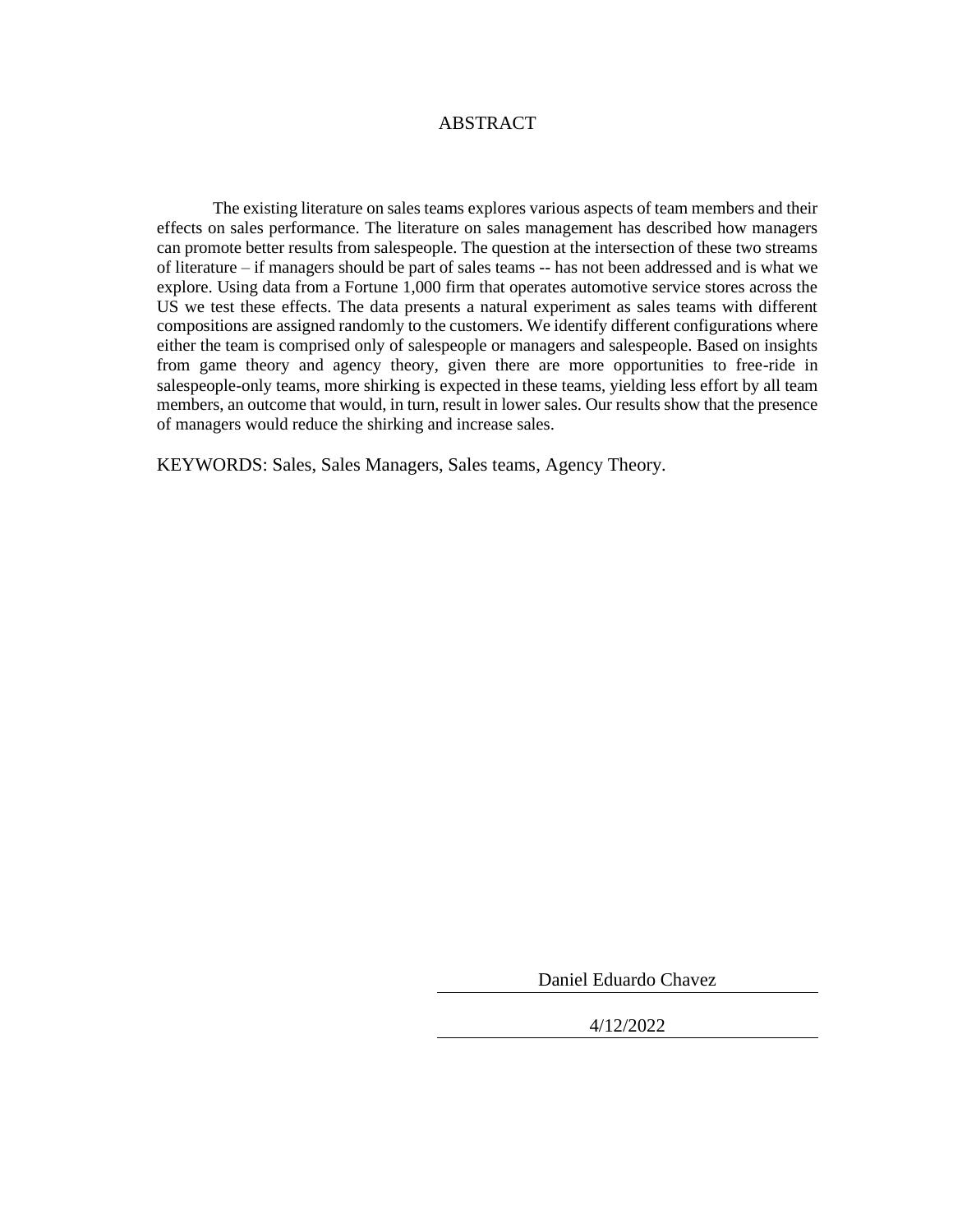# WHEN SHOULD SALES MANAGERS GET INVOLVED IN THEIR SALESTEAMS' TRANSACTIONS

By Daniel Eduardo Chavez

Dr. Brian Murtha

Director of Dissertation

Dr. Nancy Johnson Director of Graduate Studies

4/12/2022

Date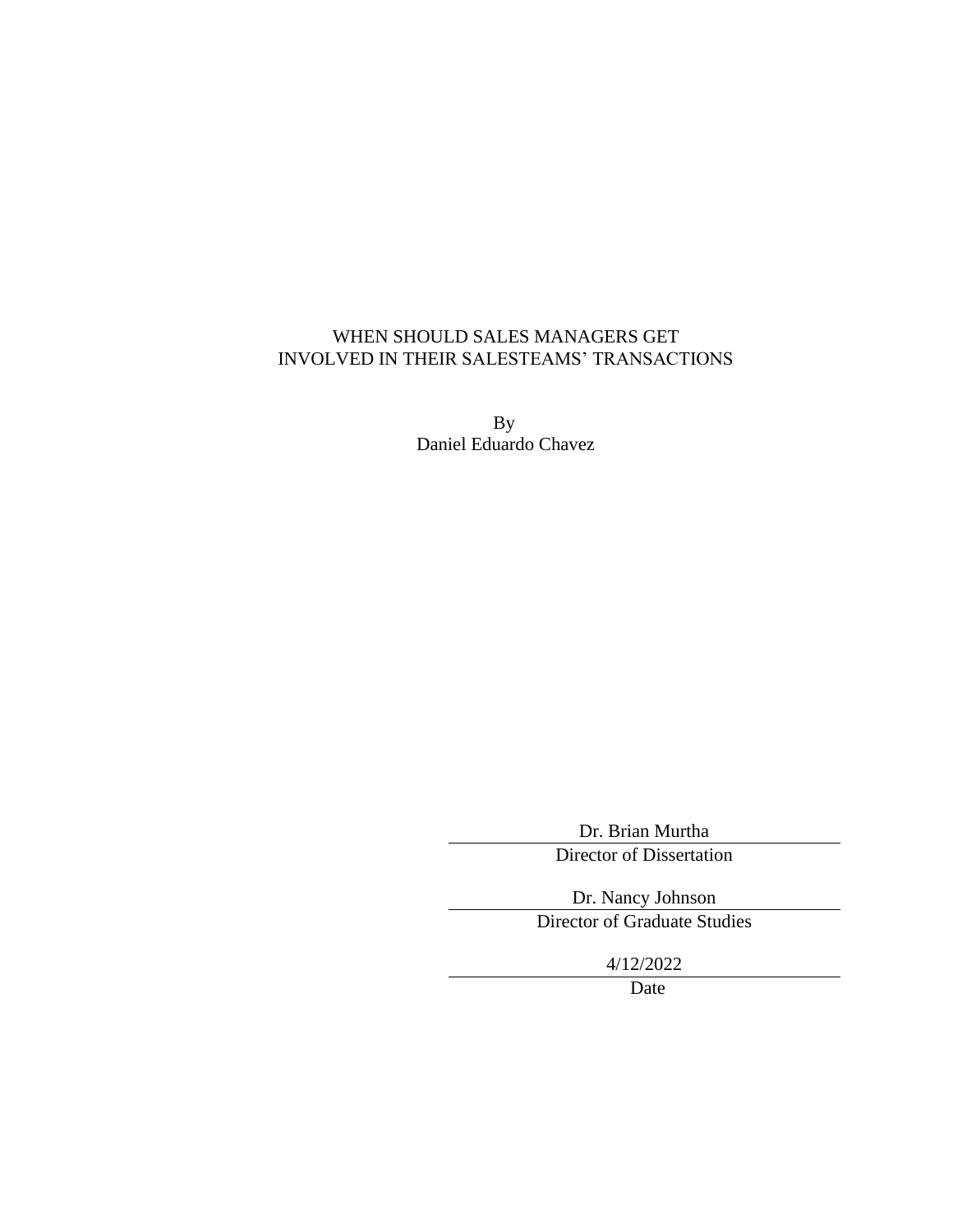# DEDICATION

Mamá, wish you were here. I hope I am making you proud with all the non-academic stuff I have done and continue to do.

Luna, I hope that you know someday how you were in my heart and my mind at all times. Te amo hija.

JoJo, I choose you. I am glad you chose me. I look forward to us choosing each other again and again.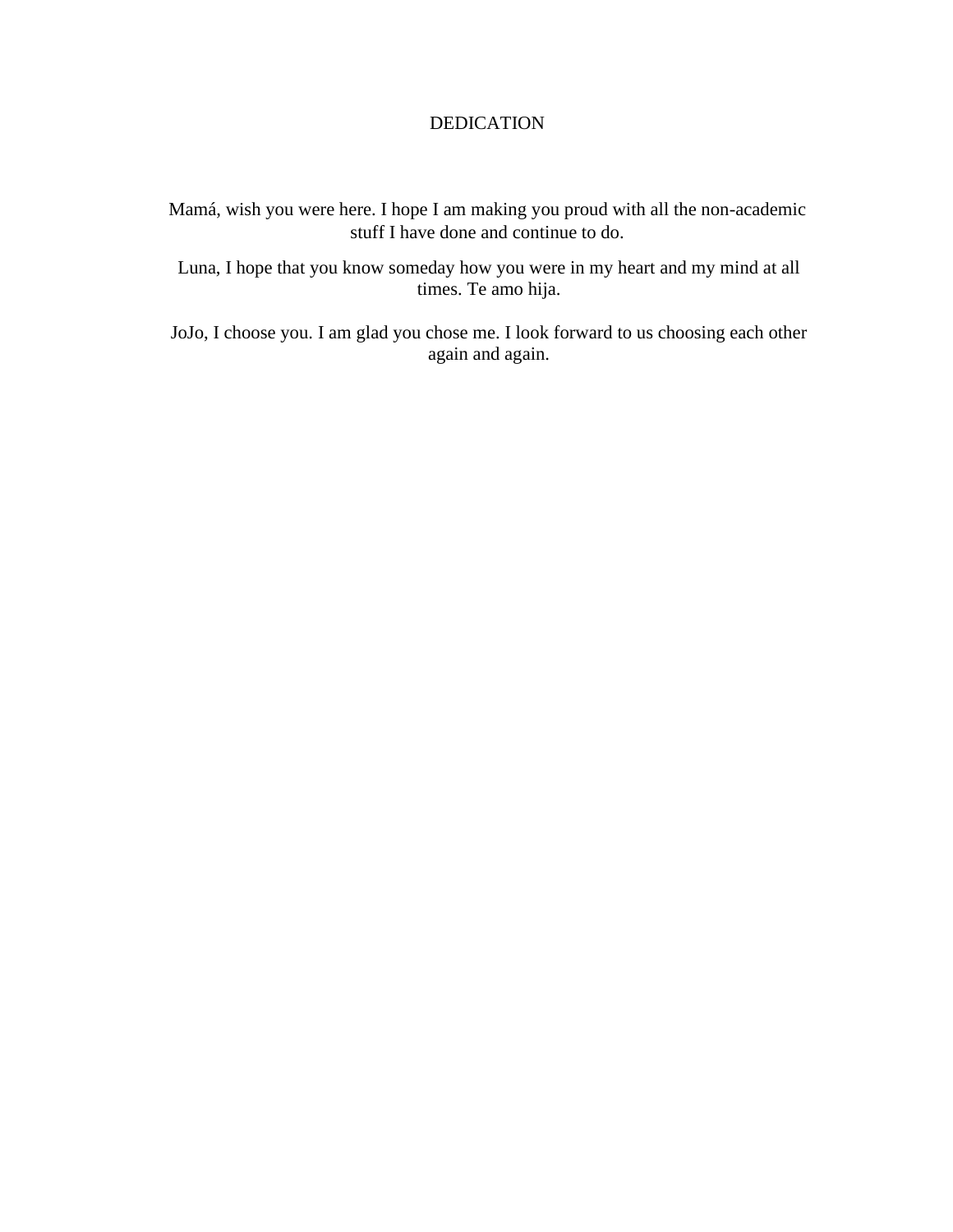#### ACKNOWLEDGEMENTS

<span id="page-6-0"></span>Not only would it be unrealistic, but also disrespectful to fail to acknowledge some of the people who have been essential for getting me here. A huge thank you to my friend and guide Brian Murtha who has had the patience of a saint to teach me his ways and has been willing to be uncomfortable with me. A debt of gratitude also goes to my mentor and supporter Haipeng Chen, for the opportunity and encouragement me to join this program where I found my true calling, my home. I would also like to thank my committee members: Adam Craig for being a neutral judge to my ideas and wanting to use my skills, and Kenneth Troske for bringing me into the project that changed my life.

I also owe this moment to all the faculty members at University of Kentucky who showed the way to newfound knowledge and more often than not made sure I knew I had a place amongst them. Thanks also go to my friends, my colleagues, and the staff for making my time at University of Kentucky and Lexington a great experience.

Special thanks go to my mother, Elizabeth Paz, for her love, acceptance, understanding, and encouragement, thank you Mamá for giving me all. To my father, Jose Roberto Chavez, for pushing me to pick myself up and try again and never give up.

And finally, I wish to thank my daughter, Luna Chavez, for motivating to become a better person every day, and my partner in life, Jo Mackby, for giving me a practical application of asymptotics for low probability events, showing me the Bayesian nature of the statistics of life, and challenging me like no one can.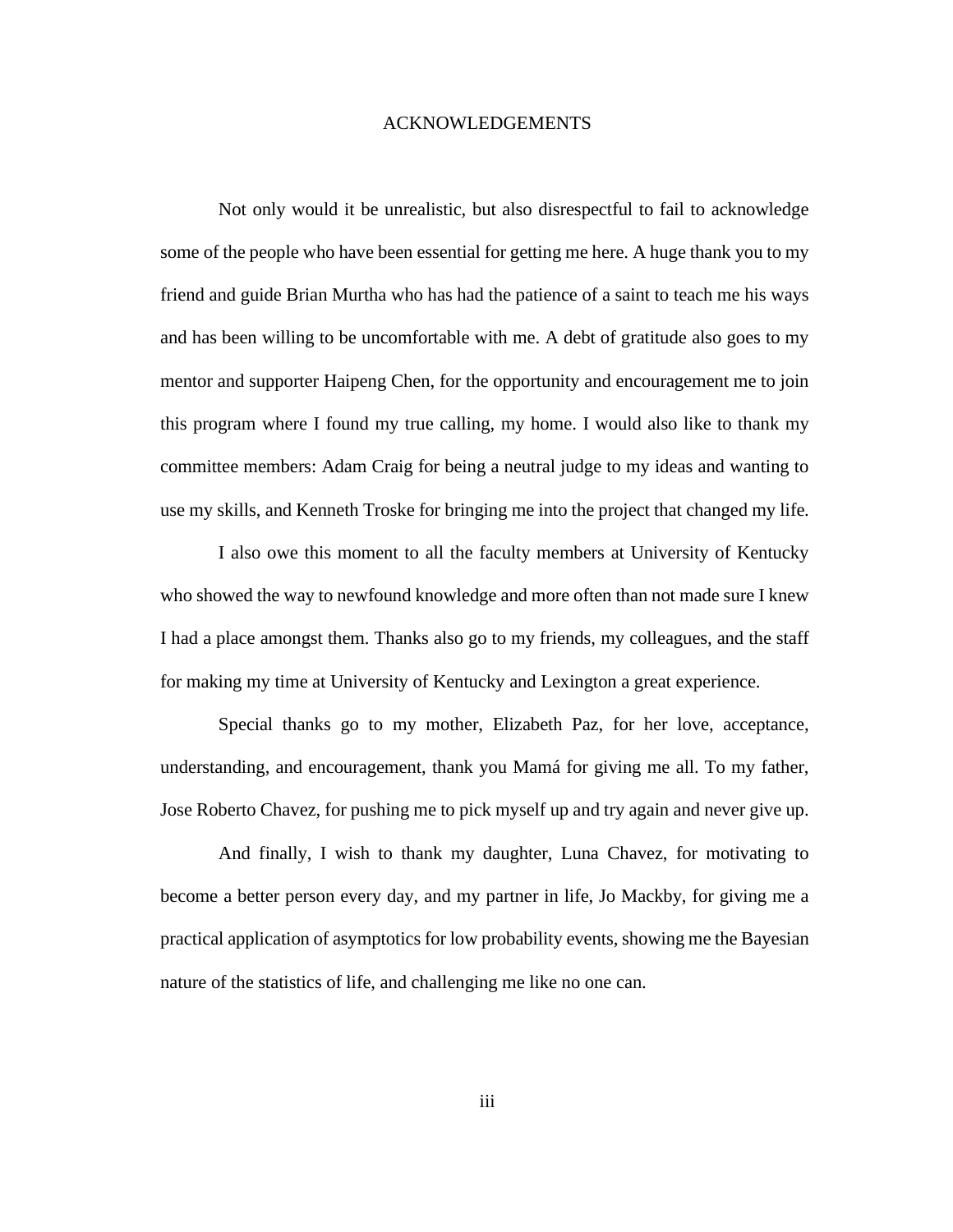# TABLE OF CONTENTS

<span id="page-7-0"></span>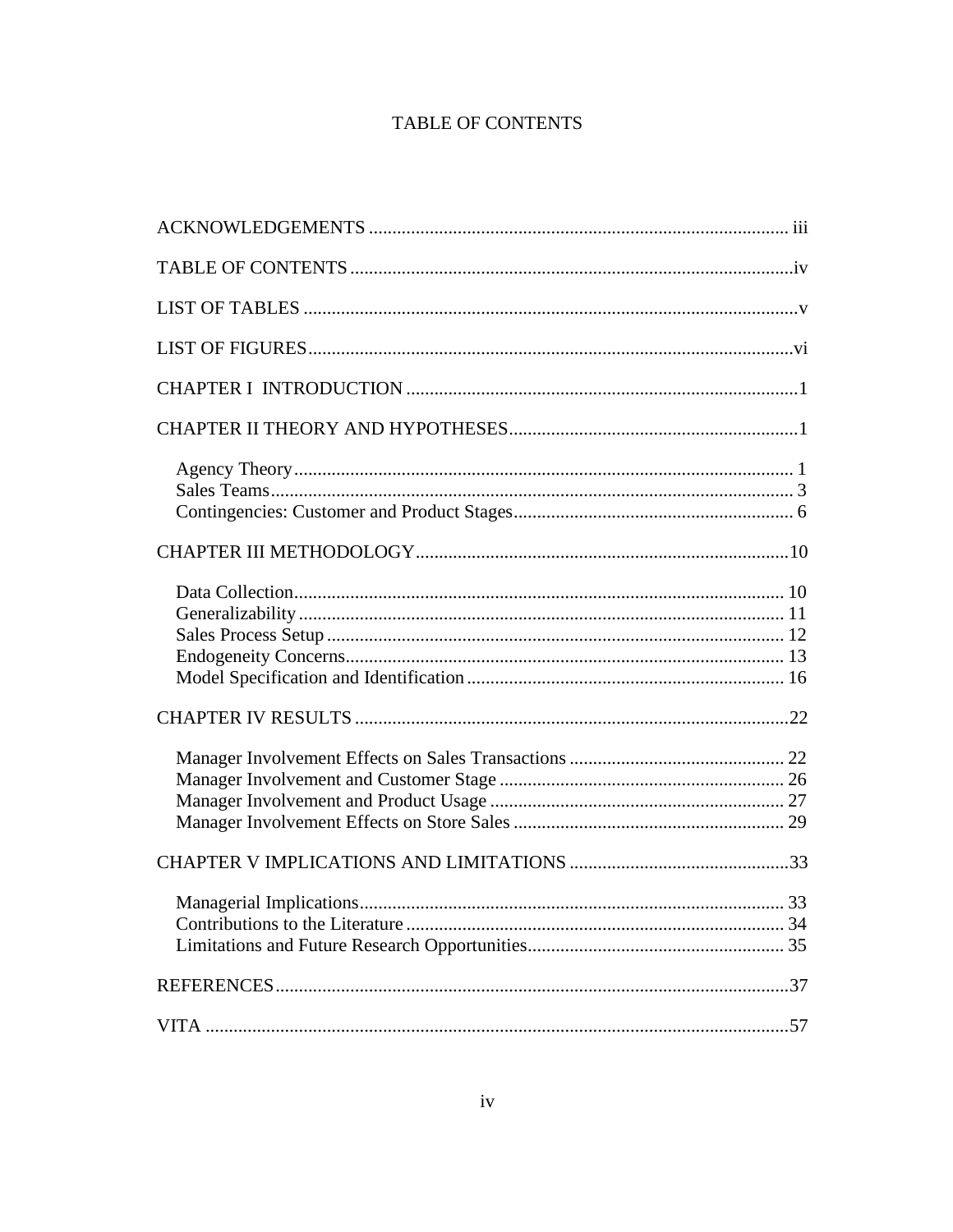# LIST OF TABLES

<span id="page-8-0"></span>

|                                                                                                                                                  | Page |
|--------------------------------------------------------------------------------------------------------------------------------------------------|------|
|                                                                                                                                                  |      |
|                                                                                                                                                  |      |
| Table 3: Fixed-effects panel regressions of sales with different manager<br>involvement configurations, customer stage, and product relationship | 24   |
| Table 4: Marginal effects sales with different manager involvement                                                                               |      |
|                                                                                                                                                  |      |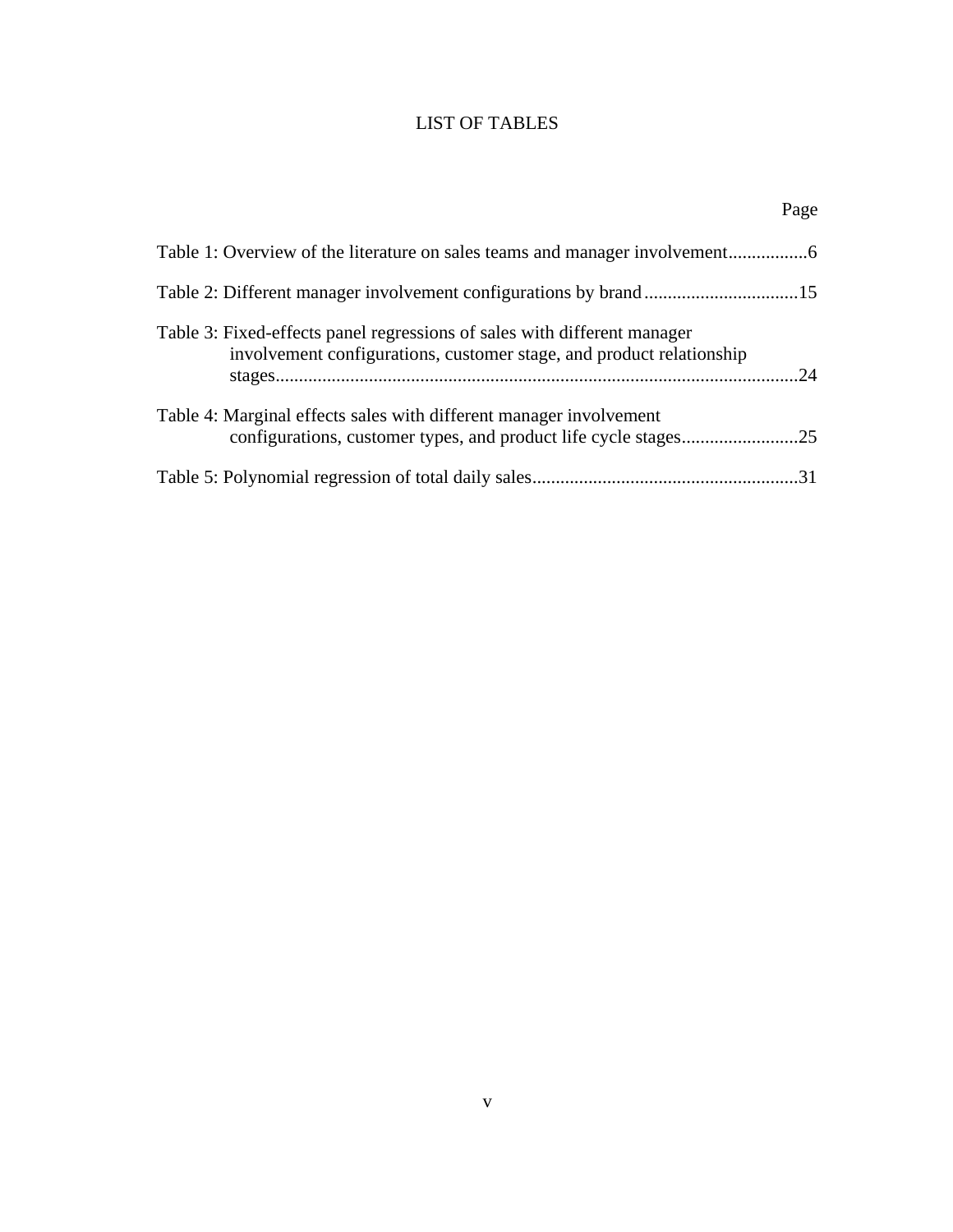# <span id="page-9-0"></span>LIST OF FIGURES

| Figure 1: Increases in Sales by Team Configuration for New and Returning        |  |
|---------------------------------------------------------------------------------|--|
| Figure 2: Increases in Ticket Size with Teams of Managers by Usage Intensity 29 |  |
| Figure 3: Daily Store Sales and Daily Transactions with Managers32              |  |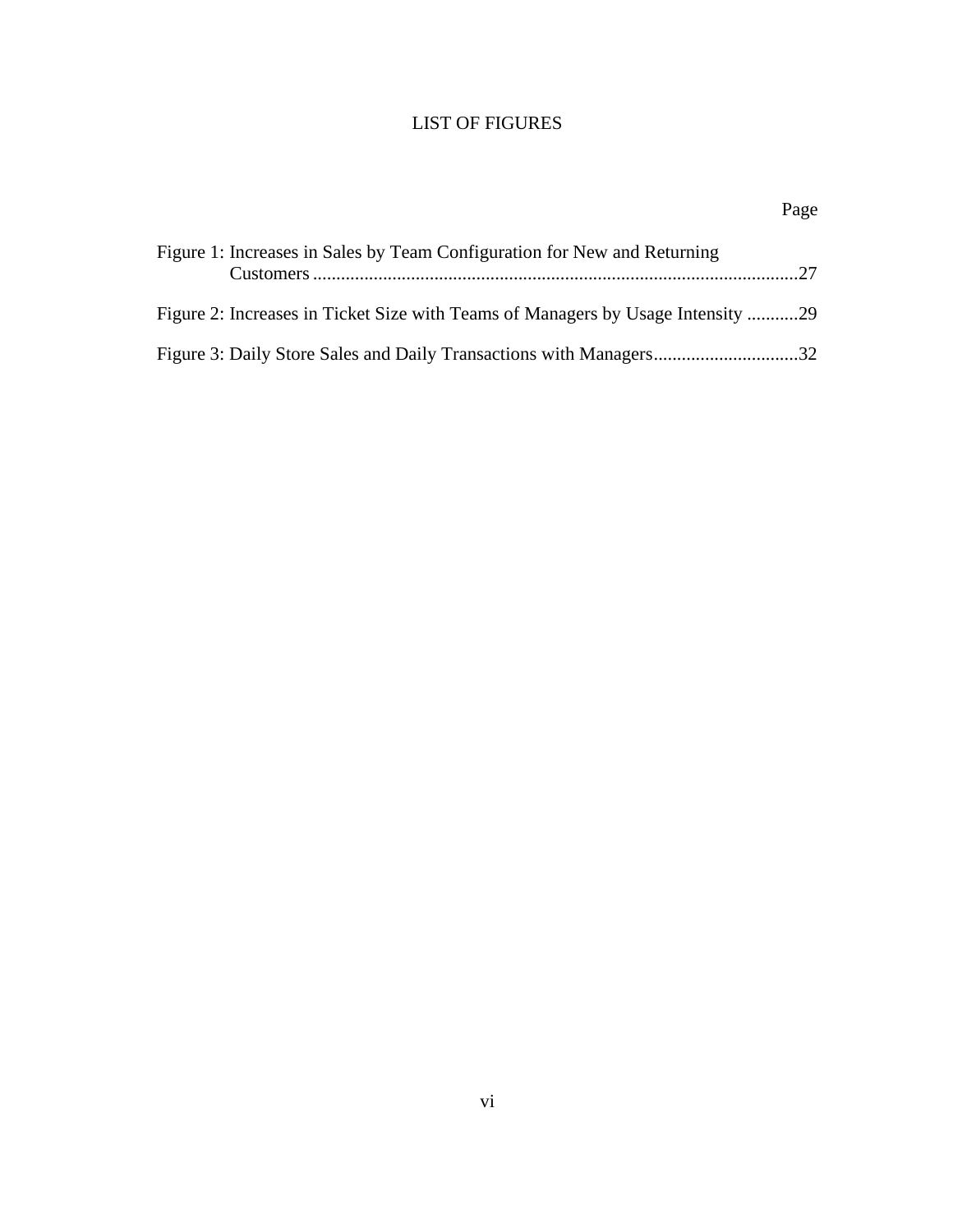#### CHAPTER I

## **INTRODUCTION**

<span id="page-10-0"></span>In 2019, US firms spent approximately \$7.2 billion to compensate over 65,000 managers in retail contexts (BLS 2020). Managers recruit, train, coach, and evaluate employees and thus play a vital *supervisory role* for firms (Schmitz and Ganesan 2014; Wieseke et al. 2009). Unlike many types of managers, however, sales managers also take on a *selling role* whereby they're tasked with selling products and services to customers (Deeter-Schmelz, Goebel, and Kennedy 2008; Hughes and Ogilvie 2019). In practice then, sales managers often take on dual roles of supervising *and* selling (Rapp et al. 2020). Although having managers sell products and services to customers may increase sales, doing so takes time away from their supervising responsibilities which are also very important. Questions arise, therefore, as to how to balance these roles and whether and when sales managers should engage in their selling role.

Unfortunately, practitioners provide conflicting advice on this issue. On the one hand, a long-standing viewpoint is that managers should be managing, not selling (Loen 1964). Perpetuating this view, recent advice suggests that, "as a manager, although you miss it, resist the urge to jump in on the sale" (HubSpot 2020) and, "managers are responsible for making operations run, not running them" (LinkedIn 2017b). On the other hand, some suggest that "managers' work is selling" (CareerBuilder 2020) and, "a managers' job is to sell products" (LinkedIn 2017a).

With a couple of notable exceptions (see Arnold et al. 2009; Rapp et al. 2020), academic research provides little guidance on how to balance sales managers' supervising and selling roles. Although prior research examines sales managers, this research typically focusses on the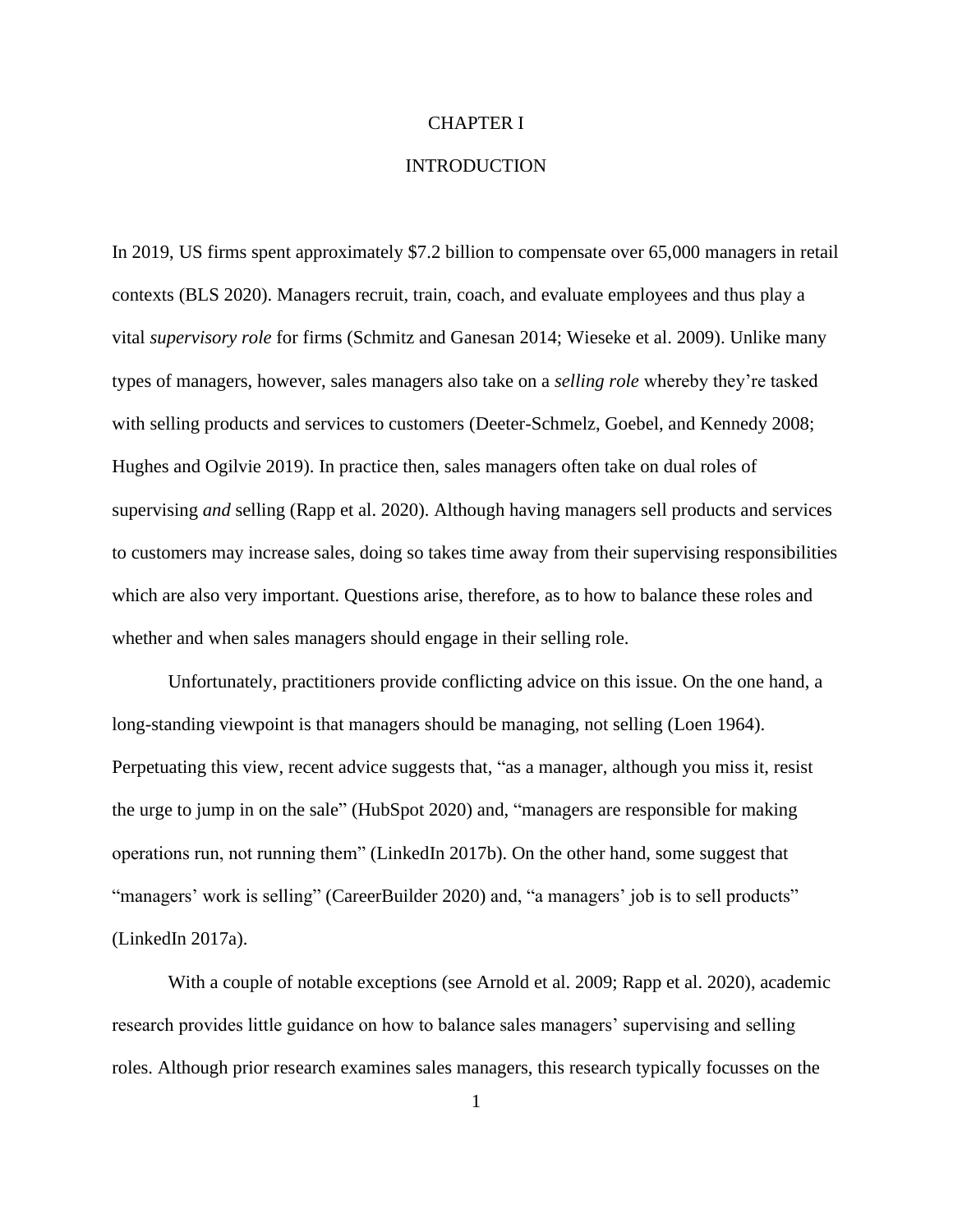*supervisory role* of managers. For instance, prior work sheds important light on managers' influence on teams (Ahearne et al. 2013; Atefi et al. 2018), managers' leadership and management styles (Mero, Guidice, and Werner 2012; Schmitz and Ganesan 2014), and managers' planning and execution (Deeter-Schmelz, Goebel, and Kennedy 2008; Grant 2003) (see Table 1). The present research, therefore, complements prior research by incorporating sales managers' *selling role* and assessing whether and when sales managers should engage in this role. Accordingly, we seek to make the following contributions to the literature on sales managers.

First, to our knowledge, the present study is the first to explore the effects of sales managers' direct interactions with customers on transaction performance. As such, we complement and extend the work by Arnold et al. (2009), who shine a light on how sales managers influence sales by gauging how much time sales managers dedicate to selling. Our work goes a step further and evaluates what happens when sales managers sell *with their salespeople*. Thus, we take a more fine-grained view and how sales manager involvement impacts the performance of individual transactions.

Second, given that sales managers also have to perform their supervisory role, it is important to understand *when* sales managers should engage in their selling role (i.e., when to get involved with individual transactions with customers). Recent research has begun to address this issue. For instance, Rapp et al. (2020) find that allocating time to managing (supervising role) yields higher performance with experienced sales units, i.e. salespeople working for the same supervisor (Venkatesh, Challagalla, and Kohli 2001), while dedicating time to customer facing activities (selling role) is a better choice for units with lower levels of experience. We build on this important insight by examining sales teams, i.e. a group organized so that they operate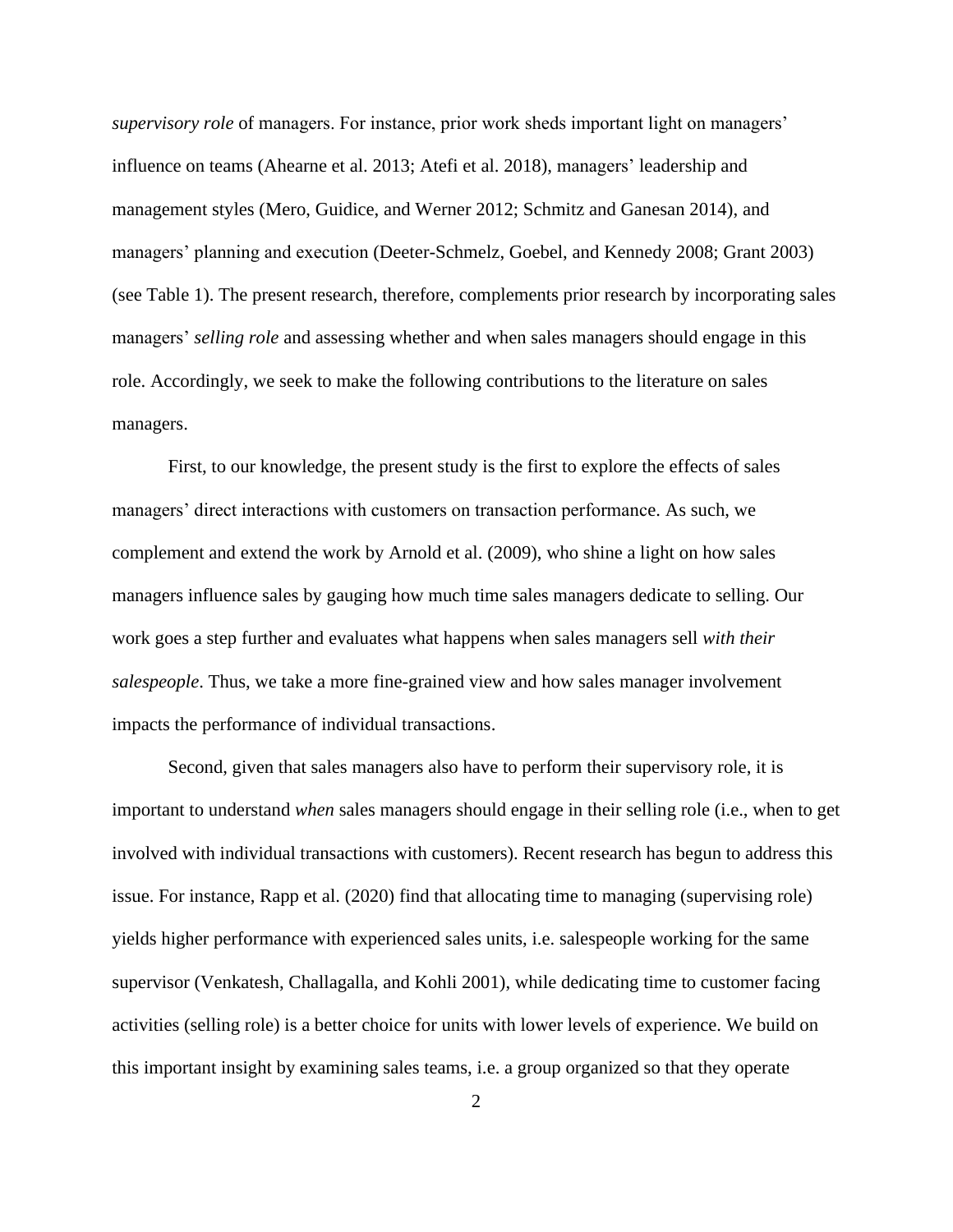together (Holmstrom 1982), and by looking outside the characteristics of the sales units/teams for guidance on how to allocate sales manager time. More specifically on the latter, we examine *customers' relationship stage with the firm* and *product usage intensity* and how these interact with sales manager involvement in sales transactions. These two conditions are external to the sales team, and unlike team composition, they can be more accessible for firms (Aakvik, Hansen, and Torsvik 2017) to guide when managers can be most effective at maximizing sales performance.

In this research, a customer's relationship stage reflects whether they are a *new or returning* customer (Dagger and Danaher 2014; Evans et al. 2000; Lemon and Verhoef 2016). Product usage intensity is the extent to which a *product has been used relative to how long the*  product has been in use<sup>1</sup> (Bolton and Lemon 1999; Challagalla, Venkatesh, and Kohli 2009; Ram and Jung 1991). Our results indicate that sales teams with managers: (a) perform best with new rather than returning customers, and (b) performance increases with product usage intensity. To our knowledge, the present research is the first to blend insights from the literature on customers' relationship stage and product usage intensity and how they may impact the efficacy of sales manager involvement in transactions. Thus, we provide an important first step in understanding variables *external* to the team to inform sales managers on how to prioritize getting involved in their sales teams' transactions. Importantly, customer relationship stage and usage intensity are relatively easy to distinguish across firms and industries. Thus, a broad range firms may readily implement changes to their sales processes based on these variables.

 $<sup>1</sup>$  This concept contrasts with the age of the product in the sense that a product can have low usage intensity even if it</sup> was acquired a long time ago and vice versa (e.g., high usage intensity of a recent purchase). For example, a washing machine acquired a three months ago that is used daily has higher usage intensity than a two-year old washing machine that is used once a month.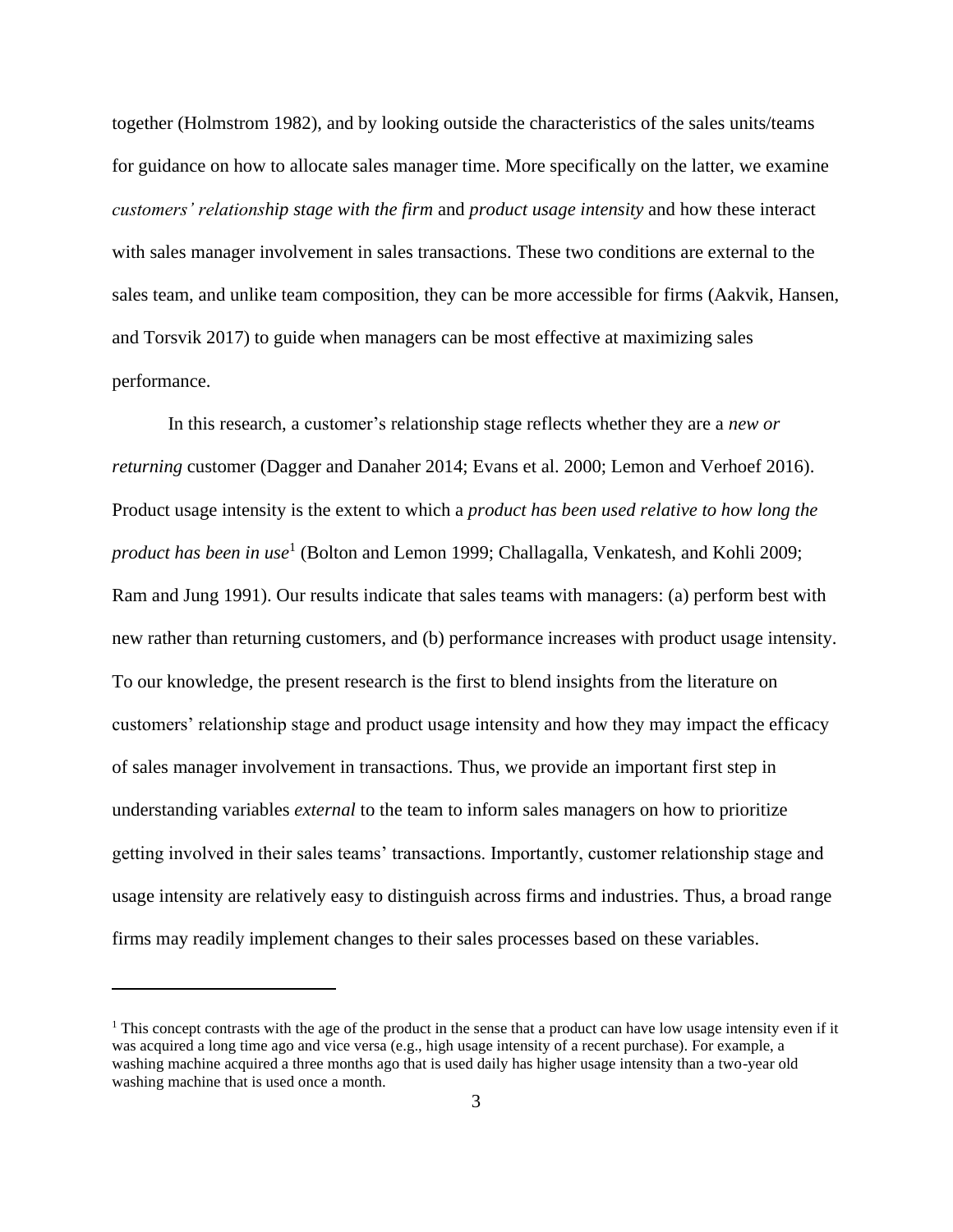Third, prior research has not considered how sales manager involvement in (lower-level) transactions with customers may affect higher, store-level outcomes in which managers' supervisory role is most likely to manifest. Such an examination is important to understand because if the benefit at the transaction-level comes at the expense of store-level performance, then the necessity of managers having a selling role becomes questionable. The results of the present study suggest that managers' involvement in their sales teams' customer transactions increases transaction performance (i.e., the size of customers' invoices); however, results also suggest that manager involvement in sales teams' transactions has an inverted u-shaped relationship with store performance. This result implies that too little or too much manager involvement in individual sales transactions can be detrimental to store performance. This suggests a "sweet spot" of manager involvement in transactions that, to our knowledge, has not been documented before. Taken together, our results provide evidence of novel and nuanced effects of involving managers in their sales teams at both the transaction and store levels.

The results of the present research are based on analyzing a blend of two secondary datasets, i.e., personnel and invoice datasets, from a longitudinal study with a Fortune 1000 firm that operates nationwide automotive services in the US. The invoice dataset contains over 7 million invoices for more than 400 corporate operated stores located across the US. The personnel dataset details characteristics of all the frontline staff of the company including rank, age, gender, tenure, and promotion track. The partner firm's selling setup consists of teams of two salespeople per customer (one at the car window and one under the vehicle hood) that are randomly paired by the store managers. Customers are randomly assigned to each sales team on a first come first serve basis. Store managers walk around the store and can volitionally choose to become part of any of the sales teams in the store. Given the random assignment of customers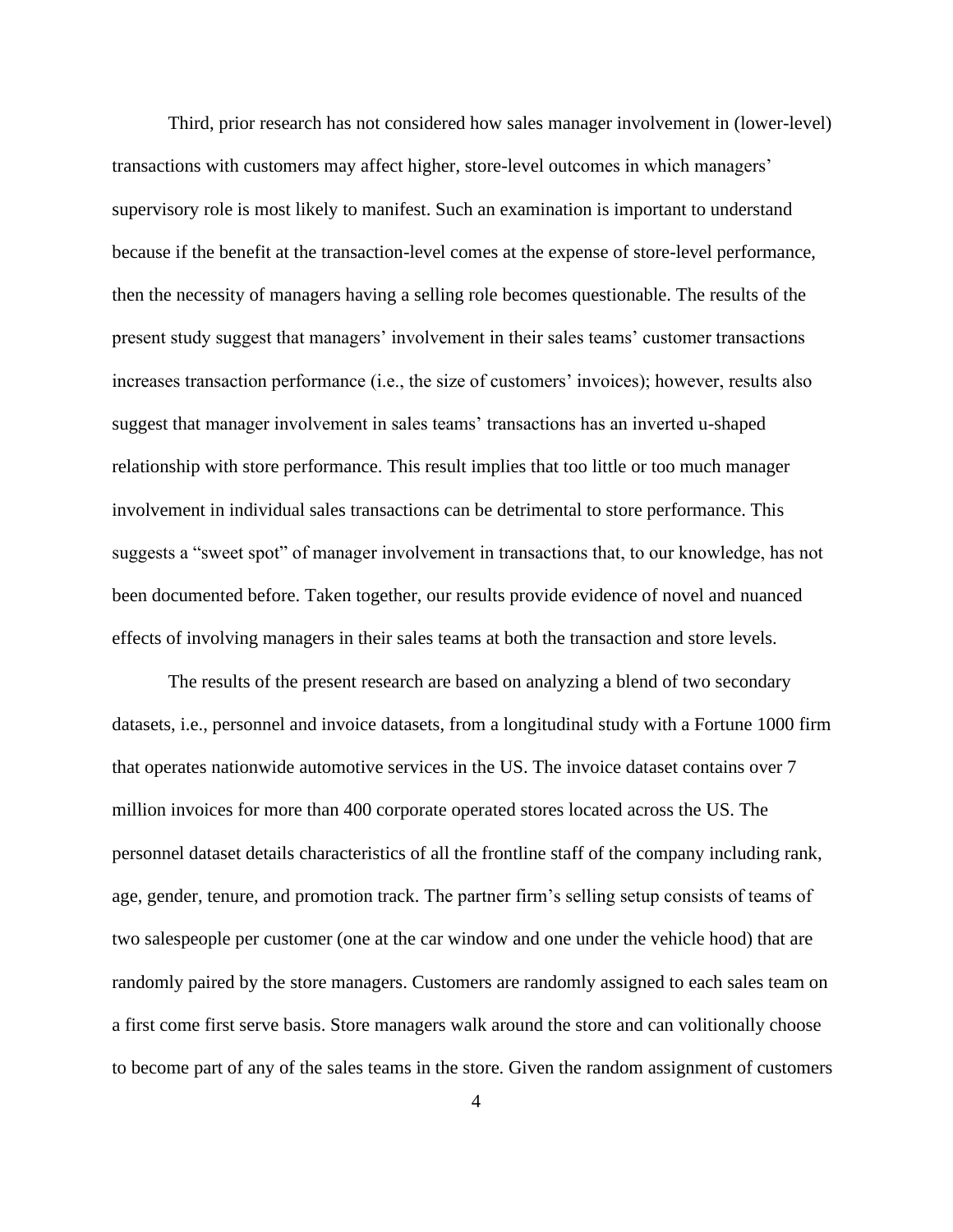to sales teams, of salespeople to the assigned teams, and sales managers choice to join sales teams, the data from this firm provide a natural experiment setup. Using the blend of the datasets, we are able to identify in each transaction whether the sales team had a sales manager or not to test the effects of manager involvement on sales performance.

The current research uses longitudinal measures of both *store* (daily store revenue) and *transaction* data (individual invoice revenue) to evaluate our contentions. The personnel dataset also allows us to be able to include data about the team members such as age, tenure, and other potential differences as controls to rule out potential competing explanations. These datasets allowed us to apply big data management techniques and machine learning algorithms to take an agnostic approach to the data and remove bias in the model selection and estimations, providing more robustness to the findings. While the setup of the firm helps address some potential endogeneity concerns, we also use state-of-the-art methods to address others. Our results provide important managerial implications on if and when managers should get involved in the sales teams.

The paper is structured as follows. First, we draw on insights from agency theory and relevant streams of the management (e.g., teams and monitoring) and consumer behavior (e.g., information acquisition and processing) literatures to develop our hypotheses. We follow this with a description of the firm and data setup used in the analysis. We then describe the models and identification strategy before presenting our results. We conclude with managerial and theoretical implications and some limitations of the research.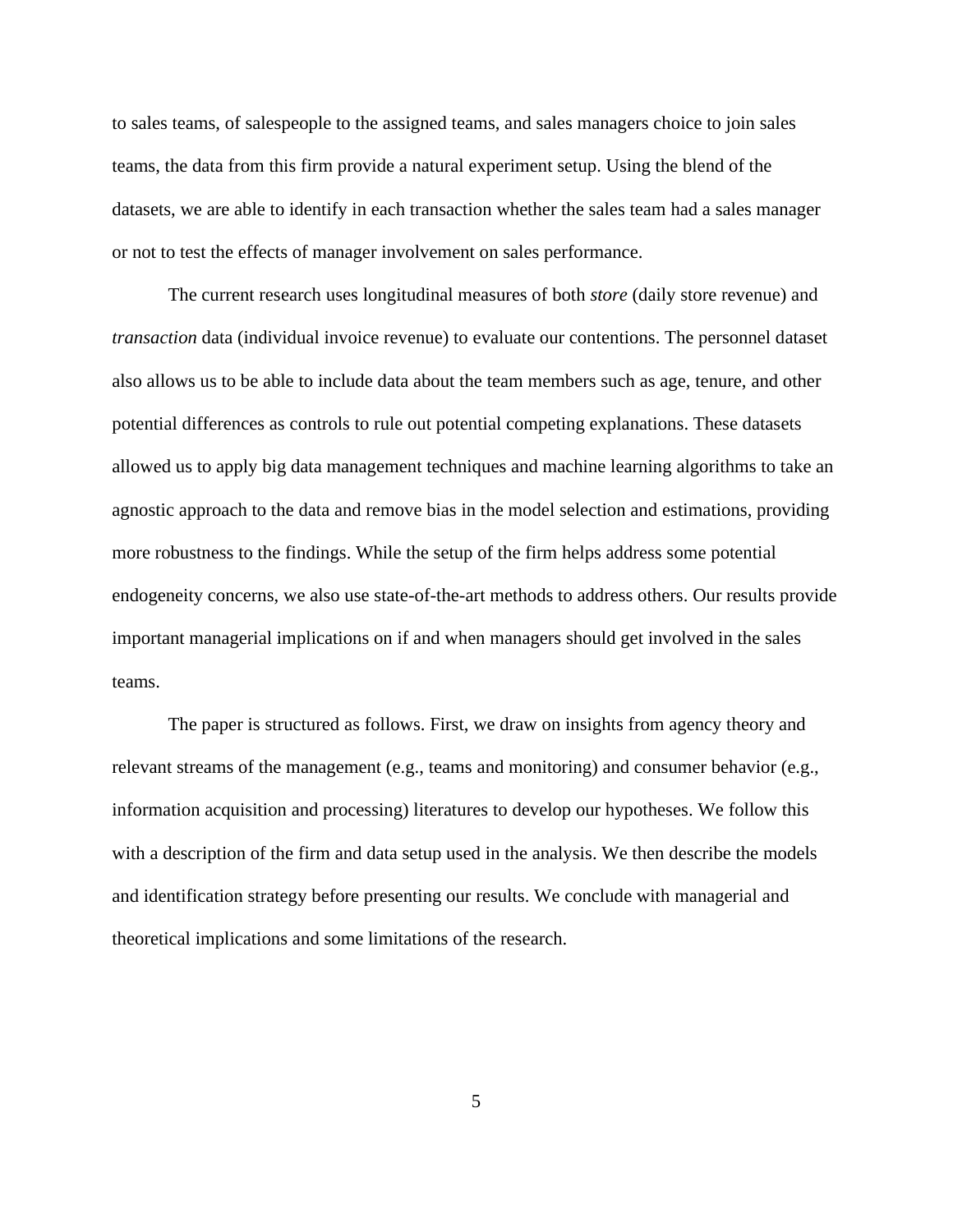<span id="page-15-0"></span>

| Article                                       | Manager<br>selling | Manager<br>supervising | data | Customer Level of<br>analysis | Performance<br>moderators<br>(source)                      | Manager<br>attributes                                       | Team<br>composition        | Industry<br>(context)   | Data<br>source            | Duration     |
|-----------------------------------------------|--------------------|------------------------|------|-------------------------------|------------------------------------------------------------|-------------------------------------------------------------|----------------------------|-------------------------|---------------------------|--------------|
| Ahearne et al. (2013)                         | No                 | Yes                    | No   | Sales team                    | Control systems<br>(internal)                              | Organizational<br>& interpersonal<br>identification         | Non-managers               | Non-descript<br>(B2B)   | Survey /<br>records       | One shot     |
| Arnold et al. (2009)                          | No                 | Yes                    | No   | Store                         | Supervisor $&$<br>goal-setting<br>activities<br>(internal) | Effort, planning,<br>leadership &<br>selling<br>orientation | Non-managers               | Retail<br>(B2C)         | Survey /<br>records       | One shot     |
| Atefi et al. (2018)                           | No                 | Yes                    | No   | Store                         | Salesperson &<br>manager tenure<br>(internal)              | Demographics<br>Tenure                                      | Non-managers               | Apparel<br>(B2C)        | Field /<br>records        | One shot     |
| Auh et al. (2014)                             | No                 | Yes                    | No   | Sales team                    | Conflict<br>handling style<br>(internal)                   |                                                             | Non-managers               | <b>CPG</b><br>(B2B)     | Survey                    | One shot     |
| Bunderson et al. (2015)                       | No                 | Yes                    | No   | Team                          | Task<br>complexity<br>(external)                           | $\overline{\phantom{a}}$                                    | Non-managers               | Various<br>(B2B/B2C)    | Survey                    | One shot     |
| Chen and Lim (2017)                           | No                 | No                     | No   | Sales team                    | Team<br>heterogeneity<br>(internal)                        | ÷.                                                          | Students                   | Lab<br>(none)           | Experimen<br>t            | One shot     |
| Deeter-Schmelz, Goebel, and<br>Kennedy (2008) | No                 | Yes                    | No   |                               |                                                            | Values and<br>attributes                                    | Managers &<br>non-managers | Non-descript<br>(none)  | Survey                    | One shot     |
| Frick, Prinz, and Winkelmann<br>(2003)        | No                 | N <sub>o</sub>         | No   | Team                          |                                                            | $\overline{\phantom{0}}$                                    | Non-managers               | <b>Sports</b><br>(none) | Records                   | Longitudinal |
| Garrett and Gopalakrishna<br>(2019)           | No                 | No                     | No   | Sales team                    | Impression<br>management<br>(internal)                     | $\overline{\phantom{a}}$                                    | Non-managers               | Insurance<br>(B2C)      | Field quasi<br>experiment | One shot     |
| Grant (2003)                                  | No                 | Yes                    | No   | Firm                          |                                                            |                                                             | Managers                   | Oil<br>(B2B)            | Survey                    | One shot     |
| Greer and van Kleef (2010)                    | No                 | Yes                    | No.  | Team                          | Power level<br>differences<br>(internal)                   | Power                                                       | Managers &<br>Non-managers | Finance<br>(none)       | Video<br>recording        | One shot     |

Table 1: Overview of the literature on sales teams and manager involvement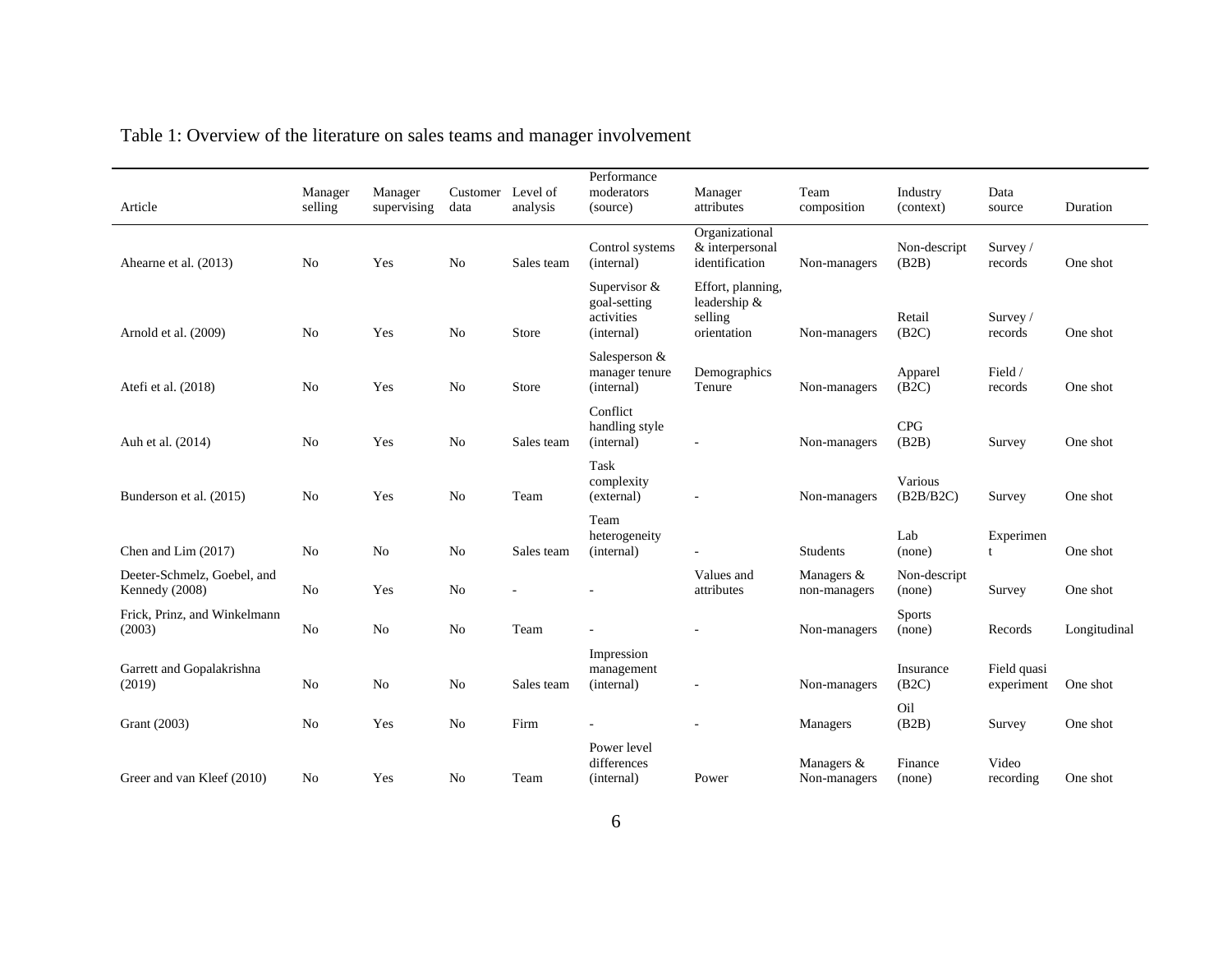# Table 1 (continued)

| Hoogendoorn, Oosterbeek, and<br>van Praag (2013) | N <sub>0</sub> | N <sub>0</sub> | N <sub>0</sub> | Sales team                | Gender<br>(internal)                                 |                                       | <b>Students</b>                | Classroom<br>(none)                 | Experiment            | One shot     |
|--------------------------------------------------|----------------|----------------|----------------|---------------------------|------------------------------------------------------|---------------------------------------|--------------------------------|-------------------------------------|-----------------------|--------------|
|                                                  |                |                |                |                           | Task type                                            |                                       |                                |                                     |                       |              |
| Huckman and Staats (2011)                        | N <sub>o</sub> | No             | N <sub>o</sub> | Team                      | Team<br>familiarity<br>(internal)                    |                                       | Non-managers                   | Software<br>development<br>(B2B)    | Survey /<br>records   | One shot     |
| Hughes and Ogilvie (2019)                        | No             | Yes            | No             |                           |                                                      | Training focus                        | Non-managers                   | Non-descript<br>(none)              | Survey                | One shot     |
| Joshi, Liao, and Jackson (2006)                  | N <sub>o</sub> | Yes            | No             | Salesperso<br>$\mathbf n$ | Diversity<br>proportions<br>(internal)               | Demographics                          | Non-managers                   | Equipment<br>and Supplies<br>(B2B)  | Survey                | One shot     |
| Lount et al. $(2019)$                            | No             | Yes            | N <sub>o</sub> | Team                      | Task visibility<br>(internal)                        |                                       | Non-managers                   | Firefighters/<br>Lab<br>(none)      | Survey $/$<br>lab     | One shot     |
| Mero, Guidice, and Werner<br>(2012)              | No             | Yes            | N <sub>o</sub> | Team                      |                                                      | Leadership style                      | Managers &<br>Non-managers     | Construction<br>components<br>(B2B) | Survey/<br>records    | One shot     |
| Rapp et al. (2020)                               | Yes            | Yes            | N <sub>o</sub> | Sales team                | Team<br>experience<br>(internal)                     | Time<br>allocations                   | Managers &<br>Non-managers     | Hospitality<br>operators<br>(B2B)   | Survey $/$<br>records | One shot     |
| Schmitz (2013)                                   | No             | Yes            | N <sub>o</sub> | Sales team                | Norm strength<br>Reputation<br>Ability<br>(internal) |                                       | Non-managers                   | Industrial<br>glass<br>(B2B)        | Survey                | One shot     |
| Schmitz and Ganesan (2014)                       | N <sub>0</sub> | Yes            | N <sub>o</sub> | Sales team                | Self-efficacy<br>(internal)                          | Leadership style                      | Managers &<br>Non-managers     | Pharma<br>(B2B)                     | Survey                | One shot     |
| Wellman et al. (2019)                            | No             | Yes            | N <sub>o</sub> | Team                      | Hierarchical<br>structure<br>(internal)              |                                       | Non-managers                   | Healthcare<br>(none)                | Survey $/$<br>records | One shot     |
| Wieseke et al. (2009)                            | No             | Yes            | No             | Region or<br>Unit         | Tenure<br>(internal)                                 | Organizational<br>identification      | Non-managers                   | Pharma<br>(B2B)                     | Survey $/$<br>records | One shot     |
| The present research                             | Yes            | Yes            | Yes            | Invoice &<br>Store        | Customer type<br>Product stage<br>(external)         | Involvement<br>Demographics<br>Tenure | Managers &<br>Non-<br>managers | Automotive<br>(B2C)                 | Field /<br>records    | Longitudinal |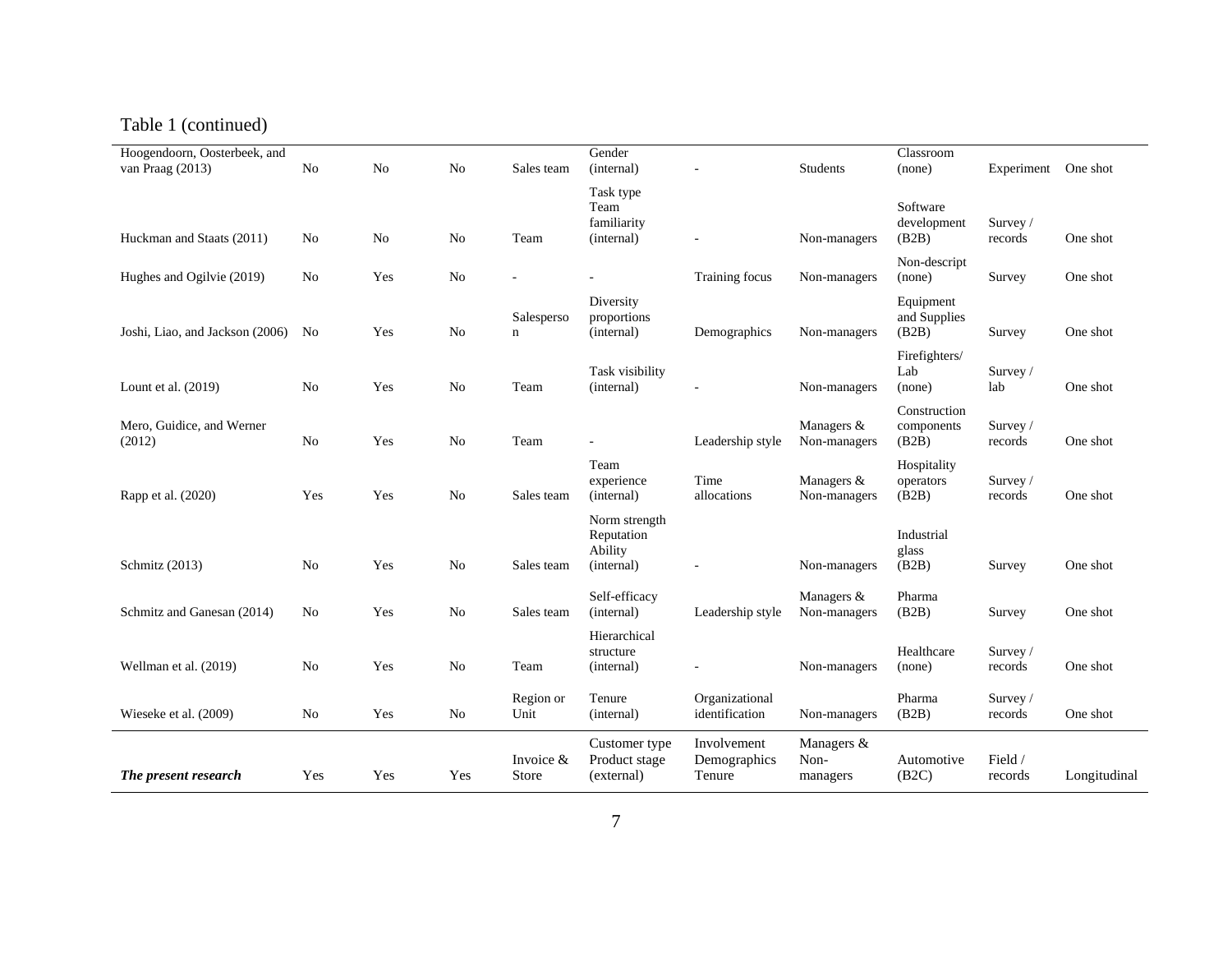#### CHAPTER II

## THEORY AND HYPOTHESES

<span id="page-17-0"></span>This study explores how a sales manager's involvement in individual transactions with his/her team members affects both transaction-level and store-level performance. In general, we propose that manager involvement in individual transactions increases team effort, i.e., "the amount of energy put into a behavior" (Mohr and Bitner 1995 p. 240). Customers appreciate and value what they perceive as increased effort (Buell, Kim, and Tsay 2016; Kirmani and Wright 1989), which manifests in greater customer satisfaction (Crosby and Stephens 1987; Homburg, Müller, and Klarmann 2011) and increases *transaction-level* performance (Christen, Iyer, and Soberman 2006; Fong and Tosi 2007). In the following sections, we draw on agency theory (Bergen, Dutta, and Walker 1992; Eisenhardt 1989) to provide the theoretical foundations upon which managers involvement in their sales teams impacts the effort of their teams.

#### <span id="page-17-1"></span>**Agency Theory**

Enactment In almost every situation where two or more parties cooperate with each other, one of the parties has more information about the transaction than the other party (i.e., there is information asymmetry) (Akerlof 1970). Such information asymmetry in principal-agent relationships can lead to moral hazard (Jensen and Meckling 1976). Moral hazard ensues when the agent possesses information that would benefit the principal, but the former does not share or misrepresents the information to the latter (Pauly 1968). A common example of moral hazard in sales is when salespeople knowingly exert less effort than they are capable of, i.e., shirking. The principals (firms) want to get as much output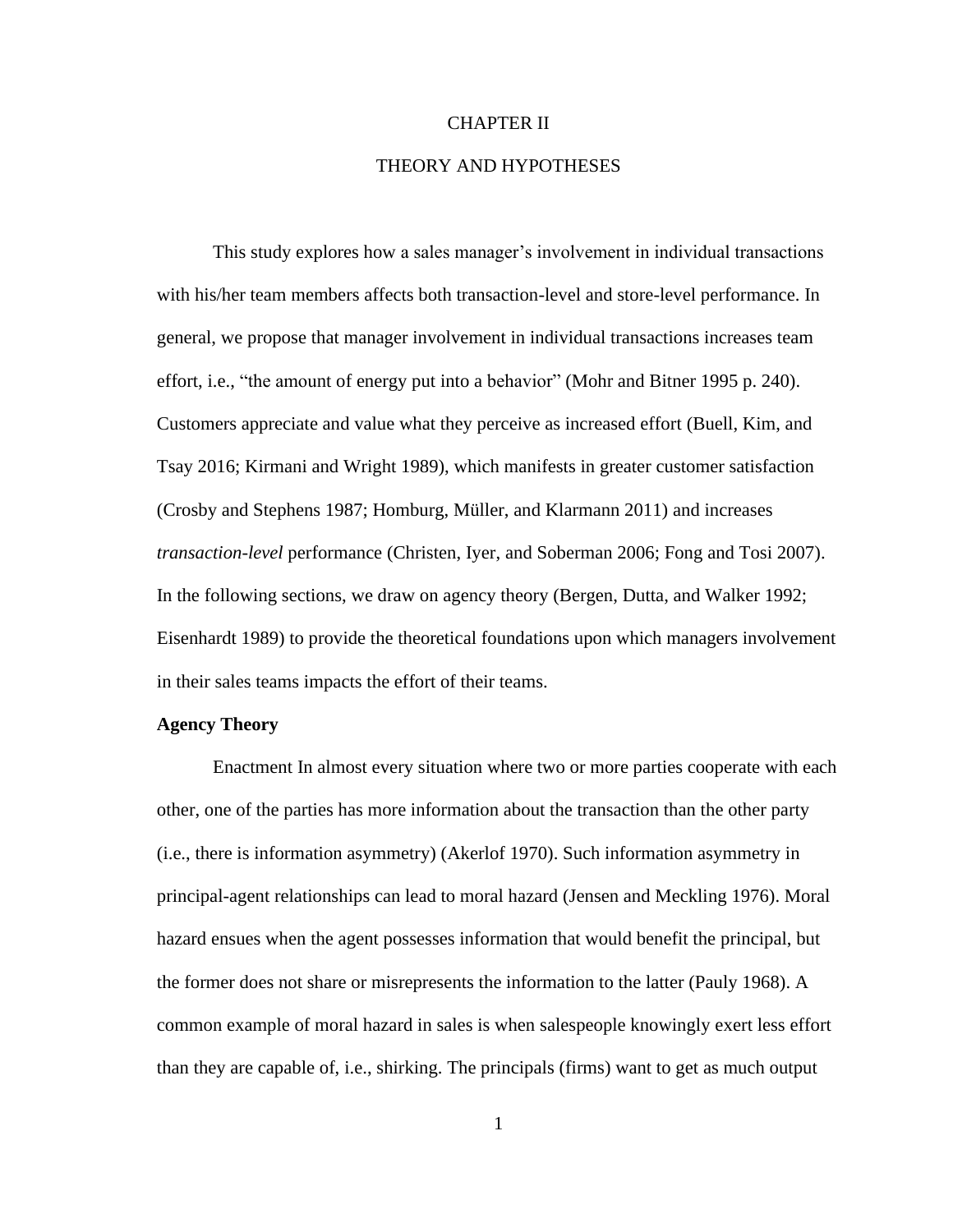(sales) while using the smallest quantity of resources (e.g., salaries, supervision, contracts, etc.). The agents (salespeople) want to get as much output (compensation) while using the least number of resources (e.g., effort, time, attention, etc.). If salespeople put more energy into the transaction, customers react positively to that, which results in higher sales (Román and Iacobucci 2010; Surprenant and Solomon 1987). This is the objective of the firm (principal), but the amount of effort salespeople are genuinely capable of is only known to them (agents), leaving room for moral hazard. Assuming that both parties in a principal-agent relationship are utility maximizers, the game theory prediction is that both parties will act selfishly. It follows that agents will shirk unless principals have forms to prevent them from doing so.

When Hölmstrom (1979) explored how moral hazard arose in principal-agent relationships as a consequence of information asymmetry, he showed that the presence of an intermediate agent on behalf of the principal – a supervisor – would reduce moral hazard. This formalized what Stiglitz (1975) had proposed and later became known in agency theory as monitoring. Formally, this type of monitoring – supervision – is the idea that an agent (sales manager) that has objectives more closely aligned to those of the principal (Ouchi 1979) can act on behalf of the principal (firm) with other agents (salespeople), and that the presence of the former agent (sales manager) makes the latter agents (salespeople) exert more effort. This is the *supervisory* role of managers, as agents acting on behalf of the principals, that has had attention in sales management research.

The literature has shown that without proper supervision, agent effort is not observable to the principals, thereby increasing the likelihood of shirking (Jones 1984; Stathakopoulos 1996). With supervision, the observability of effort is increased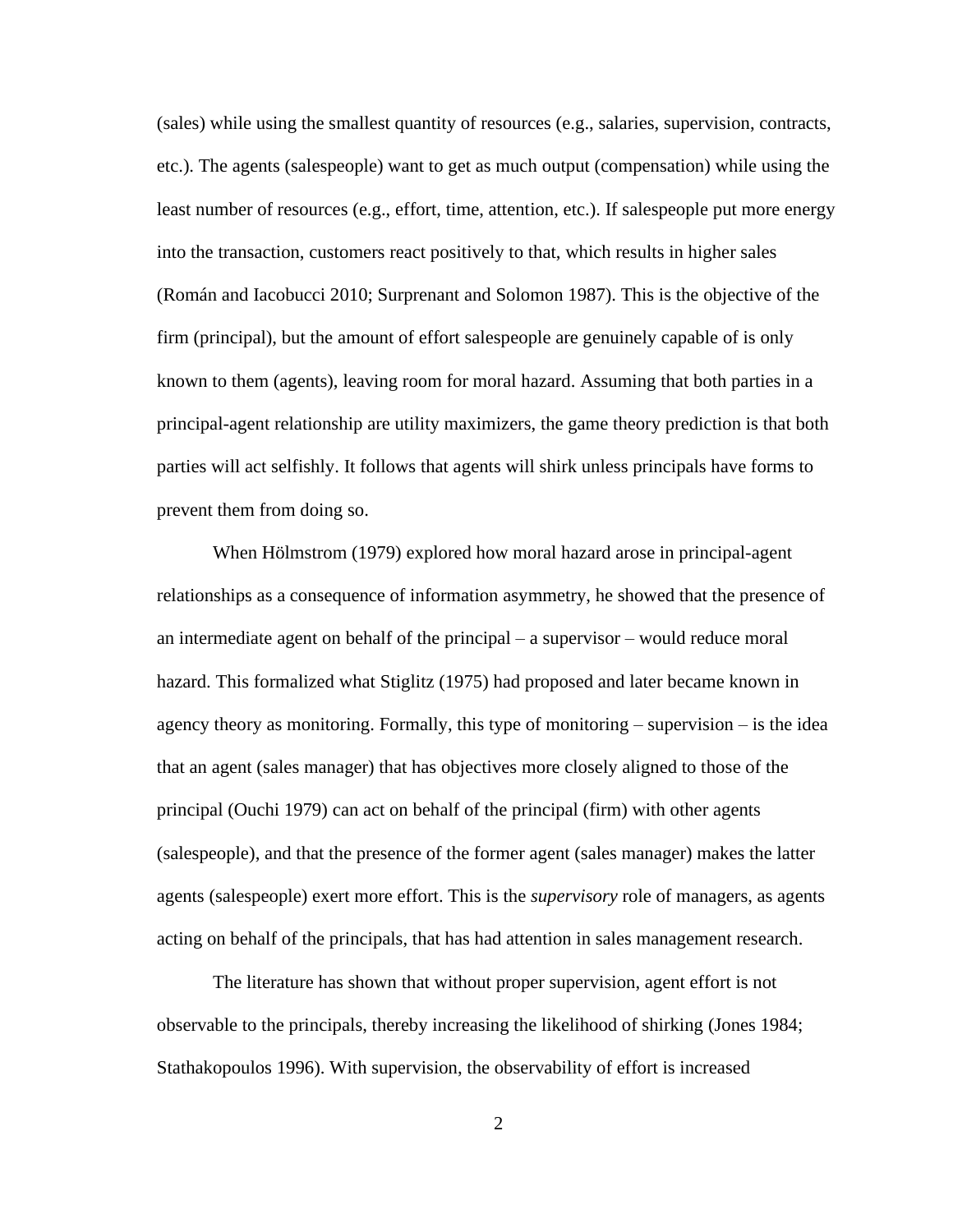(Eisenhardt 1985), which lowers the likelihood of shirking. In a store, for example, when sales managers are walking around the sales floor, without necessarily engaging with the customers and getting involved with selling, their mere presence is likely to increase the effort from salespeople (Deeter-Schmelz, Goebel, and Kennedy 2008; Rich 1997). This is the most basic form of supervising to improve sales performance: salespeople shirk less when managers are present, even if they are not involved in the sales process themselves.

#### <span id="page-19-0"></span>**Sales Teams**

There is an additional layer of complexity when sales are being done by teams. When two or more agents with the same job (peers) are on a team, agents can free ride on the effort of each other, especially if all that can be observed is the output of the team (Holmstrom 1982). In a team with several utility-maximizing agents, each one is trying to maximize his/her benefits (compensation) while minimizing his/her costs (effort).

In teams with a collective output the game-theoretic prediction would be similar to a prisoners' dilemma (Rapoport, Chammah, and Orwant 1965), which means that all sales team members will try to maximize their utility by providing the least amount of effort and counting on the other agents to carry the weight (Nalbantian and Schotter 1997). The outcome is that all agents shirk as much as possible as long as the job gets done and they are not caught shirking by their supervisor (Baldwin and Clark 2006). This implies that performance will be suboptimal since the sales agents in the team will not exert their full effort. If managers can monitor (via their supervisory role) individual agent performance in a team (even with team output) shirking is reduced (Alchian and Demsetz 1972; Jones 1984). The expectation is that a team of salespeople with no supervision will shirk the

3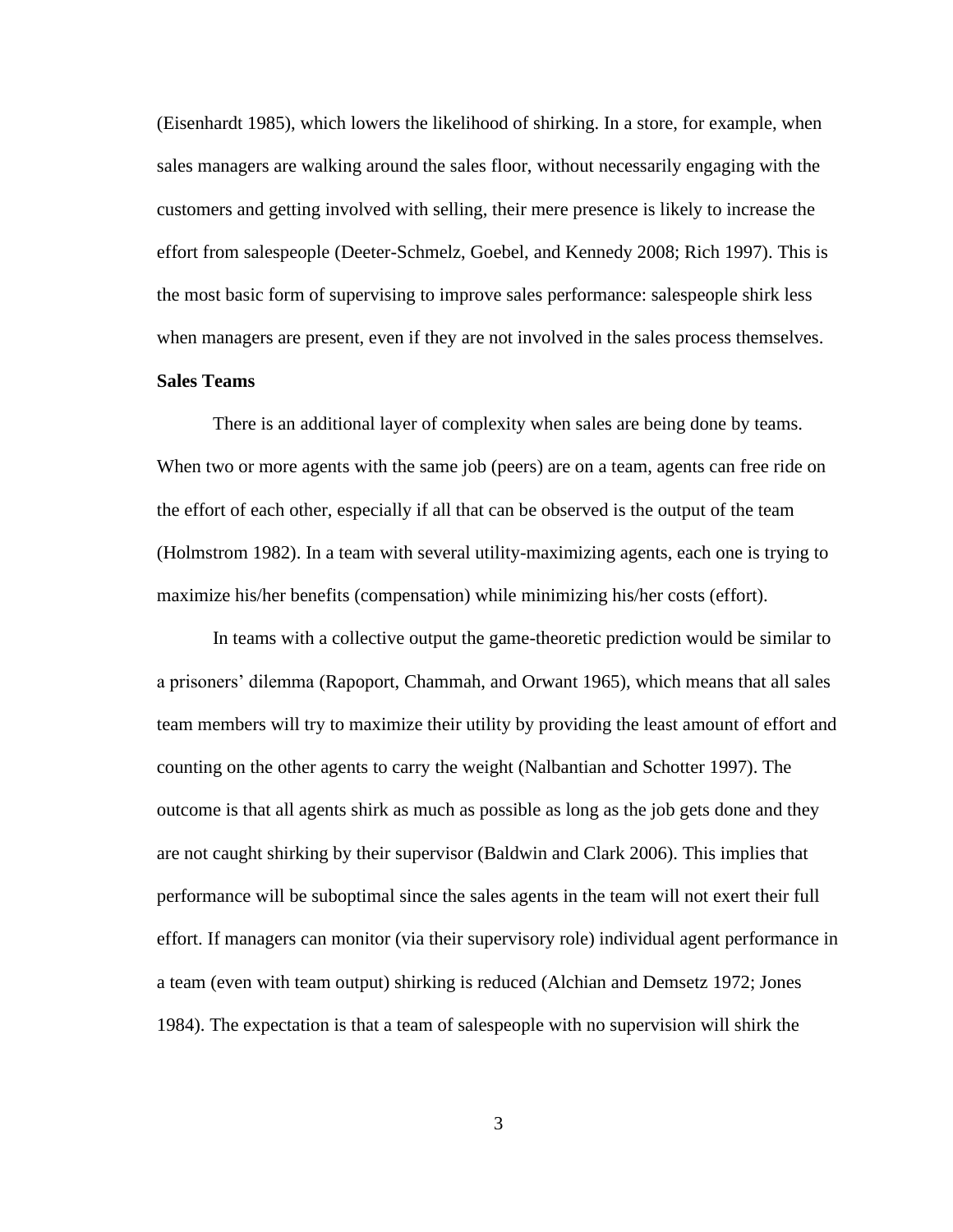most, while a sales team that is being supervised by a manager will exert a higher level of effort than that baseline.<sup>2</sup>

Unfortunately, the literature does not inform what to expect when managers engage their selling role and participate in sales transactions with their teams. Recent work on the conditions for equilibria in agent-principal contexts with multiple agents may provide some guidance. For instance, research suggests that heterogeneity among agents increases effort from all agents (Kaya and Vereshchagina 2015). One way team heterogeneity increases team effort is through perceptions of task visibility. Research on task visibility shows that when individuals perceive that others can evaluate their individual effort (increased task visibility), they become more concerned with exerting more effort (Harkins and Szymanski 1989). This generally results in all team members exerting more effort to a level higher than they do working alone (Lount and Wilk 2014). Differences in hierarchy among team members increase this effect, as those lower in the hierarchy are more concerned with how their effort will be perceived by those higher in hierarchy (Lount et al. 2019). In practice, this means that a team where members have different jobs has increased task visibility for members, which increases the effort of the whole team. This effect is even stronger when one of the team members is higher in the hierarchy. Therefore, in a sales team with managers there is increased task visibility for salespeople and differences in hierarchy, and both increase effort from sales agents. The resulting effort is higher than that of working alone, with other salespeople, and even higher than the effort driven by

<sup>&</sup>lt;sup>2</sup> These predictions do not hold when individual incentives are present. The retail setting we evaluate, and many other sales contexts, however, do not offer individual incentives for salespeople.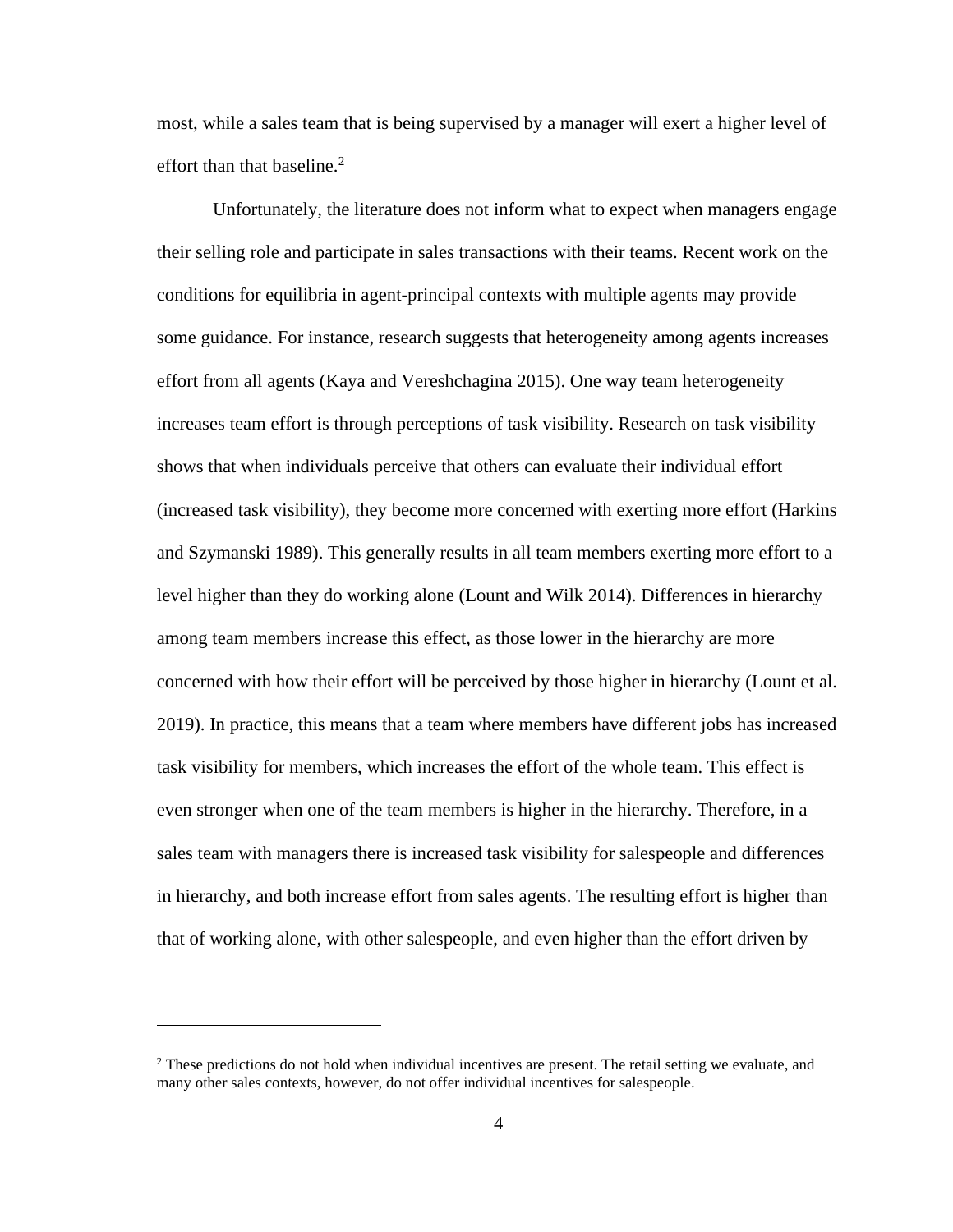mere supervision by the sales manager, leading to better sales performance. In summary, sales teams with managers are likely to have increased performance.

It could be argued, however, that in this setup sales managers are also agents, and as such, they are prone and susceptible to the same free-riding and shirking woes as salespeople. If sales managers in sales teams act like salespeople would, then sales managers could also hide their true effort and free ride on their salespeople's effort. This could result in the total effort of a sales team with a manager being equal or lower than a sales team without a manager. Although this scenario is plausible, extant research suggests it is unlikely. Promotion is one of the ways that firms incentivize good performance (Fairburn and Malcomson 1994), which results in a large number of sales managers having been salespeople who were promoted from within their organizations (Armstrong, Pecotich, and Mills 1993). But these folks were not promoted to managers only because they were good performers, but also because they "display a high internal commitment to the firm's objectives" (Ouchi 1979, p. 837) and they are "people whose preferences coincide with those of management" (Eisenhardt 1985, p. 148). These characteristics of sales managers imply that as sales team members they would be more likely to exert effort closer to their true effort even without supervision (Anderson and Oliver 1987). These characteristics of sales managers and the intuition about salespeople in teams with managers would result in higher sales for teams with managers than teams without managers.

Given the expectation that sales teams with managers would exhibit increased performance, the intuition for firms would be to increase the amount of time sales managers spend selling. Exploring the tradeoffs needed to deal with the dual roles of sales

5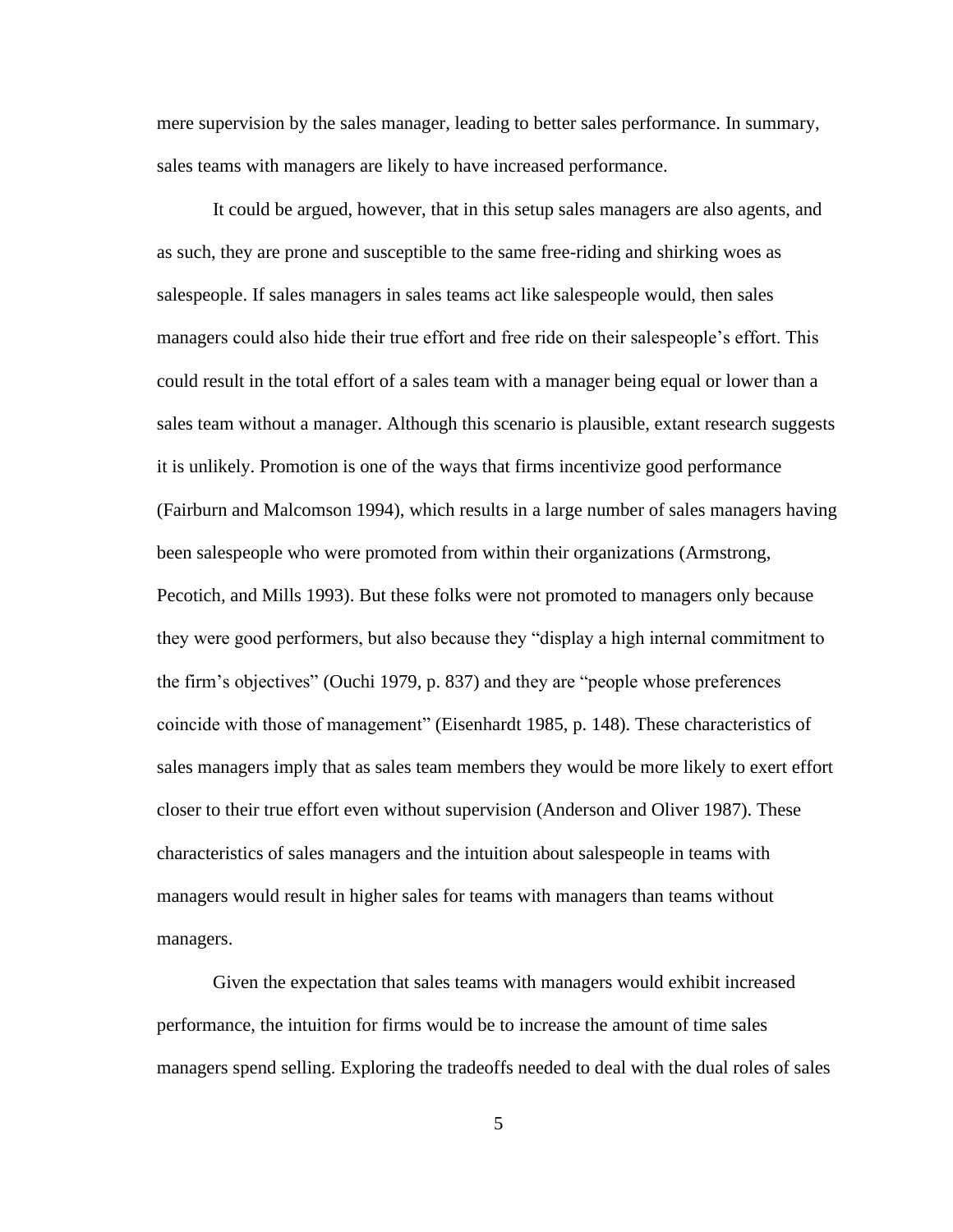management (Rapp et al. 2020) leads inevitably to consider under which conditions sales manager involvement with their sales teams is maximized. We identify two such conditions in the next section.

#### <span id="page-22-0"></span>**Contingencies: Customer and Product Stages**

With a limited number of managers that can be part of sales teams, maximization of resources is crucial. How should stores prioritize which transactions their managers should engage in with their sales teams? Allocation of managers should be done so that managers get involved in teams where the increased effort the sales team will exert produces the greatest sales. We identify two variables external to the team that can help in this regard: *customers' relationship stage with the firm* and *product usage intensity.*

*Customers' relationship stage with the firm*. Customers' relationship stages are defined as "the major transitions on how parties [sellers and buyers] regard each other" (Dwyer, Schurr, and Oh 1987 , p. 15). It is widely known and acknowledged that customers' interactions with firms are different at different stages (Reinartz, Krafft, and Hoyer 2004; Srivastava, Shervani, and Fahey 1998). In particular, when it comes to the distinction between new and returning customers, Anderson and Simester (2004 p. 13) propose that, "we would expect the first-time customers, who had almost no other information with which to form expectations, to be more sensitive to any learning effects." Initial impressions, values, or perspectives shape the judgment of the shopping experience (Epley and Gilovich 2006). Without prior experiences, new customers are more likely to be influenced than returning customers (Kaustia, Alho, and Puttonen 2008). These ideas suggest that new customers are likely to react to sales efforts more so than returning customers.

6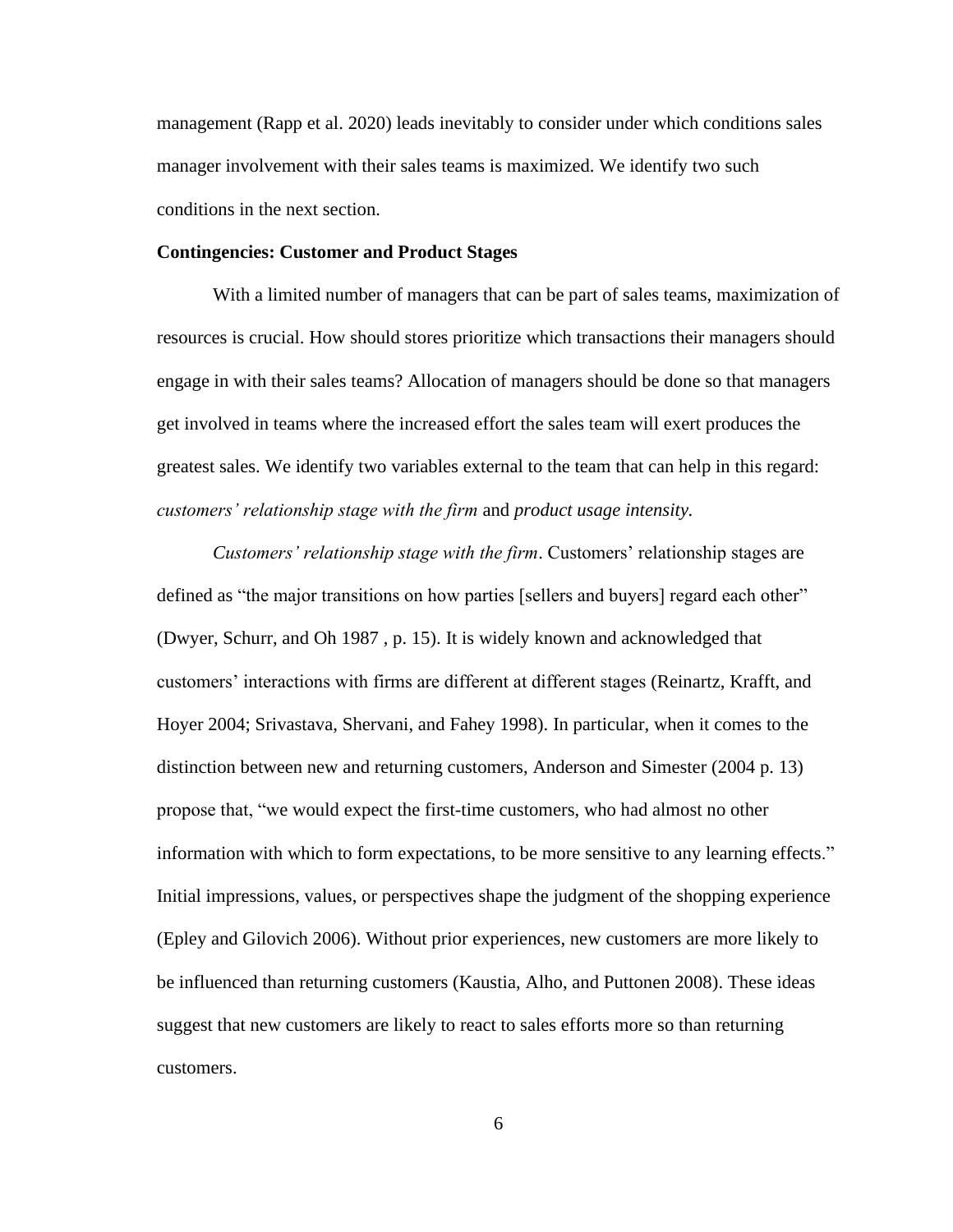Alternatively, as customers interact more and more with a firm, they become less likely to change their perceptions of the firm (List 2011). As people gain more information about a firm, their perceptions become more firmly ingrained over time which makes them less sensitive to new information (Boulding, Kalra, and Staelin 1999; Hogarth and Einhorn 1992). As Dagger and Danaher (2014, p. 65) note, "[p]rior knowledge heavily influences purchase decisions and can make new information less impactful. That is, the more experienced a customer is with a particular store, the less impactful changes will be on their purchase decisions over time." In sum, therefore, effort by the sales team is likely to be more impactful with new customers who are still acquiring information and more susceptible to new information. If teams where managers are embedded are more likely to exert more effort than teams without managers, these ideas can be formalized as:

**Hypothesis 1***: A team with a sales manager in it will have higher sales with new customers than with returning customers relative to a team without a sales manager in it.*

*Product usage intensity*. Product usage intensity refers to how much a product has been used relative to how long the product has been in use (Bolton and Lemon 1999; Challagalla, Venkatesh, and Kohli 2009; Ram and Jung 1991). For example, a 2-year-old car with 50,000 miles has high usage intensity, while a 10-year-old car with the same mileage has low usage intensity. Research on product usage provides a framework on how reactions to sales effort would differ across product usage intensity.

With low usage intensity, customers are more susceptible to outside information (Cameron and Englin 1997) and customers who purchase lightly used products are more likely to provide good care to them (Brough and Isaac 2012). This suggests that users of products with low usage intensity are more sensitive to the effort exerted by sales teams.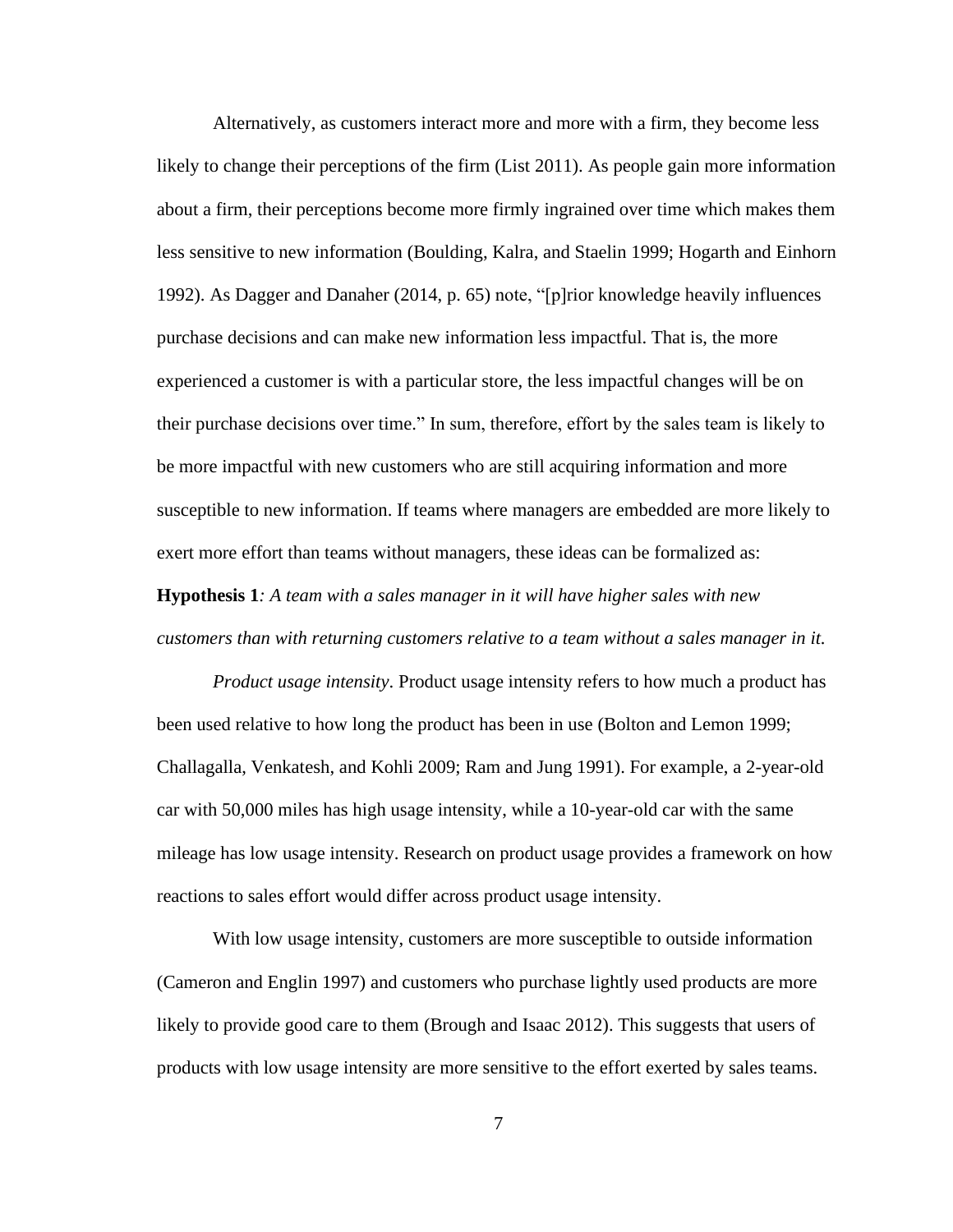The expectation would be different for median usage intensity. At the median usage intensity, users choose options with lower costs than users with low usage intensity (Nunes 2000) and they believe it would not be "fair" to pay extra (Einhorn 1994; Yang and Peterson 2004). These notions imply users of products with median usage intensity are less susceptible to sales efforts.

On the other extreme, users of products with high usage intensity tend to be more knowledgeable about product features, benefits, and issues (Jewell and Unnava 2004; Johnson and Russo 1984). The products with high usage intensity also need more maintenance and their users stand to lose more if they break down (Challagalla, Venkatesh, and Kohli 2009). These conditions imply that customers with high usage intensity products will be more receptive to sales efforts of sales teams. Given these conditions around usage intensity and the expectation that teams with managers exert more effort, the relationship between product usage intensity and manager involvement in sales teams can be framed as: **Hypothesis 2***: A team with a manager in it will have higher sales relative to a team* 

*without managers for low and high usage intensity, but not at the median usage intensity, following a convex function, i.e. a U-shape.*

Even if the sales managers joining the sales teams affects performance, there is a tradeoff to be made about whether they get involved in sales transactions. Although manager involvement is likely to benefit transaction performance Rapp et al. (2020 p. 144) also suggest that another benefit of manager involvement in transactions is that it "provide[s] direction for managers to prioritize activities that maximize team potential." In other words, when managers are not involved with their sales teams, they are missing out on opportunities to learn how to prioritize their time, chances to train and coach, and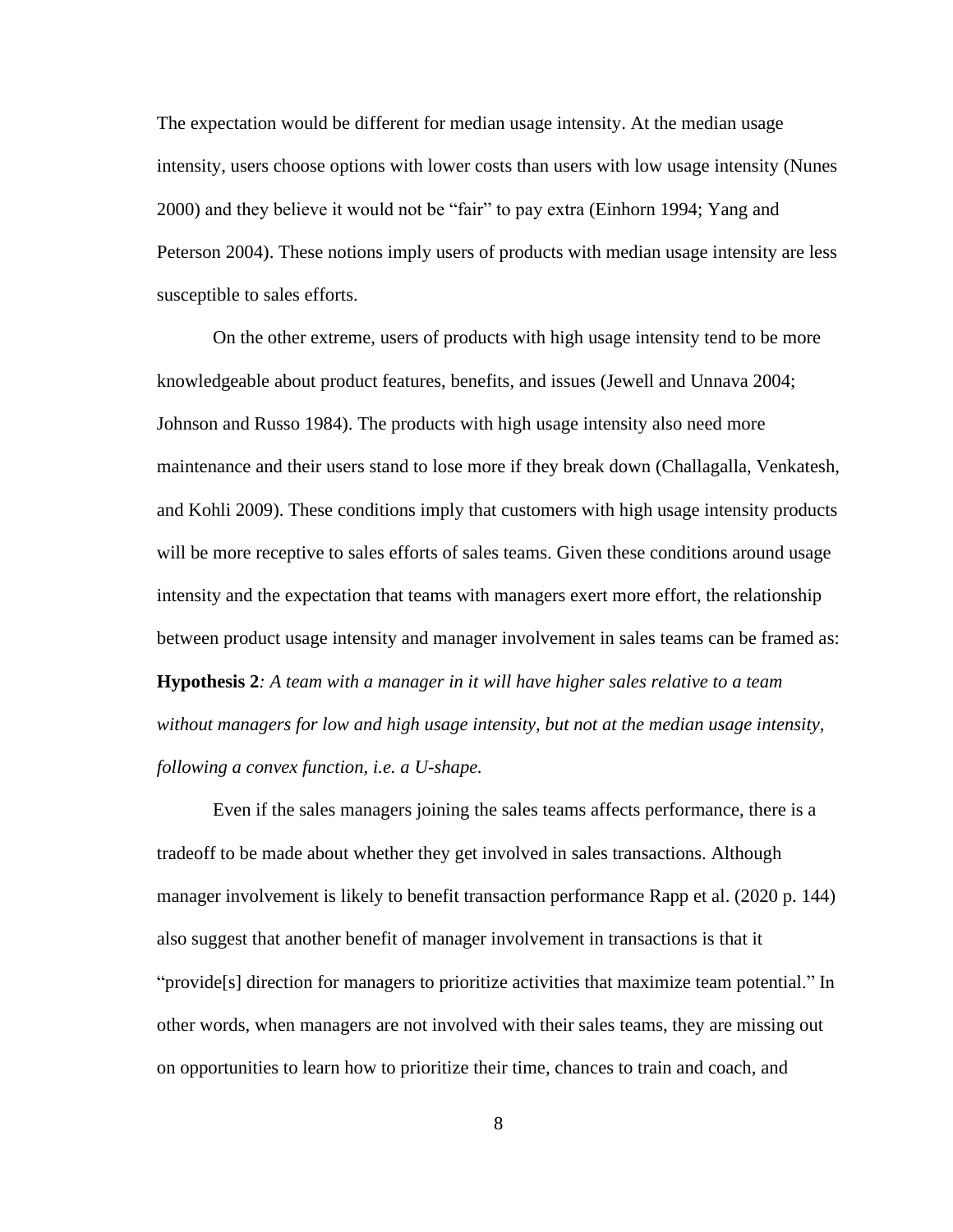failing to promote effort in sales teams. On the other hand, sales managers' supervisory duties – e.g. leadership (Deeter-Schmelz, Goebel, and Kennedy 2008), monitoring performance (Boichuk et al. 2019), fostering well-being (Kemp, Leila Borders, and Ricks 2013), and hiring (Marshall, Goebel, and Moncrief 2003) – are crucial for store performance (Hughes and Ogilvie 2019), but when managers are involved in too many sales transactions, they spend less time performing these duties, which would likely not impact the individual transactions immediately, but rather be observed at the store level.

The adequate level of trade-off between selling and supervising would have all the benefits from managers' selling, without the negative consequences of neglecting supervisory duties. This relationship suggests there is a manager involvement "sweet spot". Focusing on store sales instead of the individual transactions would capture the higherorder consequences of managers involvement in sales and allow for identification of said sweet spot. Using the percentage of transactions that have sales managers as a measure of manager involvement in selling, the previous notions can be formally expressed as follows:

**Hypothesis 3***: The relationship between manager involvement in sales and store performance follows a concave function, i.e. an inverted U-shape.*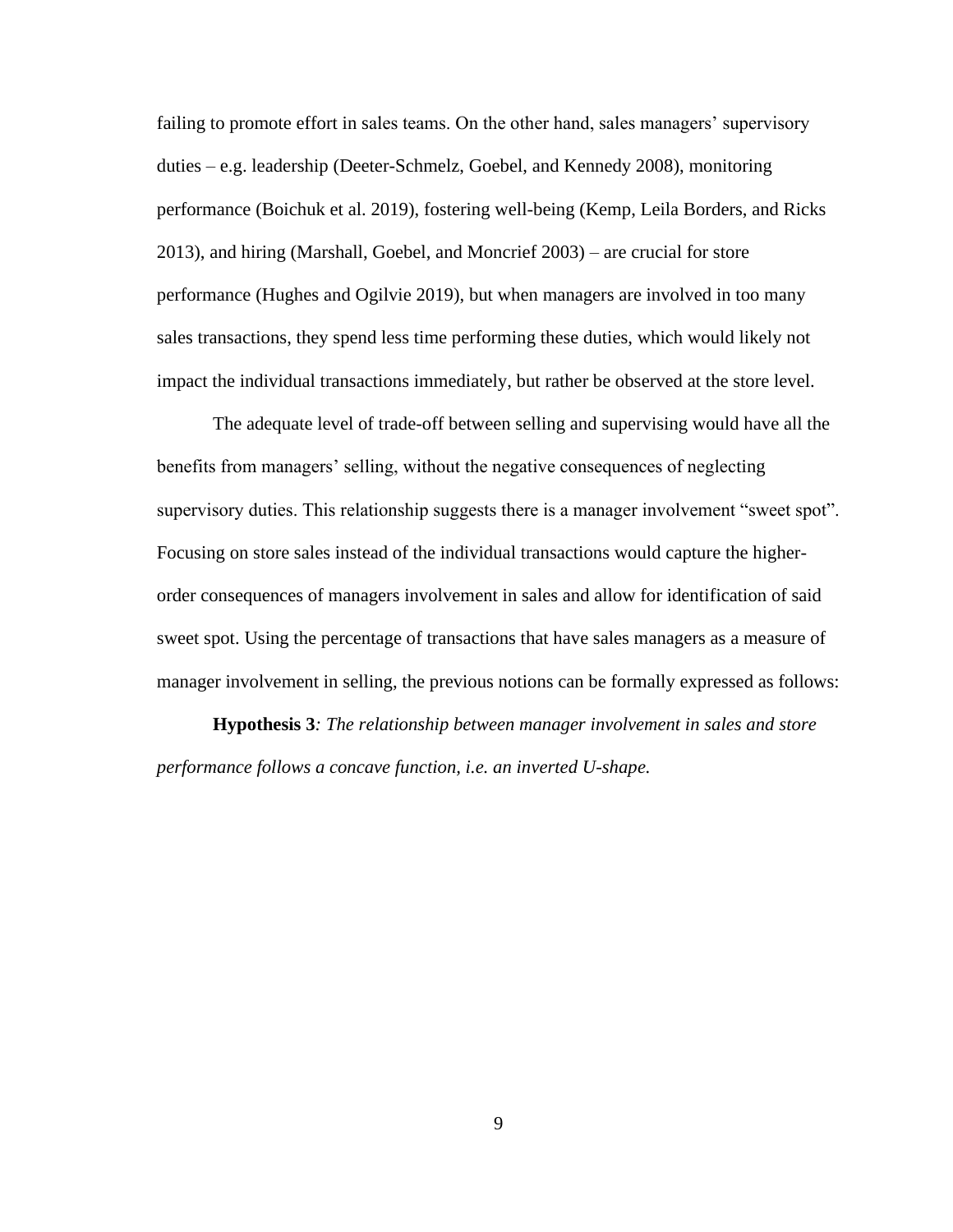#### CHAPTER III

### METHODOLOGY

## <span id="page-26-1"></span><span id="page-26-0"></span>**Data Collection**

To test our proposed hypotheses, we use data from a firm in the automotive maintenance and repair industry. The partner firm is a Fortune 1000 company whose automotive service division operates over 400 stores nationwide and manages a similar number of stores as franchisees. We use the data only from the corporate-owned stores to reduce the variation and unobserved heterogeneity that could come from including the franchises.

Prior to data collection, we had several meetings with the firm's management team and visited several locations (both with and without company management). These meetings and visits solidified for us the sales process and the sales team and customer assignment procedures (which we subsequently refer to in our discussion of endogeneity). Once we had a good understanding of these issues, we collected sales data at the transaction level for all the company-owned stores across the country from 2016-2019. We decided to use the fiscal year 2017-2018 for the analysis, <sup>3</sup> which gave us over 7 million transactions for our sample. We cleaned the dataset using the data handling libraries in Python (Van Rossum and Drake 2011). With a median ticket size of \$62.99 per sale, sales that were above the 99<sup>th</sup> percentile (tickets over \$233) were excluded from the analyses as they are likely special orders and services that are not frequent, and as such not

 $3$  We ran the estimations with the other fiscal years and found analogous results, with similar magnitudes, directions, and significance.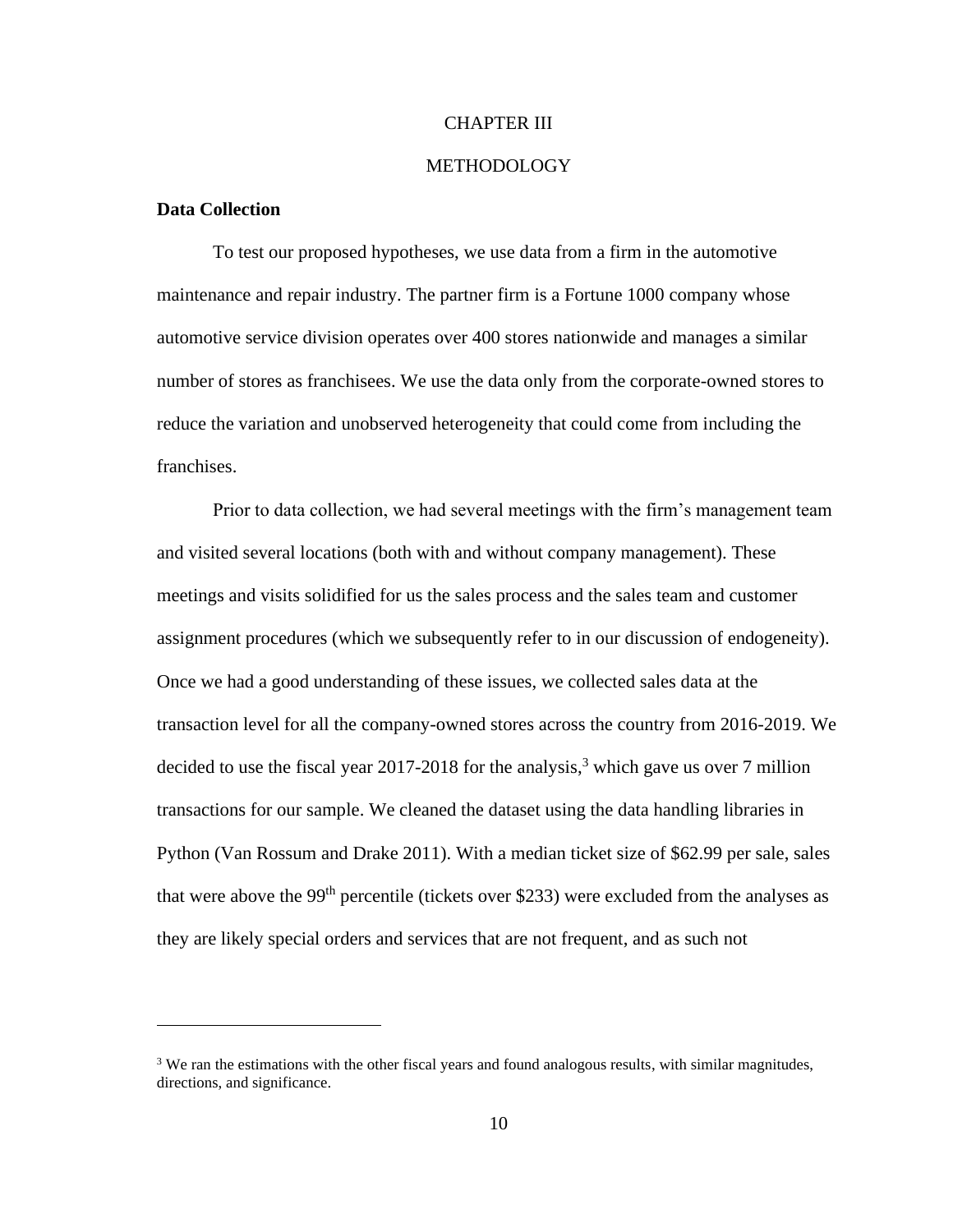representative of the normal sales process. Our selection process also left out transactions that did not include the standard vehicle maintenance service offered by the firm, as those transactions are also not representative of the normal sales process. The analyses presented in the results section use the rest of the data, which is a little over 6 million independent observations grouped across 462 stores.

### <span id="page-27-0"></span>**Generalizability**

The findings of our analyses are informative and likely to be transferable to a large number of sales settings. Contributing to this ecological validity are the general attributes of the automotive services industry. The services provided by an automotive maintenance and repair provider are specialized, but not unique, just like many other settings. Appropriate training is required to provide vehicle maintenance and repair successfully. This training generally does not require a high degree of expert knowledge. In other words, although it is not just anybody who can provide high quality maintenance and repair for a vehicle, acquiring the expertise is not so difficult that only a selected few would be able to provide the service. Similar training and specialization requirements are common to other industries.

The economics of the automotive services and repair market also contribute to the generalizability of the findings. The vehicle maintenance and repair market is not highly concentrated, and there is ample competition in the market. The absence of an oligopoly with distorted demand and supply functions, is shared across most industries. The vehicle maintenance and repair market is a high-frequency market. Most vehicles require regular maintenance around every 5,000 miles, which results in a car shop visit every three to four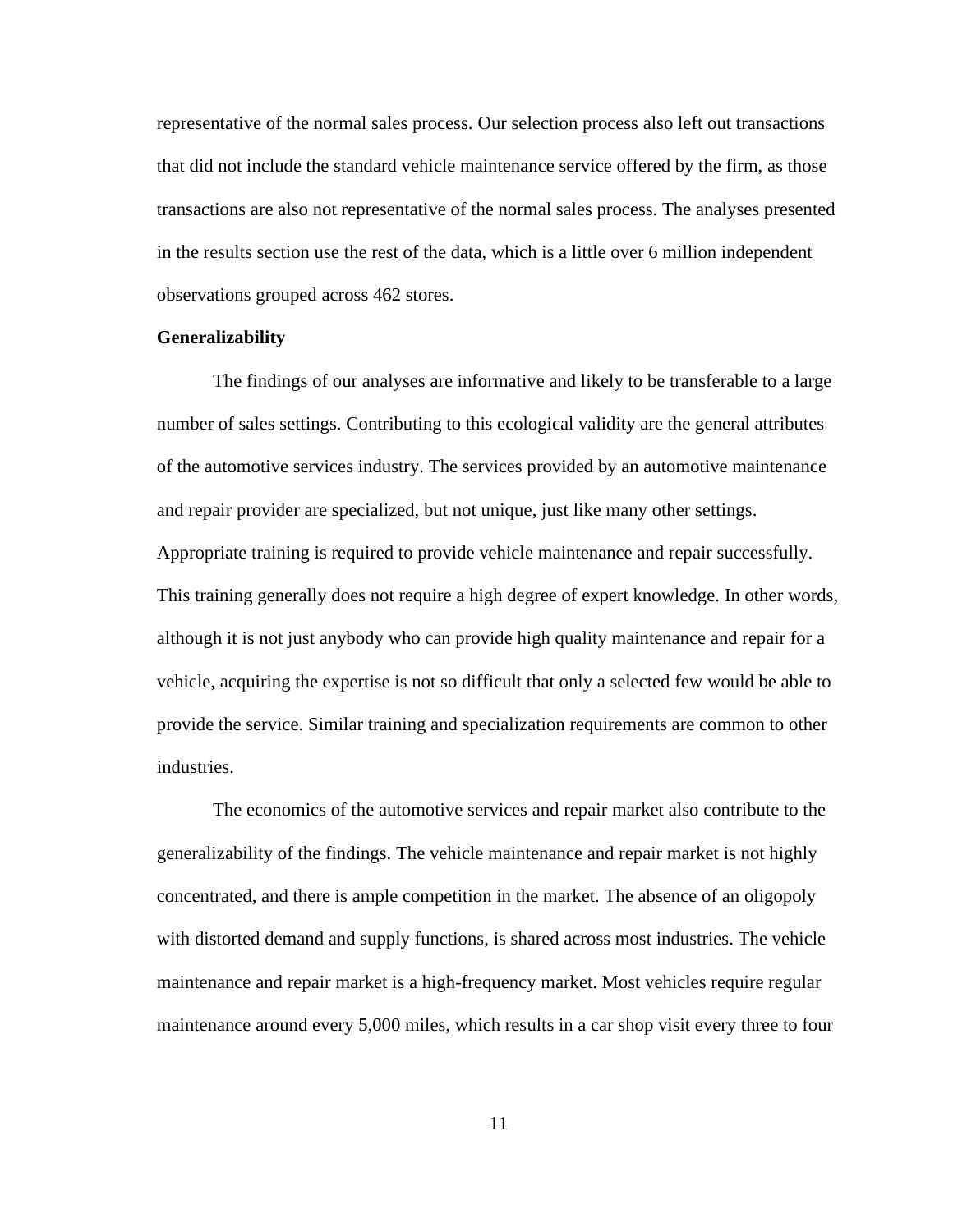months, according to the average mileage data of the US Department of Transportation (USDOT 2018). High-frequency products and services sales settings are abundant.

The specific sales format at the partner firm is another aspect that contributes to the generalizability of the findings. In a vehicle maintenance and repair store from this firm (and most of their competitors), sales are based on a standard basic service that can be upsold with replacement of parts and/or additional services. Successful sales teams will be able to upsell to customers who come to the store with the basic service in mind. This upsell of a basic product or service setup not only produces an interesting variance in the size of the sales ticket, but it is also popular in other sales contexts. Sales in the automotive service industry rely heavily on repeat purchases for the cash flow from operating activities. As such, loyalty plays an important role in the revenue stream, a characteristic of sales in many other industries. The incentive structure of the partner firm does not have any bonuses or commissions for salespeople, which is also a common feature to other sales settings. Finally, the firm partner firm operates all across the US, which contributes to generalizability across geographic and demographic lines.

#### <span id="page-28-0"></span>**Sales Process Setup**

To better understand how the variables used in the analyses were operationalized, a description of the sales process is highly informative. At any of the stores for this automotive service firm customers drive to the store and are greeted by a staff member who directs them to the next available service bay. The assignment of the customer to a service bay follows a first-come-first-serve queue. In this firm, the store managers decide how many people they will assign to each service bay based on the average load of the stores and the number of team members available.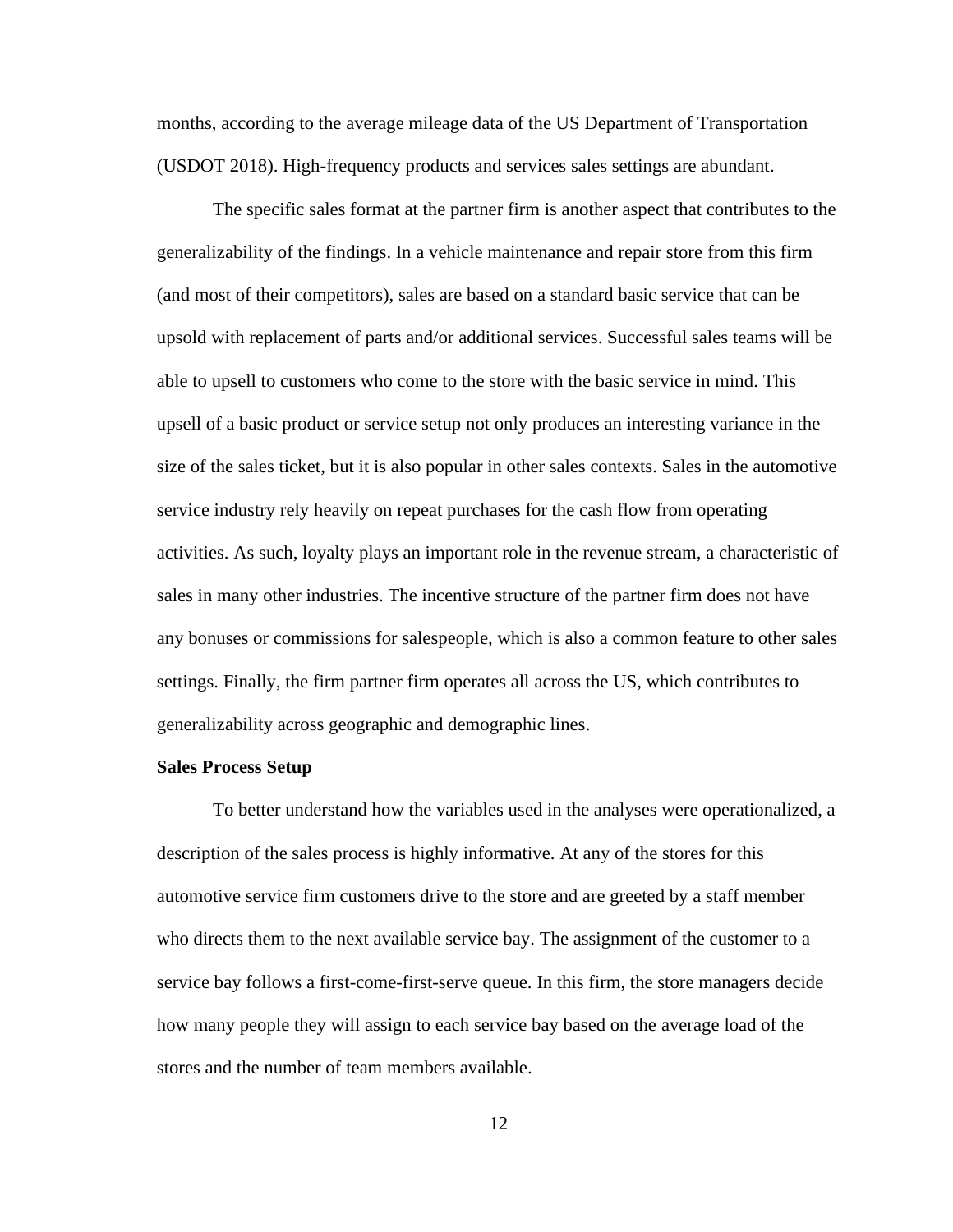Each service bay has three positions where staff perform different duties. Below the service bay one employee is servicing the parts that are accessible only through the bottom of the vehicle – we call this person the *bottom*. In front of the car a second employee is servicing the parts that can be accessed through the hood – we call this team member the *top*. A third employee is talking with the customer, who remains in the car as it is being serviced, we call this person the *customer service representative - csr*. The *bottom* working underneath the car has no contact with the customer. The *top* working under the hood and the *csr* at the window with the customer are the ones who do most of the customer interaction, describing what the service will entail and doing most of the upsell/crossselling efforts. With this setup, although three people comprise the full service-bay team, the sales team boundaries are more accurately defined when including only the two customer-facing employees (*top* and *csr*) as the sales team, since they are the ones doing the sales efforts.

#### <span id="page-29-0"></span>**Endogeneity Concerns**

Addressing potential sources of endogeneity is important for the internal validity of the analysis (Papies, Ebbes, and Van Heerde 2017). The most important source of endogeneity in the result would come from self-selection of teams to customers with either higher sales potential or with easier sales. The random assignment of customers to service bays on a first-come first-serve basis rules out this selection bias as a potential explanation of the results and the endogeneity of sales team on sales potential or sales effort. Sales teams cannot know *a priori* if the customer that is driving into their assigned bay will be an easy sell or has a high potential, nor can the team change bays or switch the customer to a different bay. Furthermore, the incentive structure that the firm uses would also help rule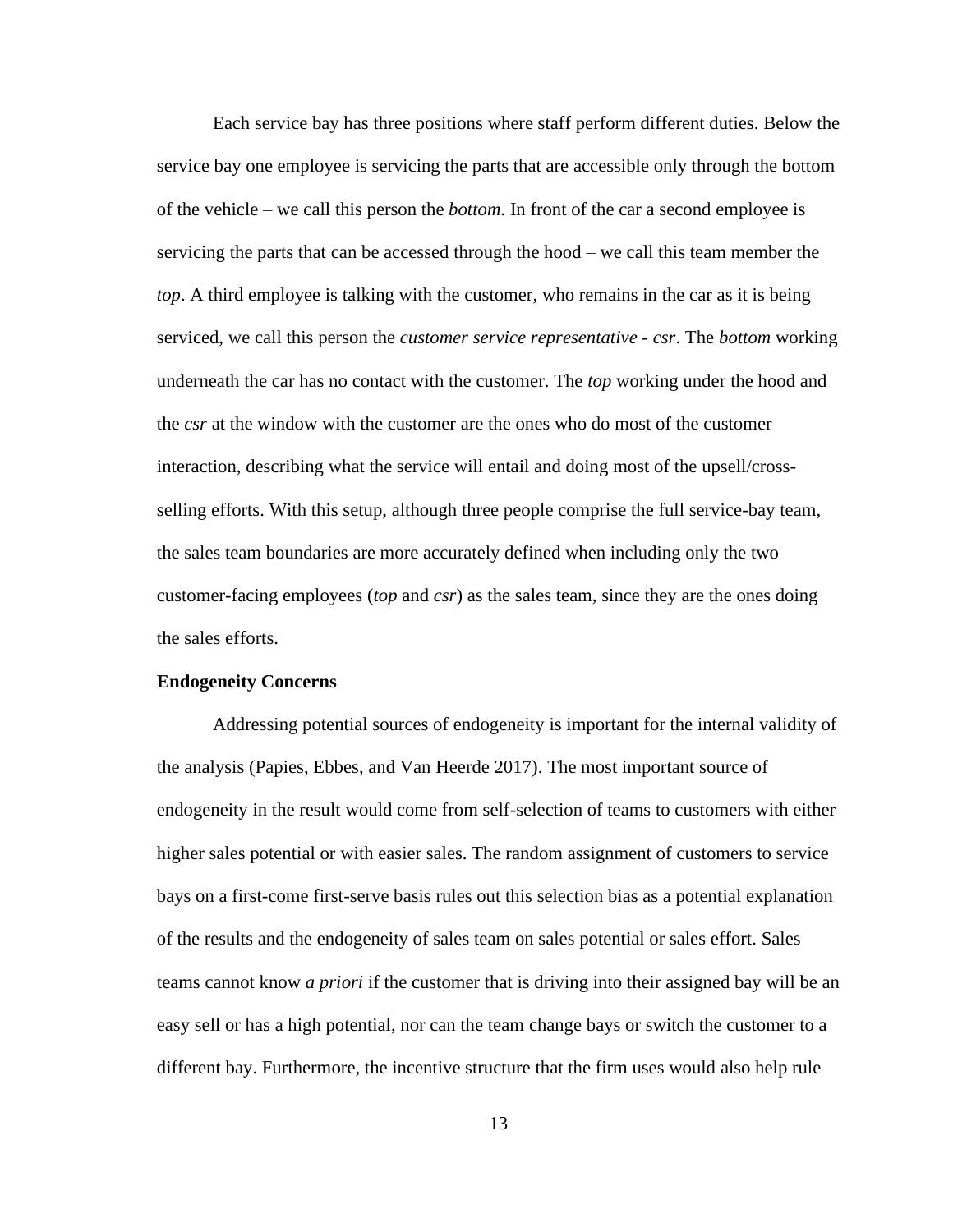out self-selection of managers into sales teams to maximize sales. Salespeople at the firm have a 100% salary compensation, no commission on sales. Sales managers, meanwhile, have an incentive as part of their pay. This incentive, however, is based on the *total amount of customers* that they service in a month, not on the amount of sales or sales per customer. If anything, such an incentive structure would be more likely to motivate sales managers to increase the speed at which customers are serviced, which would be contrary to joining sales teams to increase the sales per ticket.

Another concern about endogeneity in the results could come from the assignment of store managers to bays by staff needs. Under company policy, managers are asked to avoid getting involved as part of the sales team as a result of a shortage of staff, ruling out the possibility of manager involvement in sales based on staffing needs. We test the effect of staffing on manager involvement by regressing the number of sales transactions with managers on monthly staffing and find no statistically significant effect of staffing on manager involvement.

Nevertheless, managers can volitionally decide to be a part of the sales teams in any of the three roles if they choose to, which they may do for a number of reasons. Managers may choose to become part of a team to give a team member a break, to train a new employee, or simply to stay busy (some of them admit they miss it).

From this volitional assignment of managers to bays, however, another source of endogeneity may arise. It could be argued that there is a self-selection of managers into bays with easier sales or at least higher potential sales (e.g., with luxury cars). The service bays are equipped with computers to track customer data and provide guidance to the staff at the bay. The staff assigned to each bay has to log in to these computers when they are

14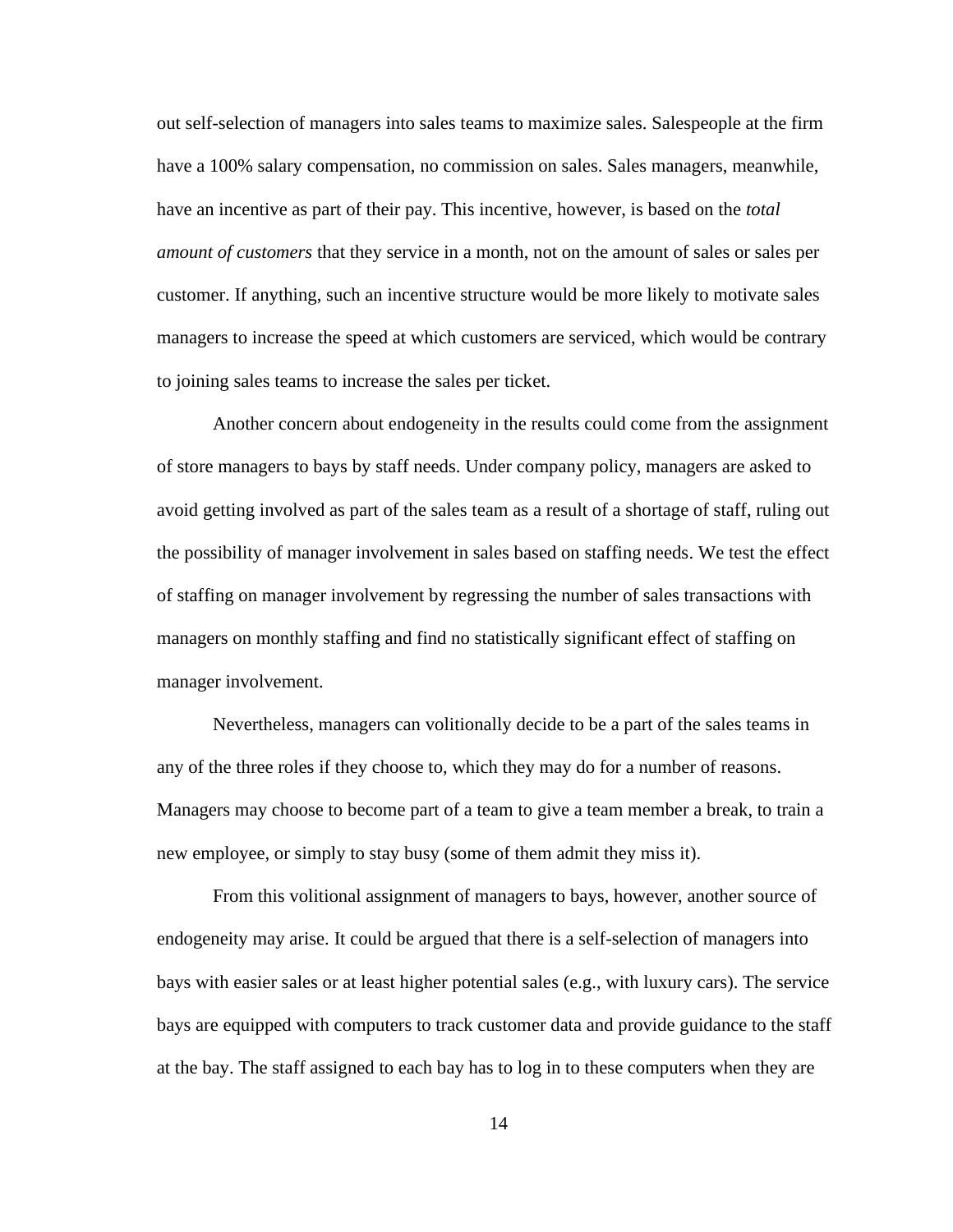assigned to the bay and log out when they are going on breaks or ending their shifts. With this setup, although it not likely, it cannot be ruled out that a manager would decide to step into a team and log in to the service bay computer if they feel like they could maximize the sale. The company policies would not help address this concern.

We address this concern with a statistical approach by comparing the proportions of each team configuration across car brands. Luxury brands that could potentially be identified as having more sales potential (van Heerde, Srinivasan, and Dekimpe 2010). If the likelihood of managers selling is not statistically different for luxury versus non-luxury brands, the effects on sales could not be attributed to sales manager self-selection into teams with greater potential. Using a Kruskal-Wallis H-test (Kruskal and Wallis 1952) – a multi-category generalization of the Mann-Whitney (Mann and Whitney 1947) stochastic dominance test – we compare the proportions of transactions with and without managers for 4 different<sup>4</sup> brands (two luxury and two non-luxury) can be seen in Table 2.

| Tuble 2. Different manager involvement configurations by brand |           |       |       |               |  |  |  |  |
|----------------------------------------------------------------|-----------|-------|-------|---------------|--|--|--|--|
|                                                                | Car Brand |       |       |               |  |  |  |  |
| Configuration                                                  | LuxA      | LuxB  |       | NoLuxA NoLuxB |  |  |  |  |
| No manager                                                     | 73.7%     | 75.0% | 75.2% | 75.5%         |  |  |  |  |
| With manager                                                   | 24.6%     | 23.4% | 23.1% | 22.9%         |  |  |  |  |

<span id="page-31-0"></span>Table 2: Different manager involvement configurations by brand

The proportions of with- and without-manager teams are not statistically different across car brands. Given this result, the concern about self-selection of managers into higher sales potential transactions is alleviated.

<sup>&</sup>lt;sup>4</sup> The tests were done with other subsets of brands and the results were similar in magnitude and significance.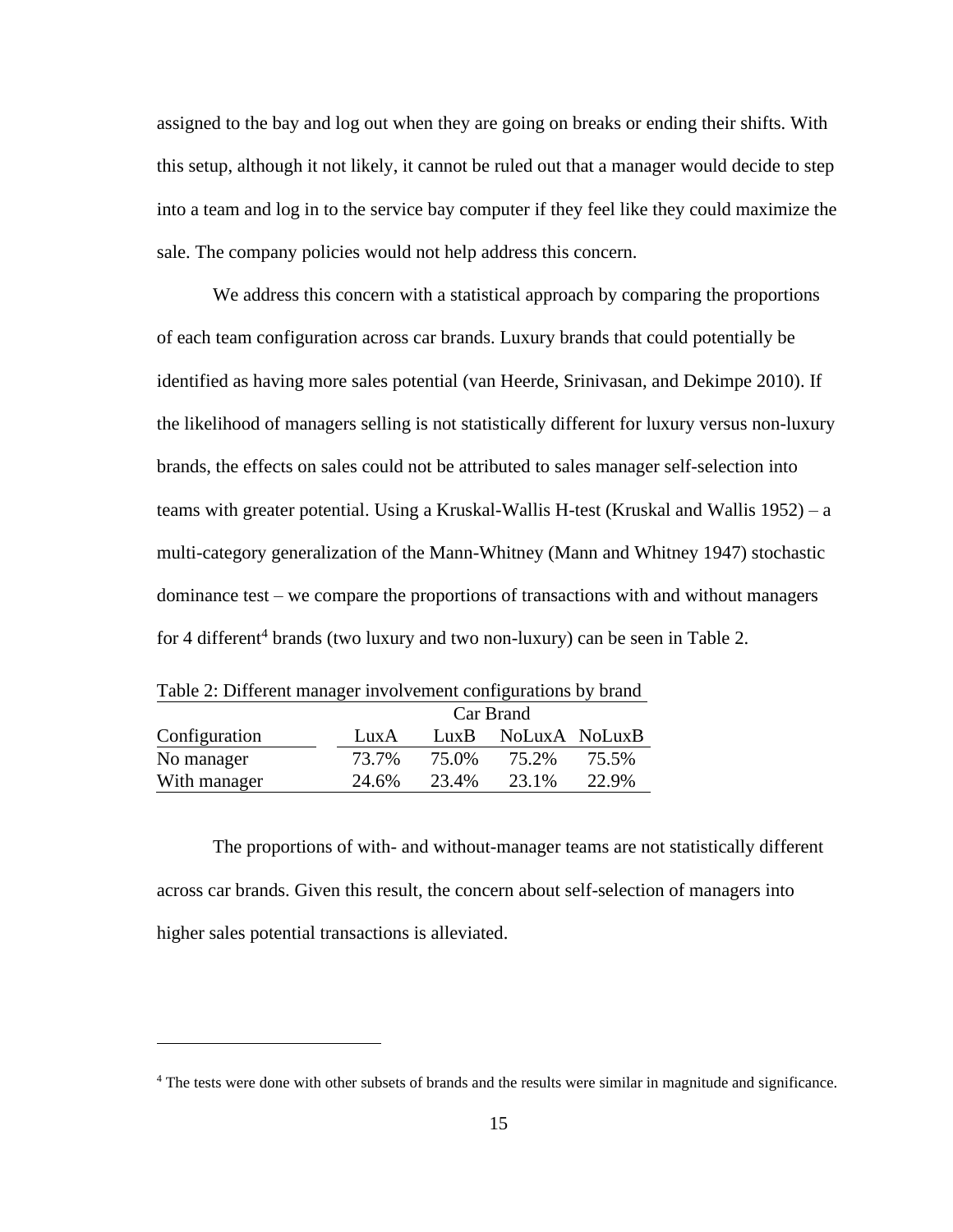#### <span id="page-32-0"></span>**Model Specification and Identification**

As described in the data section, the stores have two customer-facing positions, the *top* and the *csr*. Although it is feasible that the same person performs both functions (*csr* and *top*), this is a rather rare occurrence for transactions that require the basic service and the transactions that do meet this criterion are excluded of the analyses. As managers walk around the store, they can decide to become a part of a sales team in the store by taking on either of those two roles in a bay. The sales team can then have one of four different configurations: (1) *top* and *csr* are not managers (team with no managers), a mix where either (2) *top* is a manager but *csr* is not a manager or (3) *top* is not a manager but *csr* is a manager (team with a manager), and finally (4) a setup where both *top* and *csr* are managers (team with only managers). The last case is a rare occurrence (less than 2% of the data) and as such we do not include it in the analysis.

The first set of hypothesized effects occur at the individual transaction level. To gain insight about what manager selling does to the sales ticket sizes each transaction in the data is coded to reflect the three possible sales team configurations. Any customerfacing role being done by a manager is coded as 1 (0 otherwise) for each transaction. This coding is used to create a qualitative variable for managers involved as part of sales teams (*Invol*) that takes three values: one for teams with no managers (0,0), a second value for teams with a manager as *top* (1,0), and a third value for teams with a manager as *csr* (0,1). Almost three quarters of the transactions in the data (74.8%) fall in the manager team category. Less than a quarter (23.5%) of the sales in the data have one manager, with the remaining of the transactions (1.7%) being tended by teams of only managers (which were excluded from the analyses). The initial model measuring managers as part of sales teams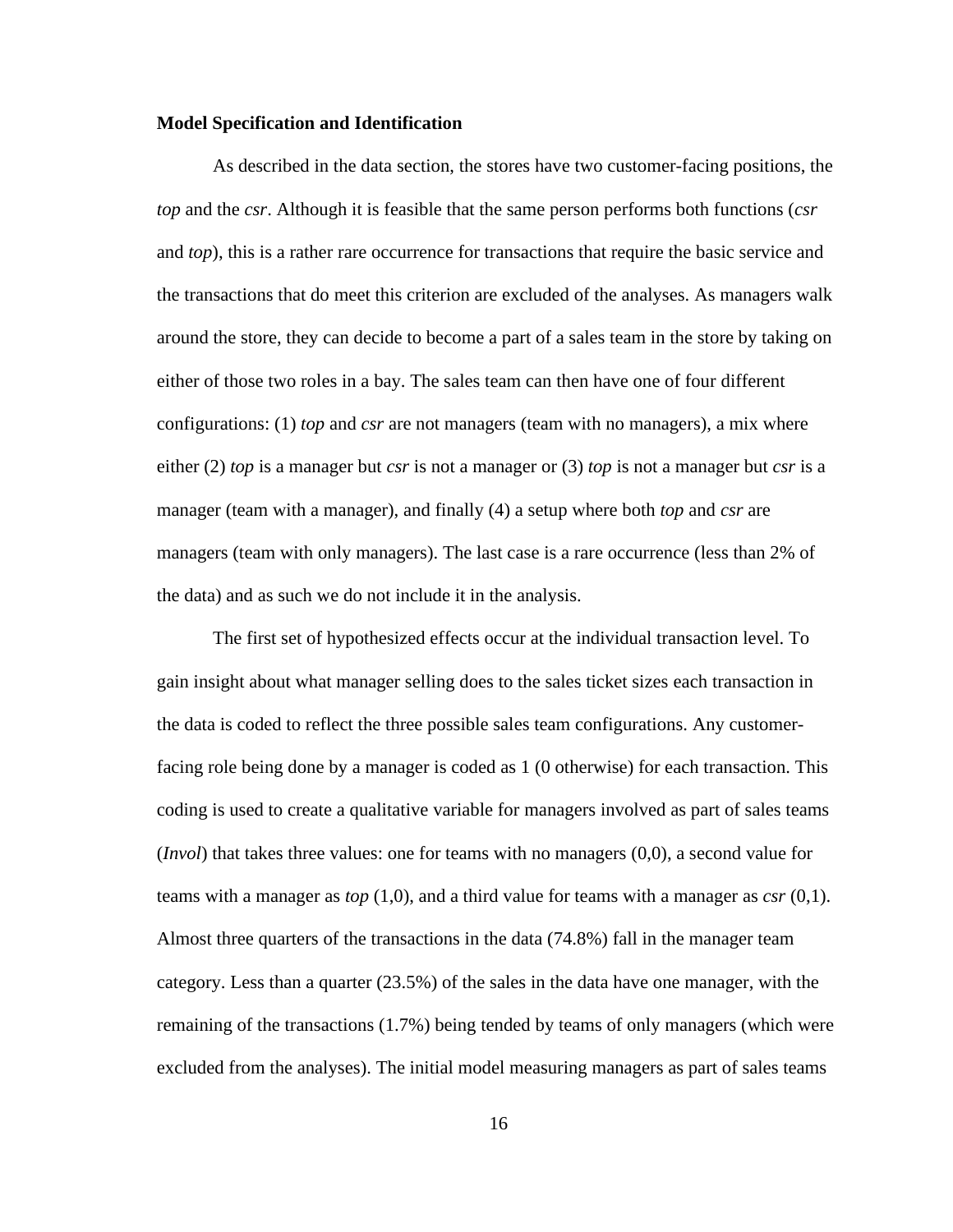at the transaction level regresses individual ticket value in USD of each transaction (*Sales)* on the different levels of manager involvement for the invoice (*Invol*), and is stated formally as:

$$
Sales = \alpha_0 + \beta \; \text{Invol} + \lambda + \delta + \psi + \theta \; \text{Csr} + \Gamma \; \text{Top} + \epsilon \qquad \qquad Eq. \; \text{I}
$$

If there is an effect of managers selling on sales outcomes, competing explanations of the results could either be that managers are more experienced and/or that asymmetry of genders and/or ages could bring biases in the results. Therefore, the specification of this model uses vectors of employee data to control for tenure, age, race, education level, and gender of the *csr* (θ) and the *top* (Γ). By controlling for these variables, the model aims to isolate the effects of sales managers being part of the sales teams on the individual transactions.

Given that each store is likely to have different clientele, geographic conditions, regional cultural differences, weather, etc., it is a safe assumption that there would be differences between stores and regions that could confound the effects of manager involvement on sales. We use the store identifiers for an estimation of panel models with fixed effects  $(\delta)$  for each store. Another potential source of bias is self-selection of managers into the sales teams due to the staffing of the stores. To account for this, the monthly level of staffing per store is included  $(\lambda)$ . Finally, to account for potential seasonality differences, indicators  $(\psi)$  for the different seasons (spring, summer, autumn, and winter) are also included.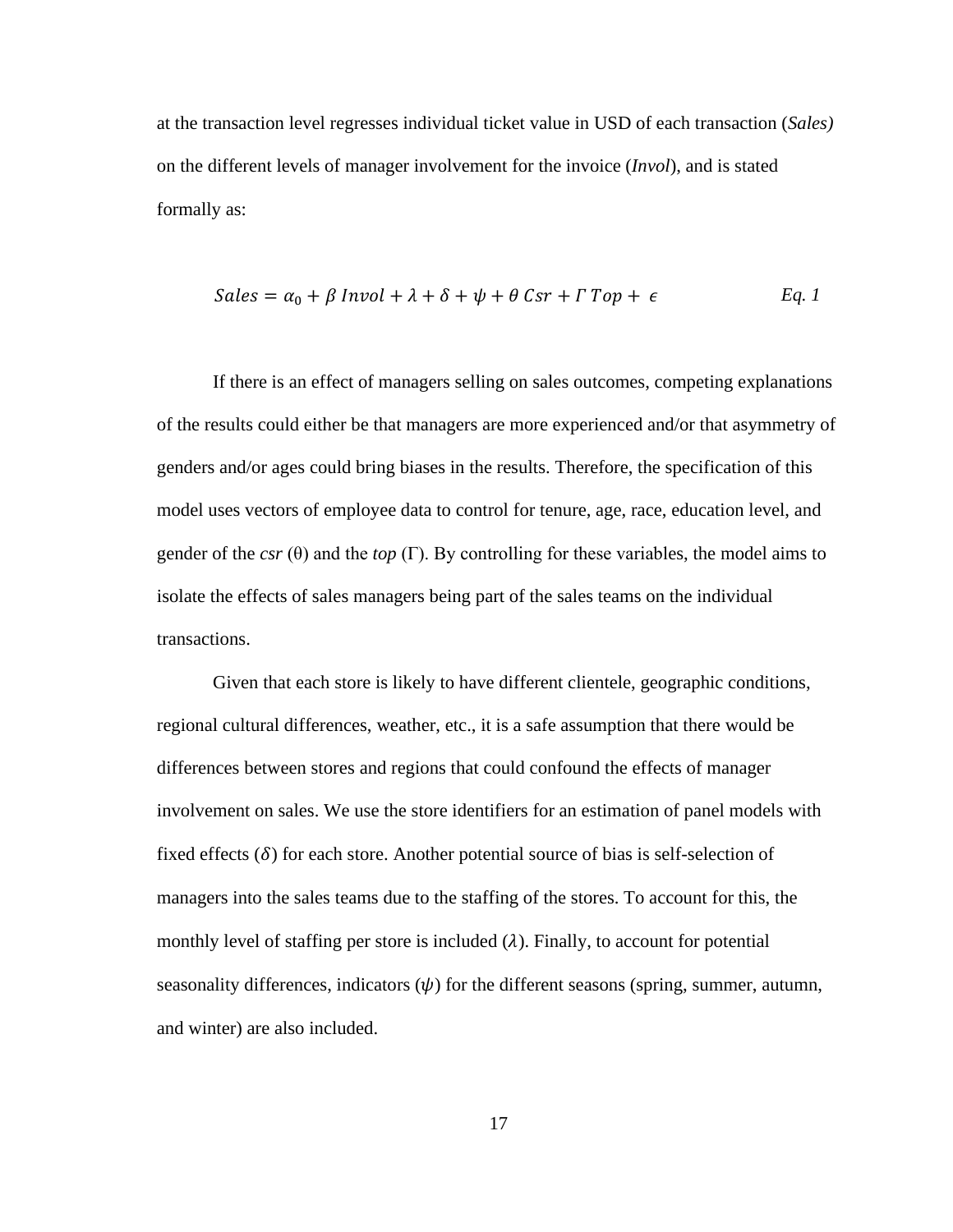It is also logical to assume that not all customers will react to sales efforts of sales teams the same way. These unobserved idiosyncratic differences between customers result in unobserved variation of sales being different across customers, which in statistical terms, implies that the error term in the model is unlikely to be homoscedastic. To account for heteroskedasticity, the model uses clustered robust standard errors  $(\epsilon)$ , using the stores as cluster units, as the customers of each store are more likely to have correlated unobserved variation.

As it was discussed in the theoretical context section, boundary conditions to how manager selling activities maximize returns are crucial to provide guidance for firms on how to allocate sales managers' time. We use some of the customer information in the data to evaluate the hypothesized moderators. The first moderator assessed in this research is customer stage. Following the firm's policies, a customer is considered *new* when they either do not have a history with the firm at all or when they have not had a visit to any store in two years or more. This setup allows us to create a qualitative variable (*New*) to indicate the customer type, where 1 identifies a new customer (0 otherwise). These identifiers are included as interactions in the initial sales model to measure the effects of sales managers being part of sales teams on sales performance conditional on being a new (returning) customer.

The other boundary condition evaluated is the product usage intensity. To obtain the product usage intensity for each transaction, the mileage and model-year of each vehicle serviced are used. For every model-year in the dataset the mileage is split into five quantiles. The quantile category for the vehicle in each transaction is used to classify them as low product usage (first quantile), high product usage (last quantile), or median product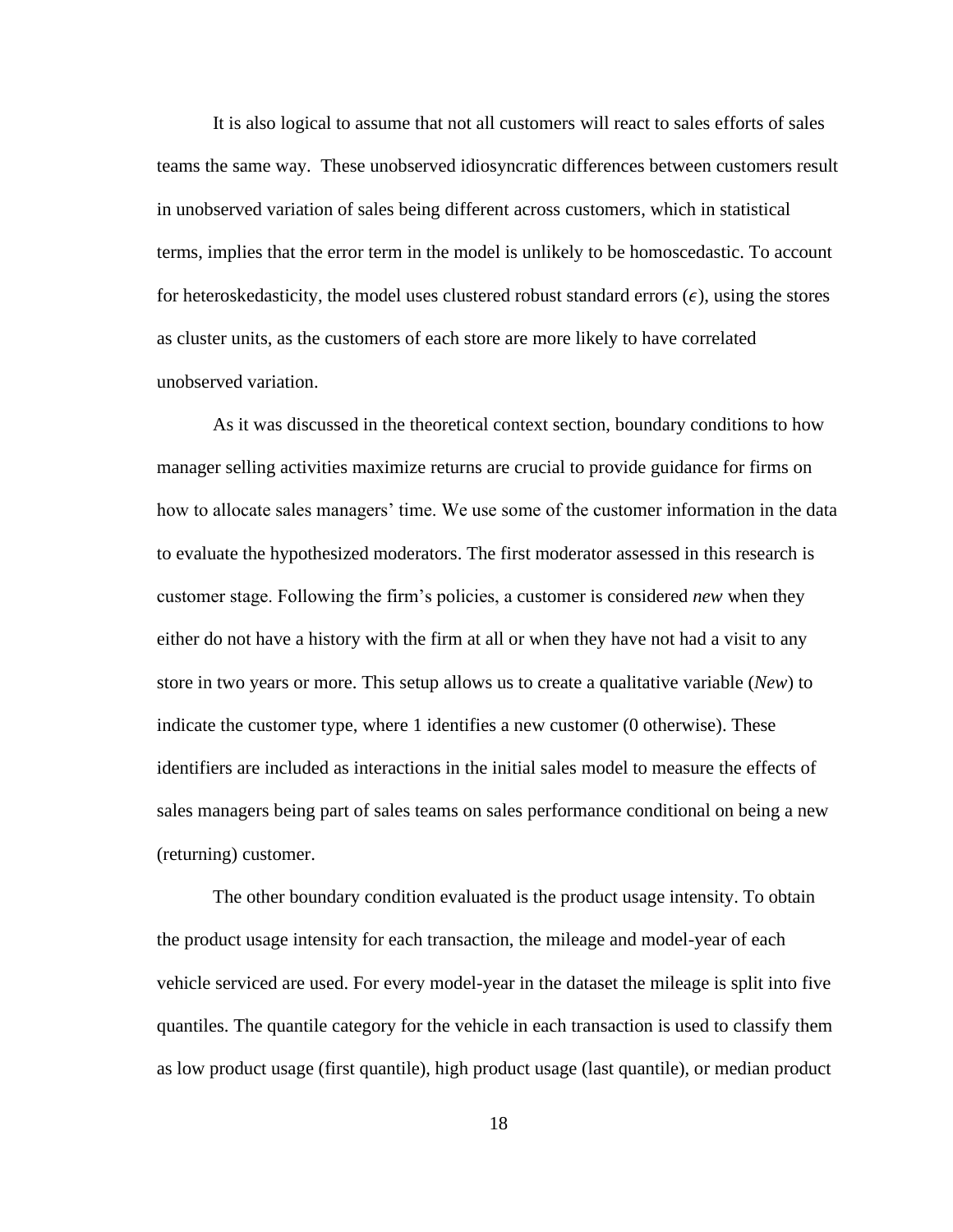usage (median quantile). These identifiers of product usage are used to construct the threelevel qualitative variable (*Usage*) included in interactions in the initial sales model. This model measures the effects of different sales team configurations on sales conditional on each product usage level. The model is specified as:

$$
Sales = \alpha_0 + \beta \text{ Invol} + \Lambda \text{ New} * \text{Invol} + \Phi \text{ Usage} * \text{Invol} + \lambda + \delta + \psi
$$
 Eq. 2  
+  $\theta \text{ Csr} + \Gamma \text{ Top} + \epsilon$ 

To evaluate the stores' implications of managers selling, measures at the store level are necessary. To obtain a store sales variable (*Daily*), we simply sum all the sales in a store per day. For a store level measure of manager selling activity, the process is slightly more involved. We use the proportion of daily sales where managers are involved as customer facing team members. We first sum the count of managers involved across all the sales of a store per day. We then divide this sum by the total number of invoices per store per day to construct a daily store level measure of manager sales involvement (*StoreMI*). This store manager sales involvement measure represents the percentage of the daily sales in a store that has managers involved in sales, regardless of what customer-facing role they are performing, *top*, or *csr*.

The store level variables allow for a data driven exploration of the relationship between the sales of a store and manager involvement in sales. The choice of model provides the opportunity to find what the relationship is more likely to look like. For example, choosing a linear model would be assuming that the relationship between manager involvement and store sales is monotonically increasing, implying that more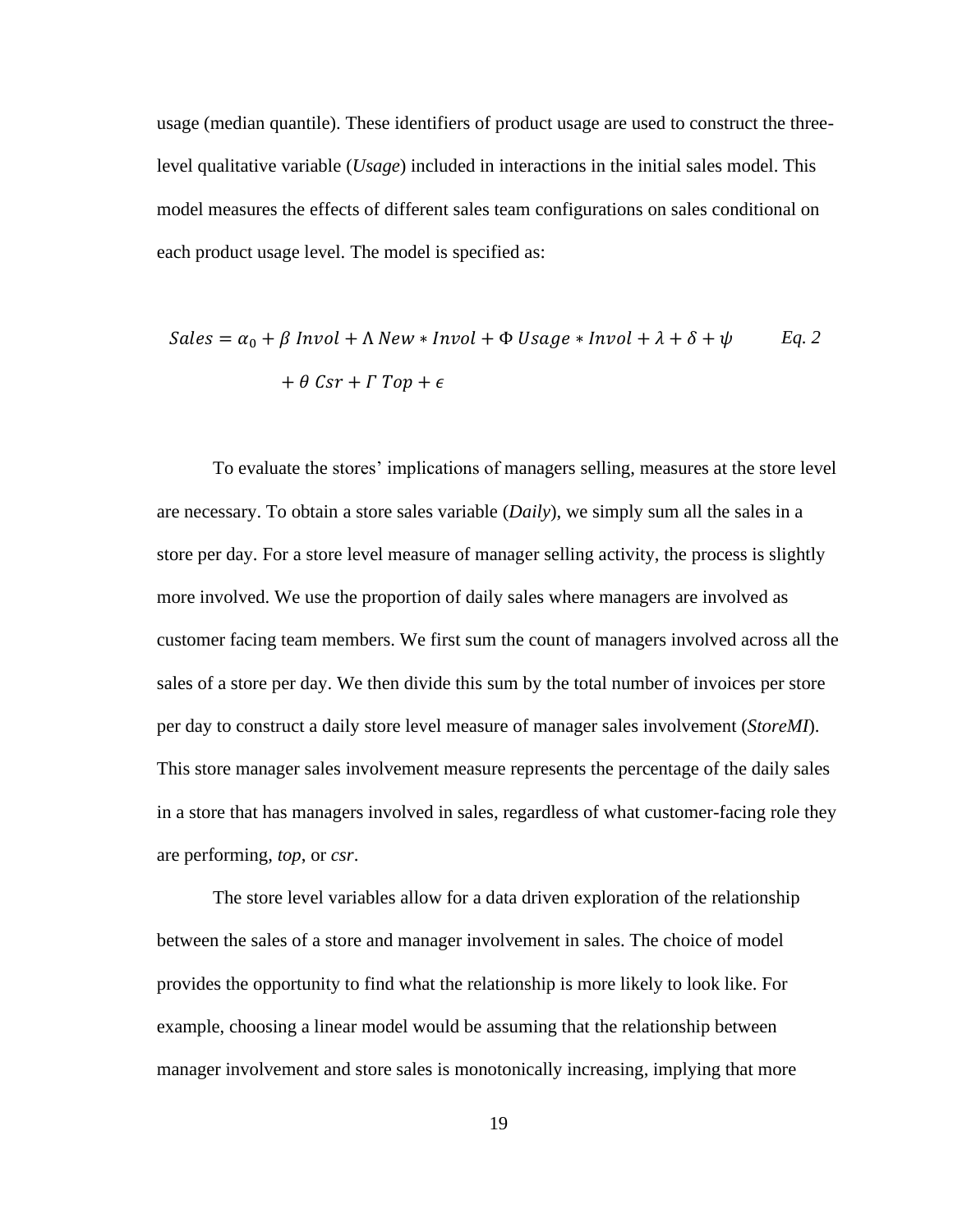manager involvement would unequivocally result in higher sales. Choosing a log-linear model, on the other hand, would assume some form of exponential growth, which could imply that the as manager involvement increases, sales multiply exponentially.

Our theoretical discussion suggests that there might be a "sweet spot" of manager involvement in sales that produces optimal store sales results, where either too little or too much manager selling would be detrimental to sales. To find out if that is the case, a series of fractional polynomial models (Royston and Altman 1994) using the store level variables are estimated. Using different polynomial expressions of the manager involvement in sales in a model of daily store sales would guide a better understanding of the nature of the relationship between manager involvement in sales teams and sales. Furthermore, using fractional polynomials instead of a traditional linear or a simple polynomial approach, delivers more flexibility in the model fit. The models used in the analyses are therefore linear in parameters but polynomial on *StoreMI*, following the subsequent specification:

$$
Daily = \alpha_0 + \alpha_1 Stor M I^{p_1} + \alpha_2 Store M I^{p_2} + \dots + \alpha_k Store M I^{p_k} + \lambda + \delta
$$
 Eq. 3  
+  $\psi + \epsilon$ 

This store sales model includes the store fixed effects, staffing, seasonality, and clustered robust standard errors that were included in the transaction level models. Following the instructions of Royston and Sauerbrei (2008) to use the same power multiple times in the model without collinearity, when the model uses a term *k* times, it multiplies each term with the same power by the natural logarithm of the independent variable to a power of *k-1*. For example, if a cubic term of the *StoreMI* is used three times, *k*=3, the first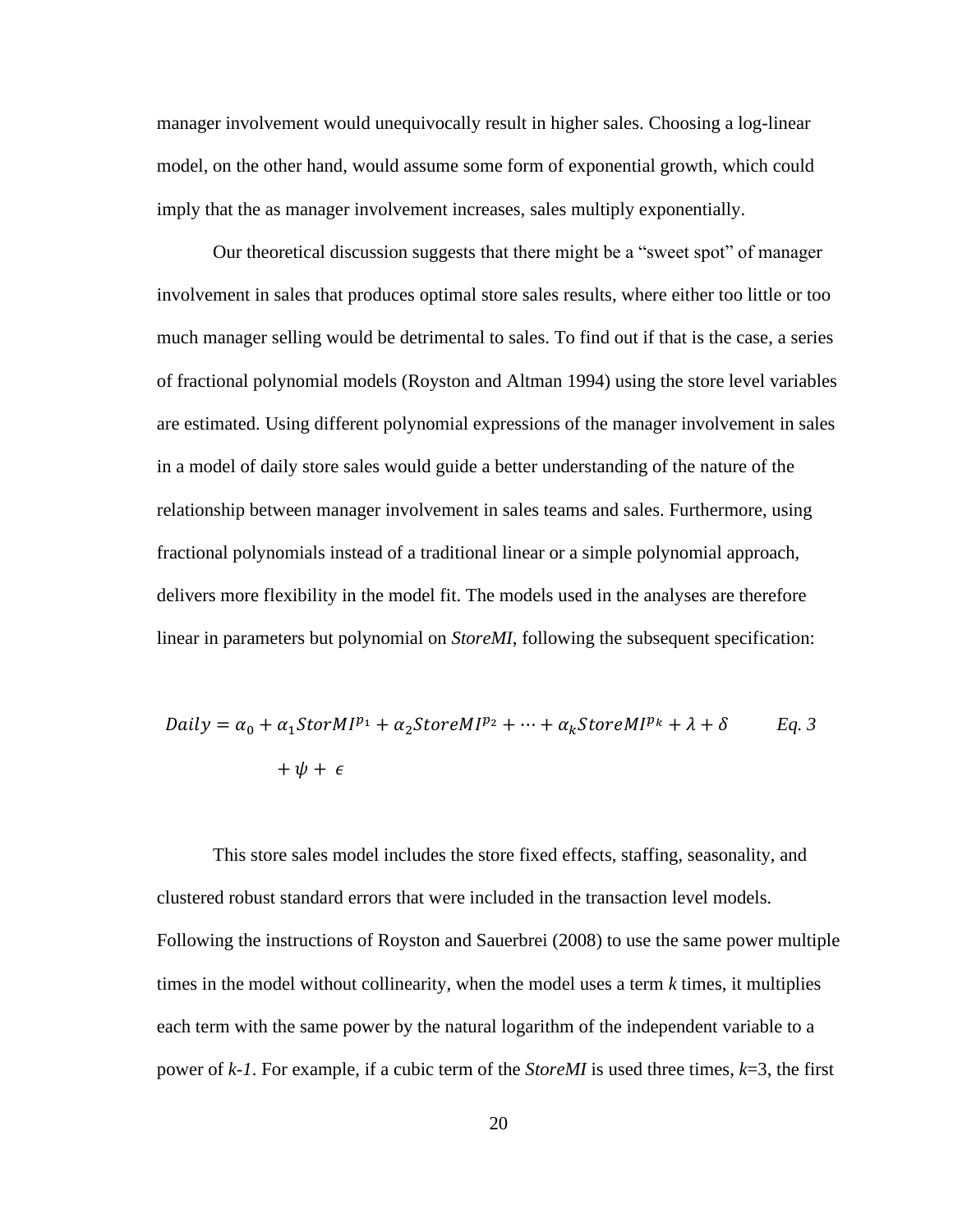cubic term, *k-1*=0, of *StoreMI* is included without multiplying it by the natural logarithm, e.g. *StoreMI*3. The second cubic term, *k-1*=1, is constructed by multiplying *StoreMI* cubed times the natural log of *StoreMI*, e.g. *StoreMI*<sup>3</sup> \* ln(*StoreMI*). The third term, *k-1*=2, is built with StoreMI cubed times the square of the natural log of *StoreMI*, e.g. *StoreMI*<sup>3</sup> \* ln(*StoreMI*) 2 .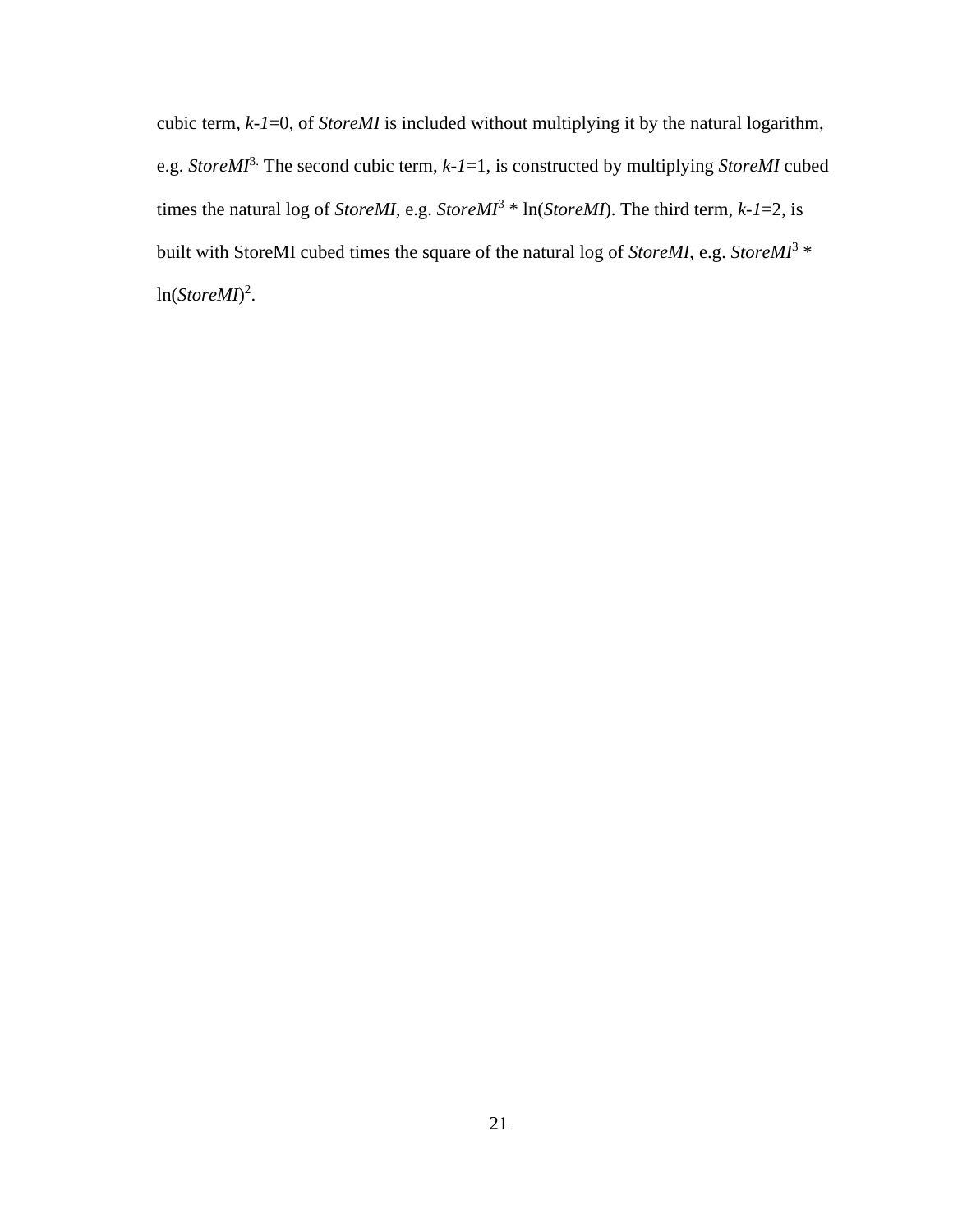# CHAPTER IV

### RESULTS

## **Manager Involvement Effects on Sales Transactions**

A linear model with indicator variables for the different team configurations and control variables (Equation 1) is used to explore the effects on sales of having managers involved in the sales process relative to teams without managers. The estimation used the team with no manager as the baseline category. The results of the estimation are in the first column of Table 3. Most of the employee characteristics that were included as control variables were not statistically significant. The ones that are statistically significant are the age of the *csr* and *top* and having a college education for *csr* and *top*. These results indicate, unsurprisingly, that regardless of rank and role, older customer facing employees and employees with a college education sell more. These results rule out potential alternative explanations of the results, such as the level of experience (reflected by the tenure of the employees). The seasonality indicator variables are negative, indicating that sales are lower in all seasons relative to spring. The level of staffing of the stores impacts sales negatively, but as mentioned earlier the number of invoices with managers is not impacted by how staffed the stores are, ruling out a self-selection of managers into transactions when stores are not fully staffed.

As for the effect of sales managers getting involved in sales transactions while controlling for other factors, this is captured by the estimated parameter in the first row of the first column of Table 3. This estimate indicates that a team with a manager has a positive and statistically significant effect on sales relative to the no-manager baseline. The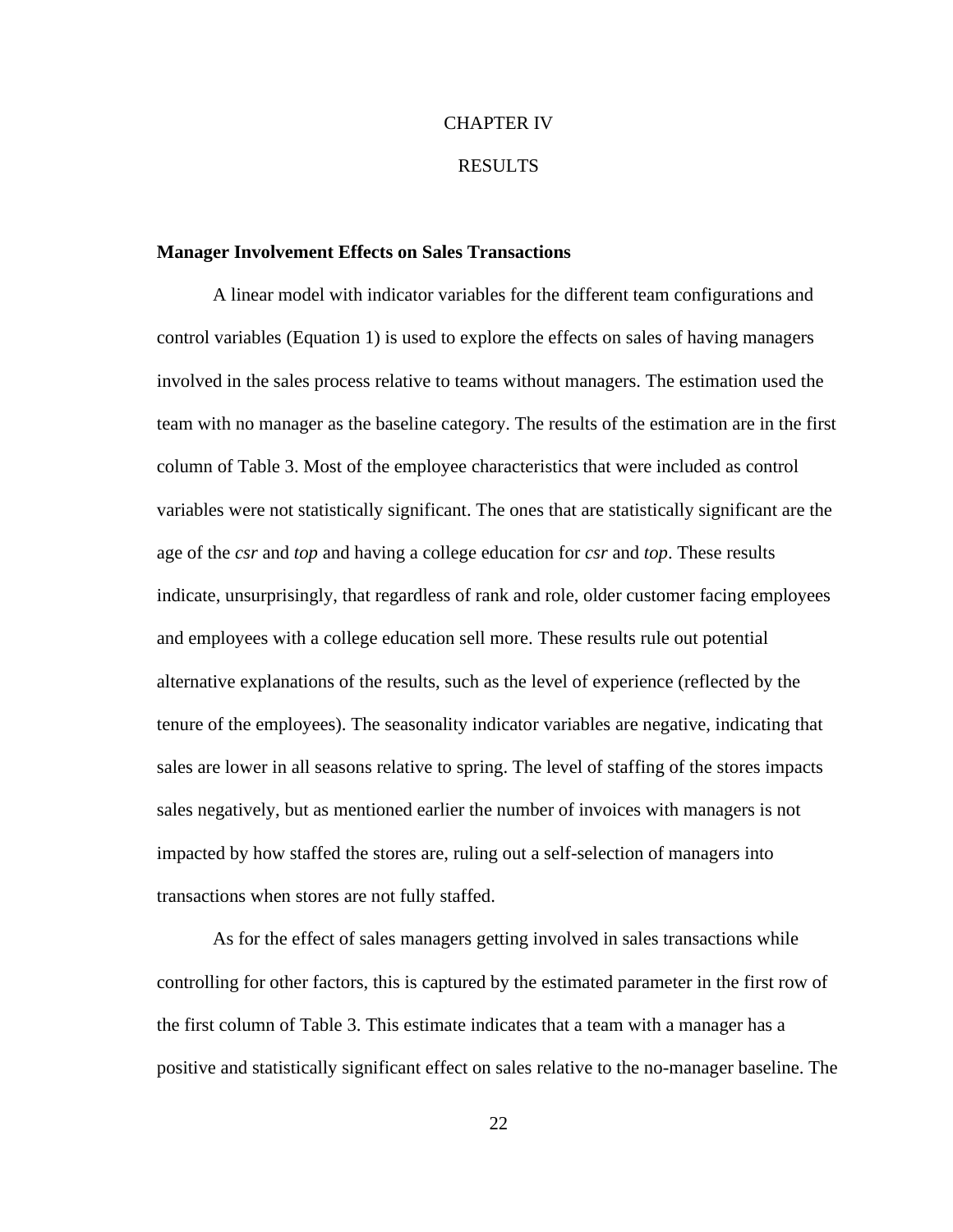interpretation of this result is easier when looking at the marginal effects of the different configurations, i.e., the forecasted sales for teams with and without managers. The estimated marginal effects are in Table 4 with the first three rows of the first column show the estimates for each sales team configuration. The sales teams without mangers have lower sales (\$69.29) than teams where at least one of the customer-facing jobs is being done by a manager (\$71.99 and \$74.00), a statistically significant difference ( $p < 0.01$ ), providing support for hypothesis 1.

Although teams with managers have better performance than teams without managers, the difference in sales between teams where the sales manager performs one role or the other needs to be addressed. In the empirical context where we test our hypotheses sales teams with managers can have managers in any of the customer facing positions (*csr* or *top*). One potential explanation would be that since sales managers in this setting are often salespeople that were promoted, they are better skilled at selling, suggesting that teams with managers having more customer facing time would perform better (manager as *csr*). This is not the result we find but rather the opposite.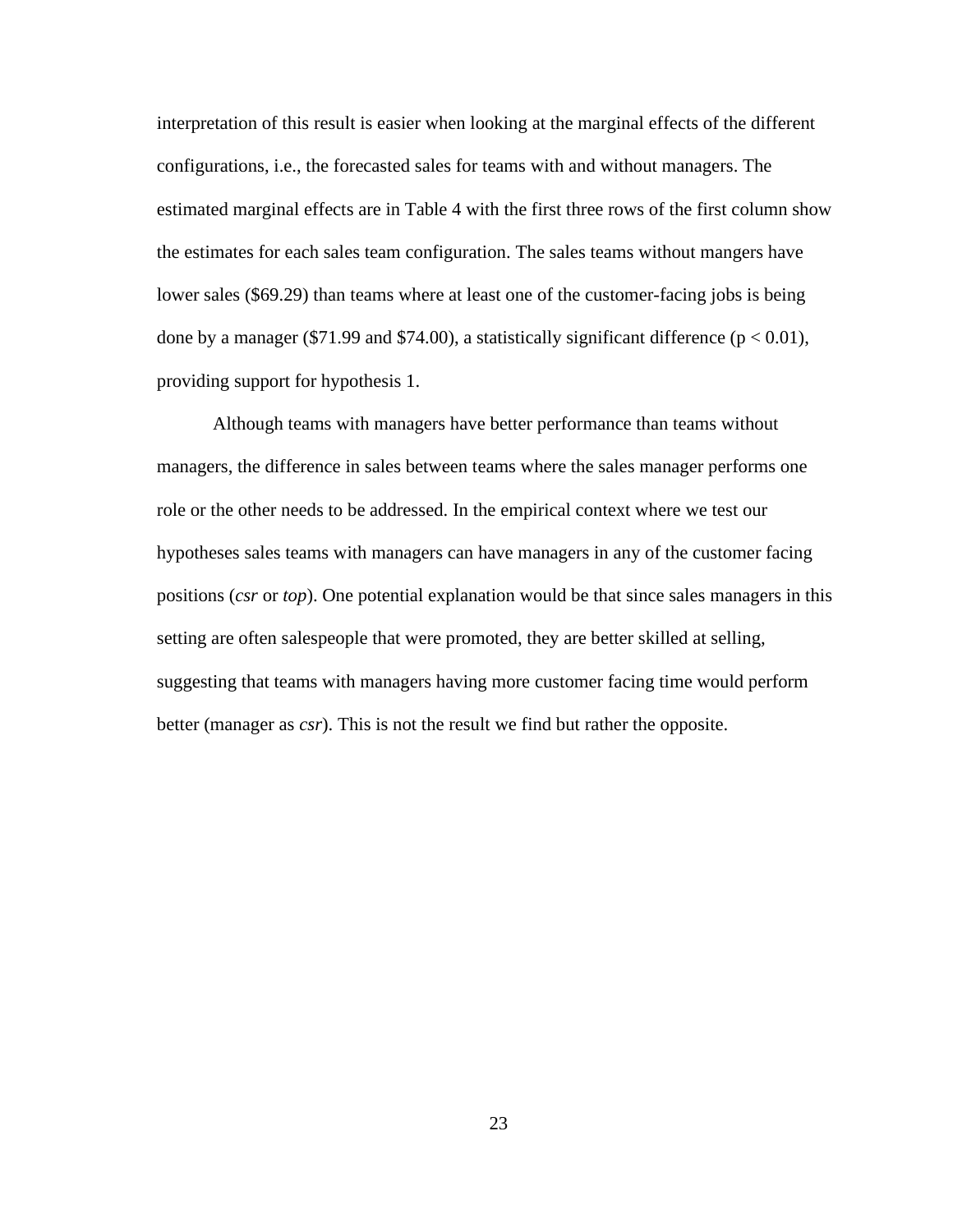| Variable       | conngulations, customer stage, and product relationship stages<br>Base model |               | With moderators |               |  |
|----------------|------------------------------------------------------------------------------|---------------|-----------------|---------------|--|
| Team w/manager | $2.29*$                                                                      | (0.18)        | $2.31*$         | (0.18)        |  |
| New customer   |                                                                              |               | $-1.99*$        | (0.09)        |  |
| New w/manager  |                                                                              |               | $0.22*$         | (0.09)        |  |
| Low usage      |                                                                              |               | $-0.91*$        | (0.11)        |  |
| Low w/manager  |                                                                              |               | $-0.19$         | (0.13)        |  |
| High usage     |                                                                              |               | $3.17*$         | (0.13)        |  |
| High w/manager |                                                                              |               | 0.22            | (0.14)        |  |
| Tenure Csr     | $-2.75e04$                                                                   | (7.17e04)     | $-4.01e04$      | (7.63e04)     |  |
| Tenure Top     | 4.86e03                                                                      | (6.16e03)     | 4.74e03         | (6.07e03)     |  |
| Age Csr        | $0.10*$                                                                      | (0.01)        | $0.10*$         | (0.01)        |  |
| Age Top        | $0.02*$                                                                      | (0.00)        | $0.02*$         | (0.00)        |  |
| Female Csr     | 0.08                                                                         | (0.19)        | 0.07            | (0.19)        |  |
| Female Top     | $-0.13$                                                                      | (0.09)        | $-0.14$         | (0.09)        |  |
| Race Csr       |                                                                              |               |                 |               |  |
| <b>Black</b>   | 0.13                                                                         | (0.25)        | 0.12            | (0.25)        |  |
| Latino         | $-0.21$                                                                      | (0.40)        | $-0.22$         | (0.40)        |  |
| Other race     | 0.24                                                                         | (0.67)        | 0.25            | (0.67)        |  |
| Race Top       |                                                                              |               |                 |               |  |
| <b>Black</b>   | $-0.51$                                                                      | (0.79)        | $-0.52$         | (0.79)        |  |
| Latino         | 0.01                                                                         | (0.11)        | 0.01            | (0.11)        |  |
| Other race     | 0.46                                                                         | (0.18)        | 0.45            | (0.18)        |  |
| Education Csr  |                                                                              |               |                 |               |  |
| Trade/Tech     | 0.12                                                                         | (0.49)        | 0.11            | (0.49)        |  |
| College        | $0.78*$                                                                      | (0.19)        | $0.78*$         | (0.19)        |  |
| Education Top  |                                                                              |               |                 |               |  |
| Trade/Tech     | 0.08                                                                         | (0.18)        | 0.07            | (0.18)        |  |
| College        | $0.19*$                                                                      | (0.06)        | $0.19*$         | (0.06)        |  |
| Store staffing | $-0.88*$                                                                     | (0.32)        | $-0.95*$        | (0.32)        |  |
| Season         |                                                                              |               |                 |               |  |
| Summer         | $-0.19*$                                                                     | (0.09)        | $-0.28*$        | (0.10)        |  |
| Fall           | $-0.72*$                                                                     | (0.10)        | $-0.66*$        | (0.10)        |  |
| Winter         | $-1.05*$                                                                     | (0.10)        | $-0.97*$        | (0.10)        |  |
| Intercept      | 66.07*                                                                       | (0.41)        | 66.08*          | (0.41)        |  |
| Sample size    |                                                                              | 6,029,514     |                 | 6,029,514     |  |
| Log-likelihood |                                                                              | $-29,359,060$ |                 | $-29,351,901$ |  |
| <b>AIC</b>     |                                                                              | 58,718,175    |                 | 58,703,875    |  |
| <b>BIC</b>     |                                                                              | 58,718,542    |                 | 58,704,378    |  |

Table 3: Fixed-effects panel regressions of sales with different manager involvement configurations, customer stage, and product relationship stages

Cluster robust standard errors in parentheses. Significance at the 1% is denoted by \*.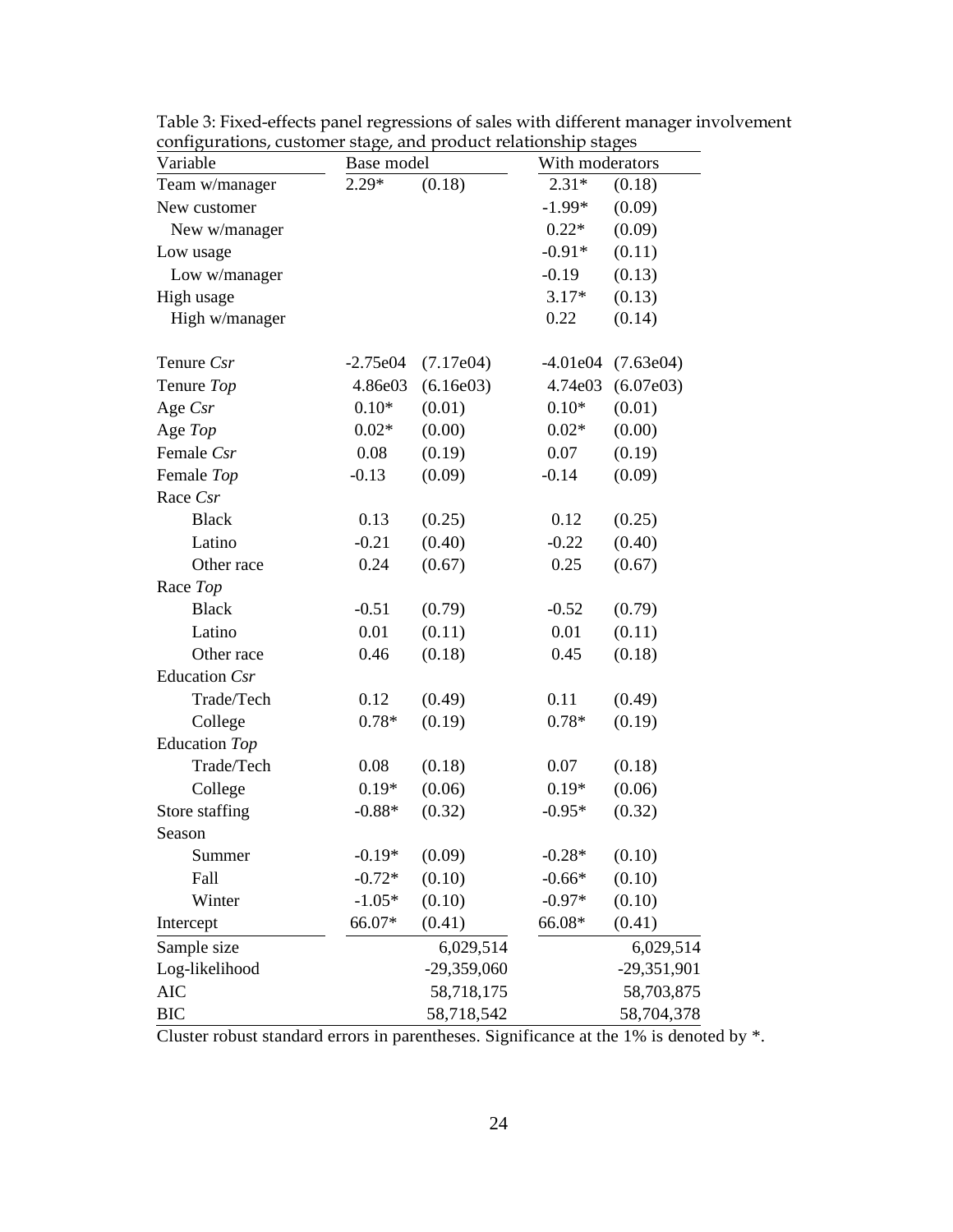Furthermore, in teams where managers are doing most of the customer facing (*csr* position), it could also be argued that managers' status could be influencing customers in the transactions. If customers know that they are being serviced by a manager some status effects (Hu and Van den Bulte 2014) could increase the size of the sales ticket. This can be ruled out because the staff at the store cannot be identified by rank without prior knowledge. The staff wears are identical uniforms regardless of rank and while each team member has a name tag, this tag has no indication of the rank. These conditions suggest neither status effects nor manager sales expertise would be driving the increase in sales relative to the no-manager teams.

| Condition         | Base model   | <b>By Customer Stage</b> |        | <b>By Product Stage</b> |        |
|-------------------|--------------|--------------------------|--------|-------------------------|--------|
| Involvement       |              |                          |        |                         |        |
| No manager        | 69.29 (0.03) |                          |        |                         |        |
| With manager      |              |                          |        |                         |        |
| 1,0               | 71.99 (0.17) |                          |        |                         |        |
| 0,1               | 74.00 (0.13) |                          |        |                         |        |
| <b>New</b>        |              |                          |        |                         |        |
| New no manager    |              | 67.50                    | (0.08) |                         |        |
| New w/manager     |              | 69.99                    | (0.17) |                         |        |
| Ret. no manager   |              | 70.99                    | (0.05) |                         |        |
| Ret. w/manager    |              | 72.34                    | (0.14) |                         |        |
| Usage intensity   |              |                          |        |                         |        |
| Low no manager    |              |                          |        | 67.51                   | (0.12) |
| Low w/manager     |              |                          |        | 70.15                   | (0.15) |
| Median no manager |              |                          |        | 68.49                   | (0.07) |
| Median w/manager  |              |                          |        | 71.35                   | (0.10) |
| High no manager   |              |                          |        | 71.69                   | (0.13) |
| High w/manager    |              |                          |        | 74.88                   | (0.15) |

Table 4: Marginal effects sales with different manager involvement configurations, customer types, and product life cycle stages

Cluster robust standard errors in parentheses.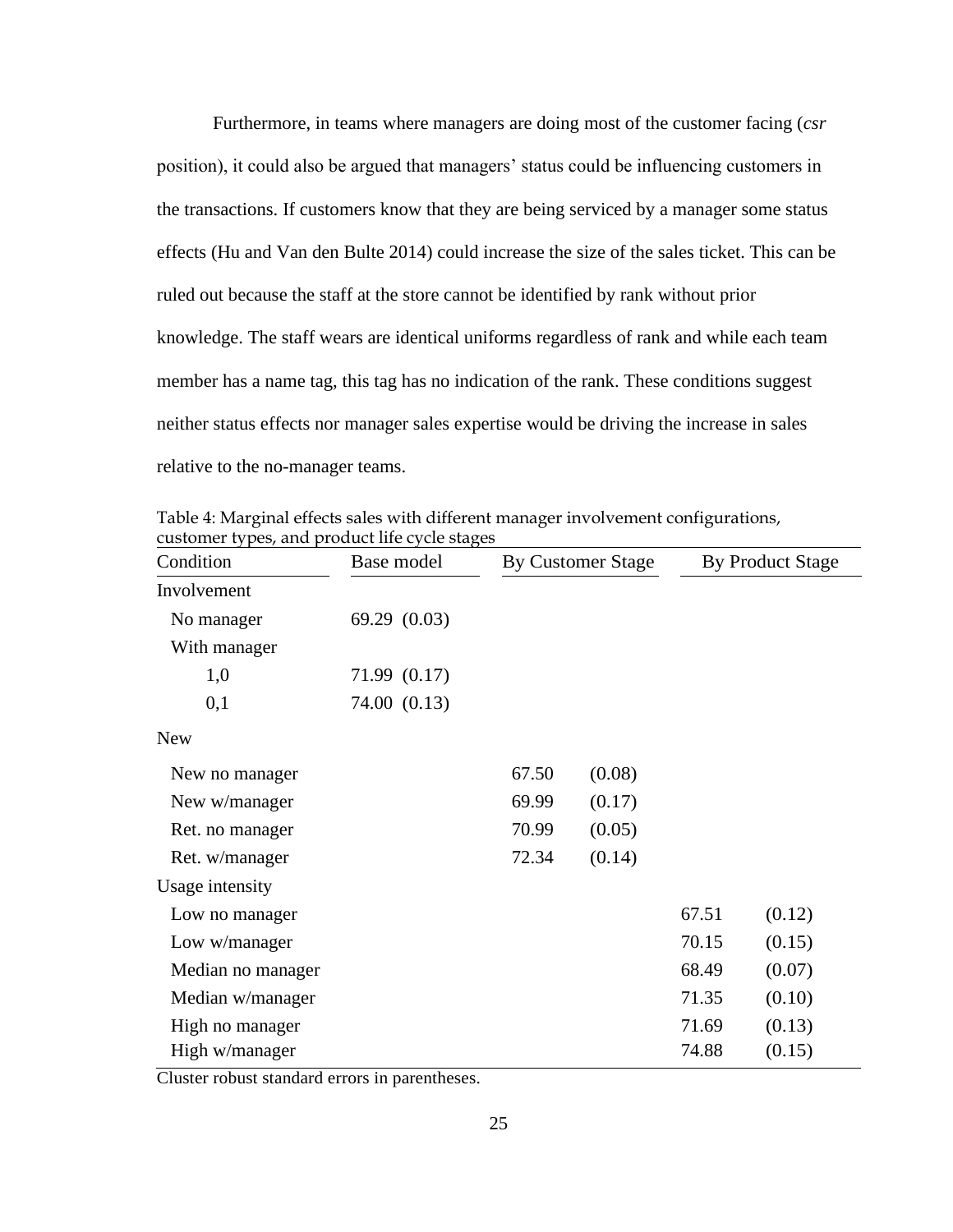The difference between team configurations with managers can be explained with the specific setup of the firm. As mentioned in the methodology section, every service bay is equipped with a computer terminal where the transactions are registered, and sales teams log in to identify themselves as the team in charge of each transaction. The computer terminals also provide guidance to the *csr* on which services can be upsold/cross-sold based on the manufacturer's recommendations, usage, previous visits (for returning customers), etc. Given sales managers are incentivized to maximize the number of customers they service per month, sales managers in the *csr* position could be less likely to follow the recommendations if that would slow down the sale. Meanwhile, salespeople who are *csr* will exert effort to upsell and cross-sell the recommendations with their sales manager watching at the *top* position. More research would be needed to pinpoint precisely if this is the case.

#### **Manager Involvement and Customer Stage**

We proposed earlier that the effect of manager involvement on sales could be different for new and returning customers. The second columns of table 3 show the results of the estimation of a model where the effects of manager involvement on sales conditional on the moderators are calculated (Equation 2). The parameter estimate for the new customer indicator is negative, which implies that new customers have lower sales than returning customers. The parameter estimates for the interactions between manger involvement and customer stage is positive and statistically significant, which means that manager involvement increases the ticket size for both customers stages, but the effect is stronger for new customers.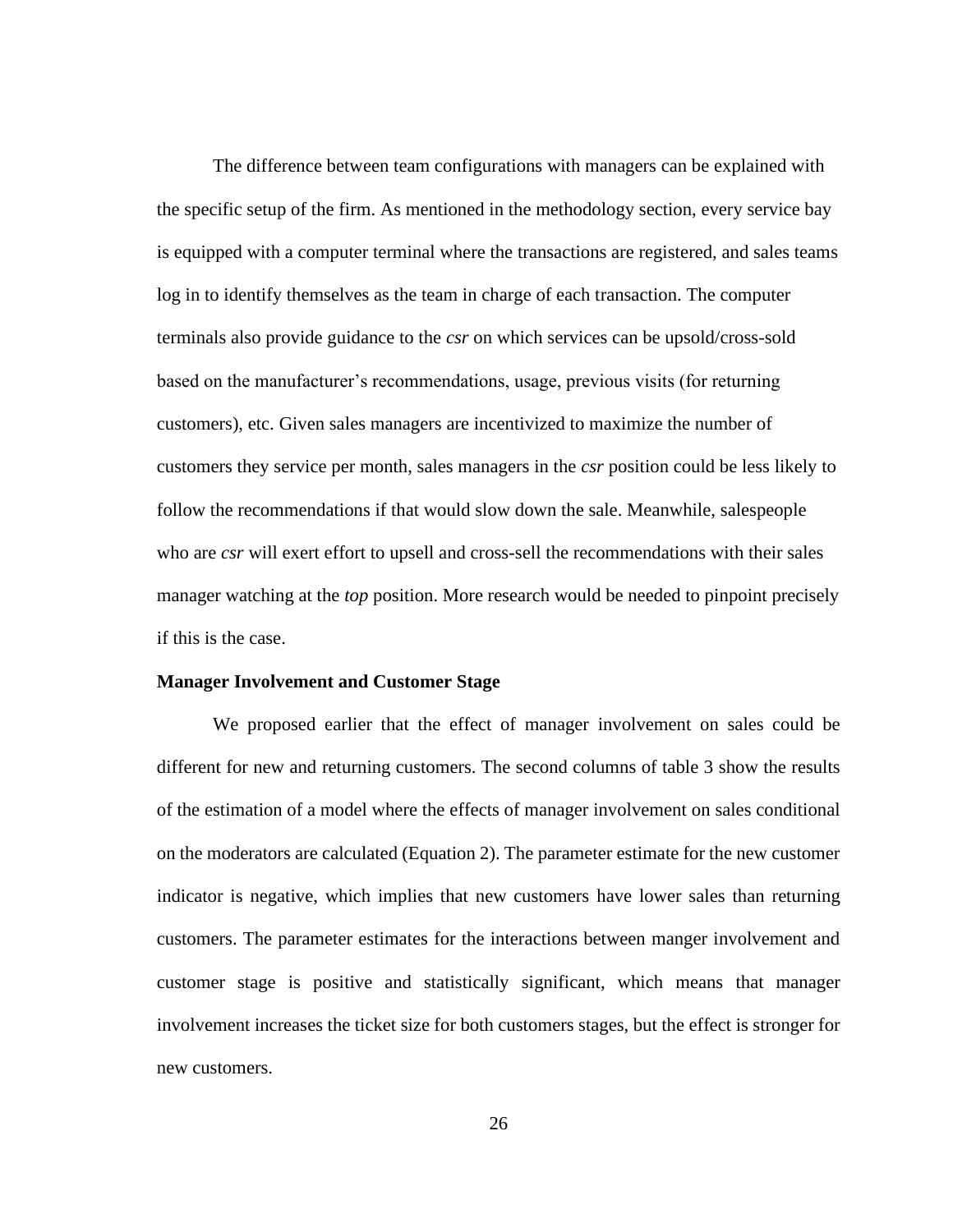Once again, the marginal effects can be of help for better understanding of this relationship. The middle columns of Table 4 show the predicted sales for each configuration. Just like in the unconditional estimation, manager involvement in sales transactions yields higher sales for both customer stages, but the effect is stronger for new customers than for returning customers. This relationship between manager involvement with customer stage is better illustrated graphically (Figure 1).



Figure 1: Increases in Sales by Team Configuration for New and Returning Customers

The graph in Figure 1 illustrates that although a sales team with a manager performs better than a team with no managers with a returning customer, the effect is stronger for new customers  $(3.7\% \text{ vs. } 1.9\%, \text{ p} < 0.01)$ . The difference for these increases in sales is statistically significant, a result that supports hypothesis 2, indicating managers are more effective in increasing sales ticket size for new customers than for returning customers.

## **Manager Involvement and Product Usage**

Another condition we proposed that would maximize the benefits of manager involvement in sales is the product stage. The last columns of table 3 have the results of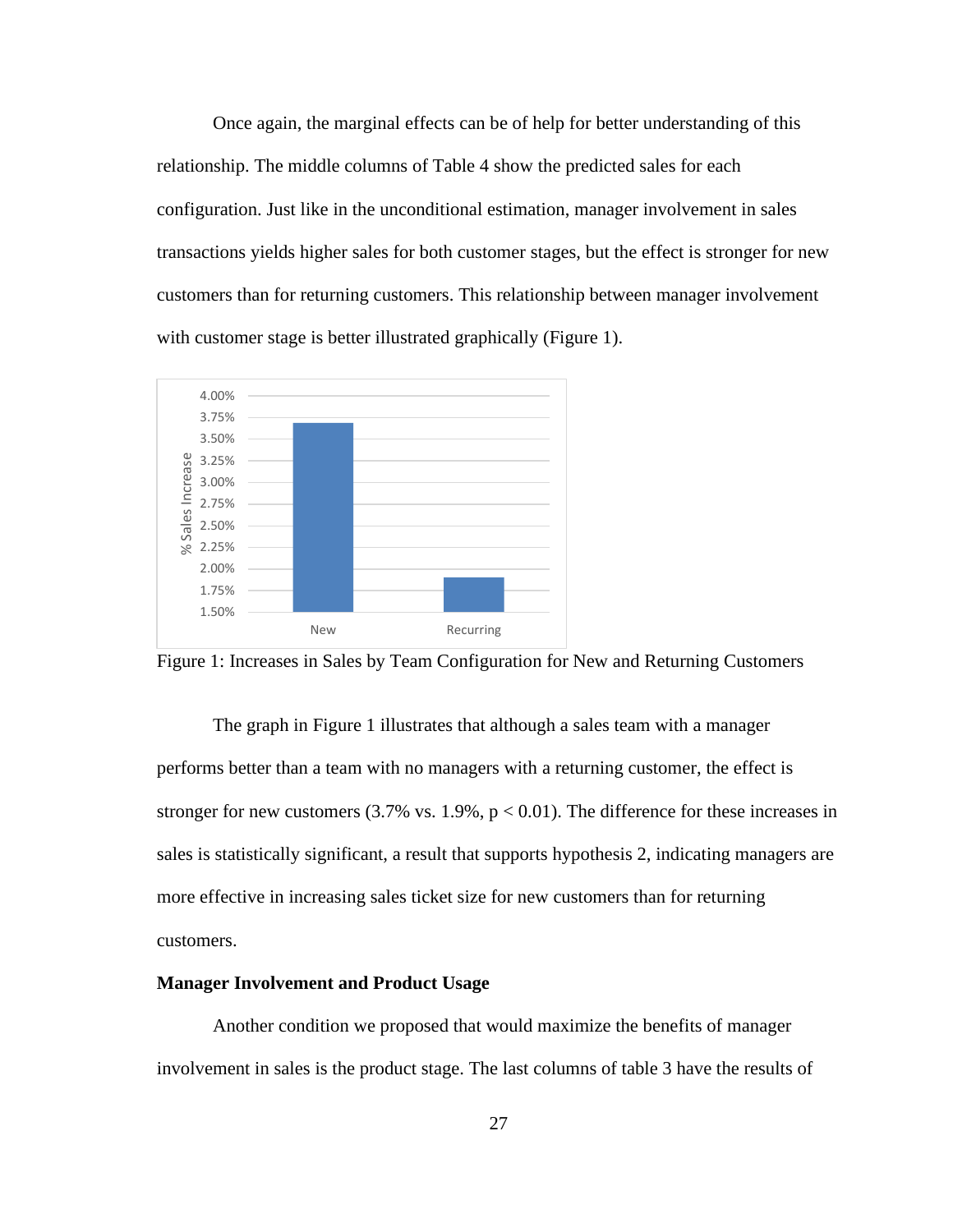the estimation of the effects of manager involvement conditional on product stage. The parameter estimate for low usage intensity is negative and statistically significant, which means that customers with low usage intensity vehicles have lower sales that vehicles with median product usage. The parameter estimate for vehicles with high usage intensity is positive and statistically significant, indicating that sales for customers with these vehicles are higher than sales for customers with vehicles at the median usage. The parameter estimates of the interactions are not statistically significant, meaning that the differences in sales by usage intensity is not coming from the involvement of managers in the sales transaction.

For a better grasp what happens with sales manager involvement across usage intensity, let us take look at the marginal effects shown in the last rows of Table 4. The results show that manager involvement yields a higher sales ticket for all product usages. The increase in sales generated by a team with managers relative to a no-manager team are higher for the high usage intensity (\$72.01 vs. \$75.57), than they are for the products at the median (\$68.75 vs. \$72.07) or low usage (\$67.73 vs. \$70.85). These differences across the usage intensity are all statistically different ( $p < 0.01$ ).



28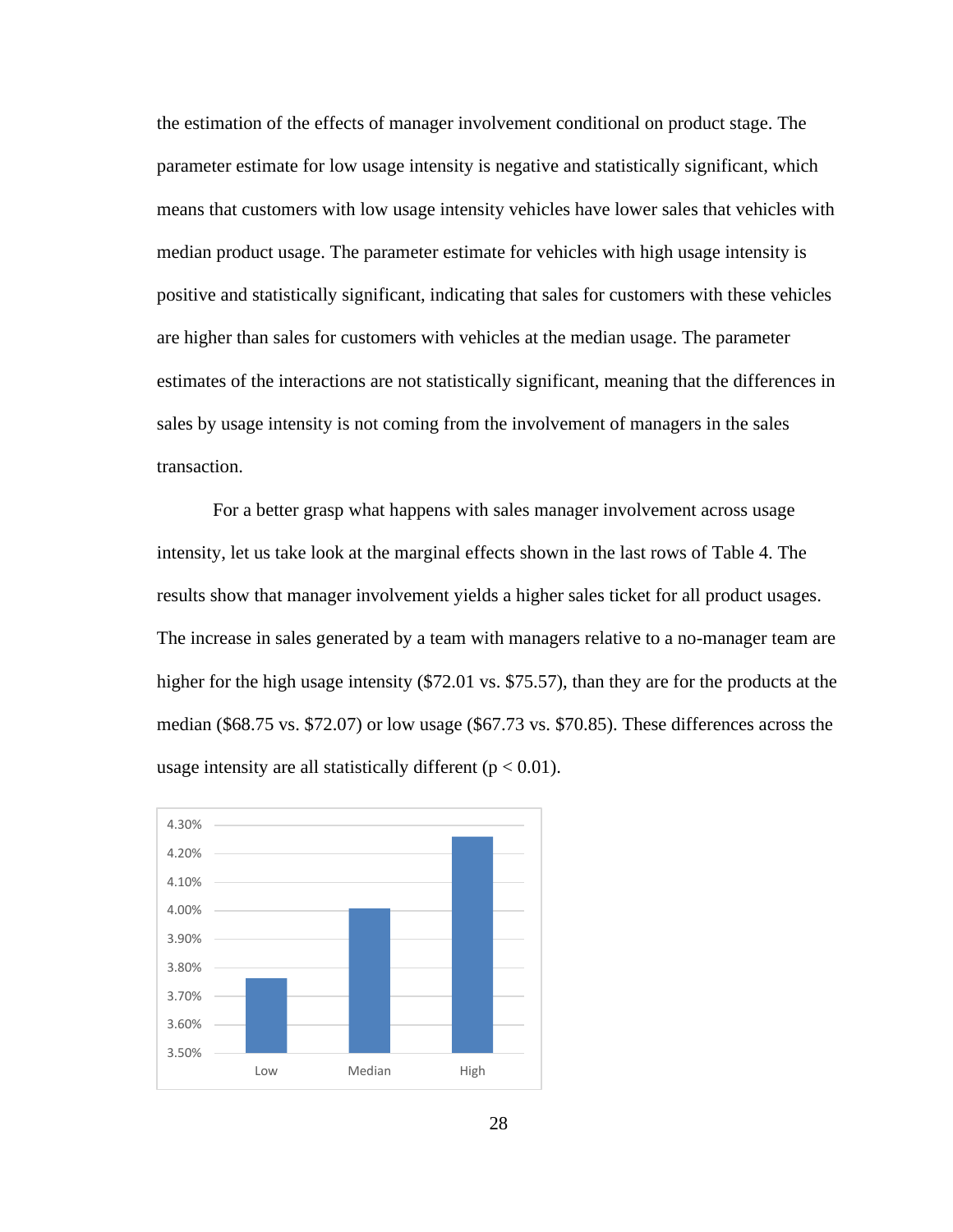## **Figure 2: Increases in Ticket Size with Teams of Managers by Usage Intensity**

Once again, a graphical representation of these results aids the interpretation of the findings. The increases in sales from teams with managers relative to no-manager teams are shown in Figure 2. The increase in sales for customers whose vehicles with low usage intensity are the lowest from all three (3.8%), followed by products with median usage (4.0%), and products with high usage intensity having the highest sales difference (4.3%). This result shows that manager involvement is more effective in increasing sales ticket size for customers as product usage intensity increases, which does not fully support hypothesis 3. One potential explanation for this result is that low usage intensity vehicles require less maintenance than the other levels of usage intensity, which would make the customers who own them less susceptible to sales efforts. More research is needed to understand this relationship.

## **Manager Involvement Effects on Store Sales**

To test whether manager involvement has an effect at the store sales, we use the model described by Equation 3. The estimations use machine learning techniques to take advantage of the large size of the data, have a data driven exploration of the relationship between the variables of interest, and to reduce the possibility of introducing our own biases into the results.

A machine learning algorithm was designed to test a model with as many as ten terms (a tenth-degree polynomial) while potentiating each and any of the terms by the natural numbers up to the tenth power, trying all the permutations of these two criteria (dimension and powers) on the same independent variable (*StoreMI*). The algorithm was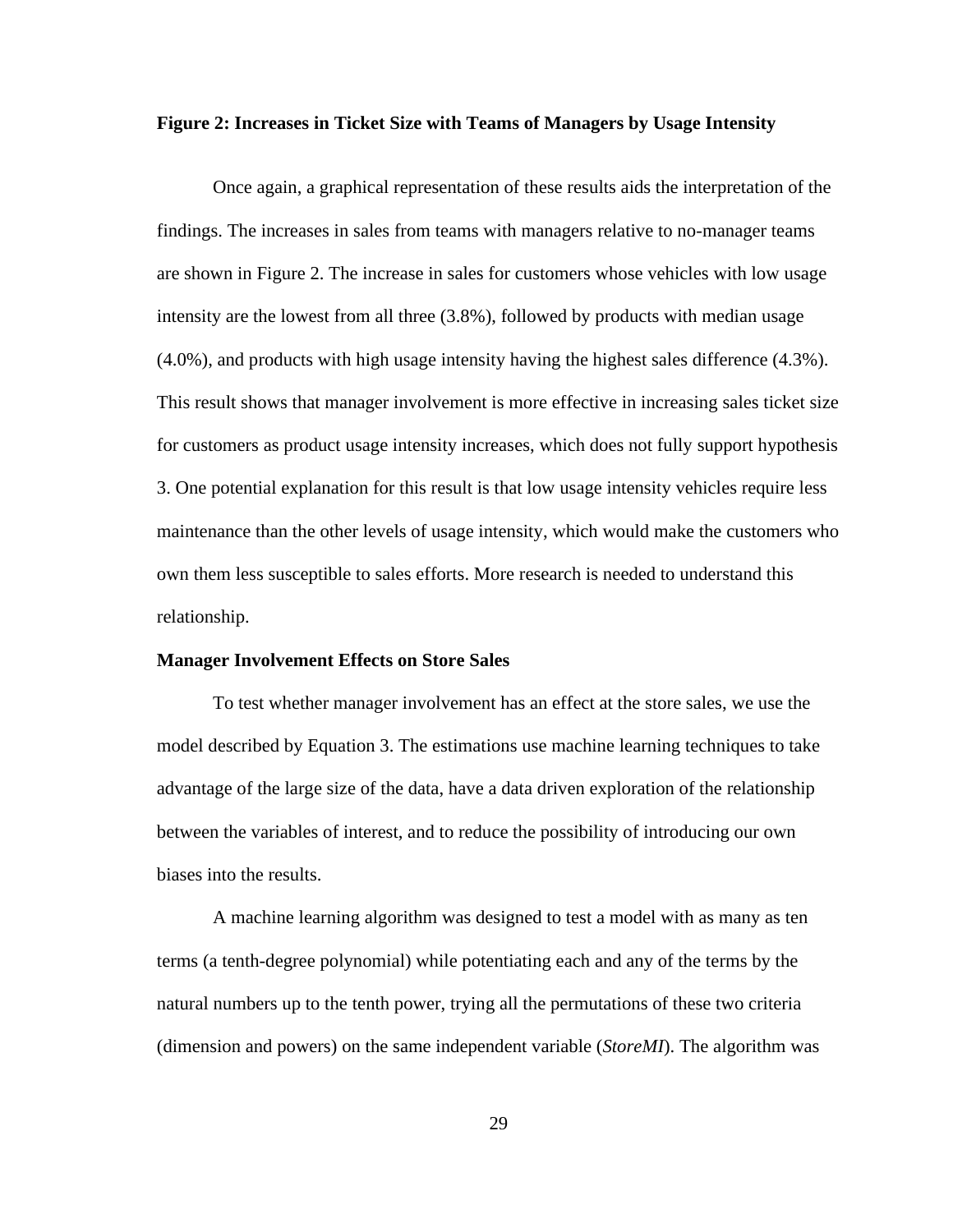programmed to minimizing the log-likelihood (LL) to select the best model fit, avoiding bias in the selection of the polynomial degree and powers. The algorithm seeks for the best model by testing model improvement using a likelihood ratio test (Greene 2012) on the differences between the LL of the latest model and the LL of the previous one. The algorithm stops when the improvement in model fit ceases to be statistically significant at the 5% level. The model chosen by the algorithm is the last one that produced a statistically significant improvement.

The results of the algorithm indicated that the best fit for the store sales data is achieved with a polynomial of the fifth degree with three linear terms and a quintic term. This means that the model that fits the daily stores sales data the best includes the manager involvement variable (*StoreMI*) three times and the same variable to the fifth power. Although the algorithm chooses the model with the best possible fit, a different model can be chosen for other reasons such as parsimony using other fit measures such as the Akaike information criteria (AIC) or the Bayesian information criteria (BIC). The next best model fit was achieved by a model with a linear term and half a power. We chose to report the results from this model instead of the best model because it has a better BIC and it is easier to interpret<sup>5</sup>.

<sup>&</sup>lt;sup>5</sup> The results from the best model are available upon request. The interpretation of that model gives similar results.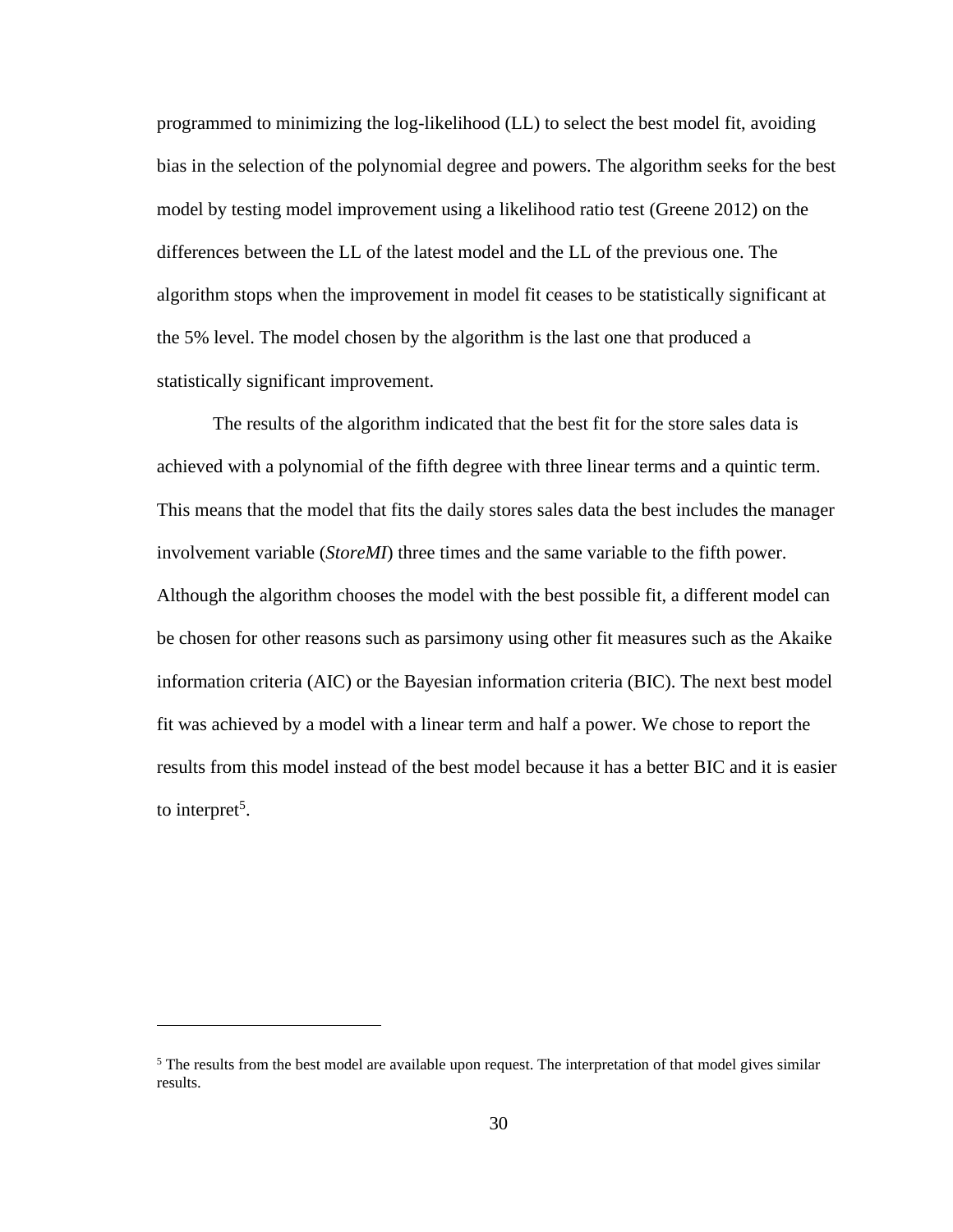| Variable            | <b>Total Daily Sales</b> |         |  |  |
|---------------------|--------------------------|---------|--|--|
| Manager Involvement |                          |         |  |  |
| Linear              | 259.13*                  | (26.30) |  |  |
| Half power          | $-663.57*$               | (22.02) |  |  |
| Store staffing      | 4.45                     | (22.65) |  |  |
| Season              |                          |         |  |  |
| Winter              | $-98.66*$                | (7.18)  |  |  |
| Spring              | 54.22*                   | (7.46)  |  |  |
| Summer              | 209.55*                  | (8.18)  |  |  |
| Intercept           | 2233.66*                 | (19.08) |  |  |
| Sample size         | 156,833                  |         |  |  |
| Log-likelihood      | $-1,246,108$             |         |  |  |
| <b>AIC</b>          | 2,492,228                |         |  |  |
| ВIС                 | 2,492,288                |         |  |  |

Table 5: Polynomial regression of total daily sales

Cluster robust standard errors in parentheses. Significance at the 1% is denoted by \*. The model is fit using the daily store sales, thus the smaller sample size.

The output of the estimation of this model is shown in Table 5. The linear and nonlinear terms of manager involvement are all statistically significant. What the parameter estimates mean is that manager involvement in transactions initially increases sales, then changes direction and decreases, but at a slower rate than the initial increase. These results are better demonstrated in graphical form (Figure 3). In the graph the initial growth in sales, the inflection, and subsequent decrease can be easily seen. In practice, these results imply that store sales increase as managers get involved in more transactions, up to a certain point at which store sales reach their maximum level, and then decline as a higher percentage of transactions have managers in them. These results support hypothesis 4, indicating that the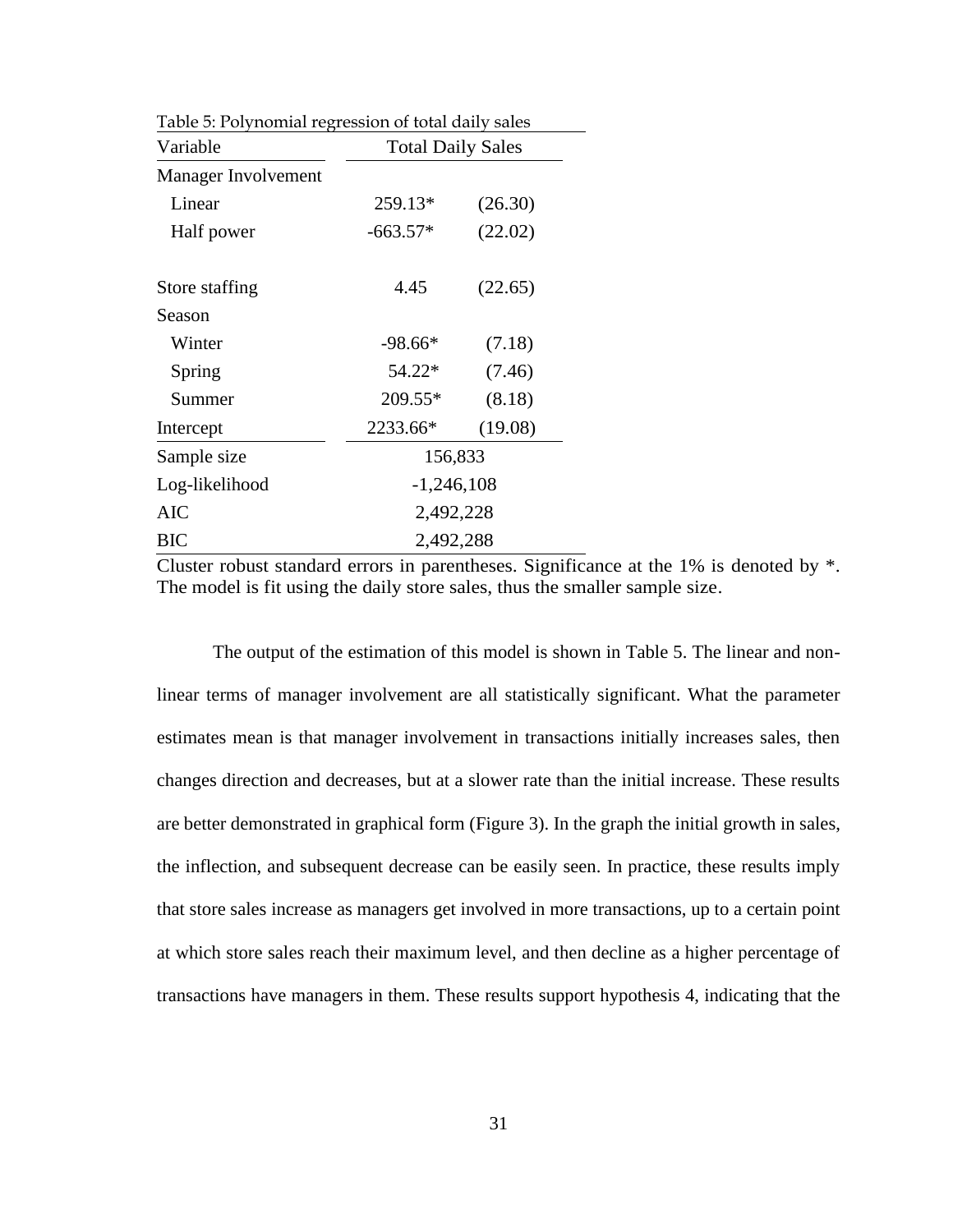relationship between manager involvement in sales transactions and the sales of the stores follows a concave function.



Figure 3: Daily Store Sales and Daily Transactions with Managers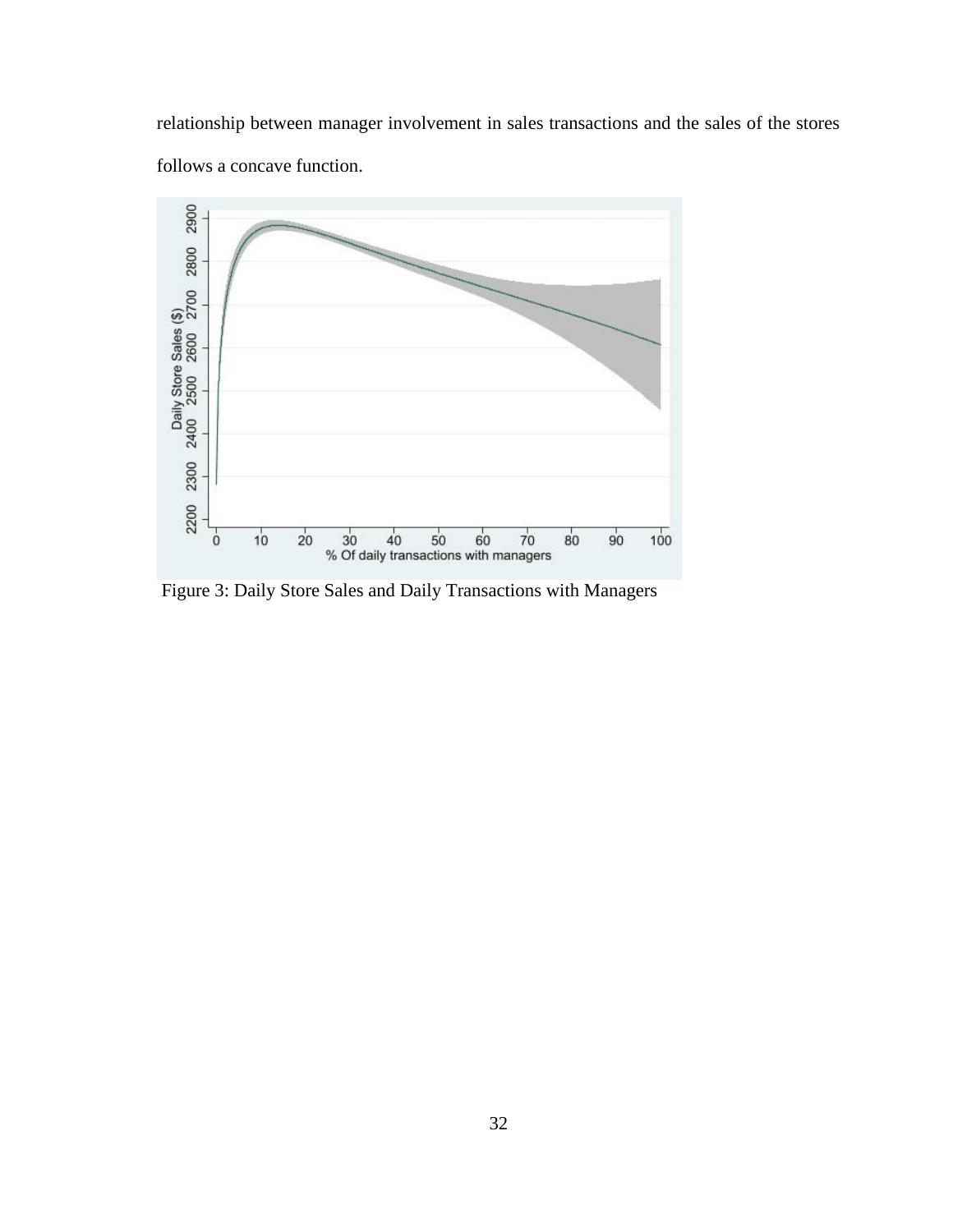### CHAPTER V

# IMPLICATIONS AND LIMITATIONS

Sales managers play an important role in sales organizations. The age-old question on whether sales managers should be selling with their teams has a nuanced answer. Managers supervisory role include recruiting, hiring, and monitoring performance. At the same time managers can provide coaching, motivation, and guidance to teams when they are selling with them. Without proper guidance from practitioners on when and how sales managers should get involved with their teams and with the scarce literature on the selling roles of managers, the present research seeks to provide some advice on this topic.

#### **Managerial Implications**

The practical implications of the findings are straightforward. Managers should be involved in the sales of their teams, no doubt. Our results show that relative to a team with no managers, the sales ticket is over 3% higher when a sales team has a manager. This relationship between manager involvement and ticket size would suggest managers get involved in as many transactions as they can, but it is not feasible or recommendable, to have managers always involved in the sales process.

Managers add value when engaging in other tasks and as the scarce resource that they should prioritize their time where it can produce the best outcome. To help firms decide on the sales managers' time allocation, firms can use *customer type* and *product usage intensity*, external factors to the teams, as possible tools to help decide which customers should get the manager treatment in order to maximize sales. By focusing on onboarding of new customers and tending to customers with high usage intensity products, managers are maximizing the effect of their presence on the sales team. Managers,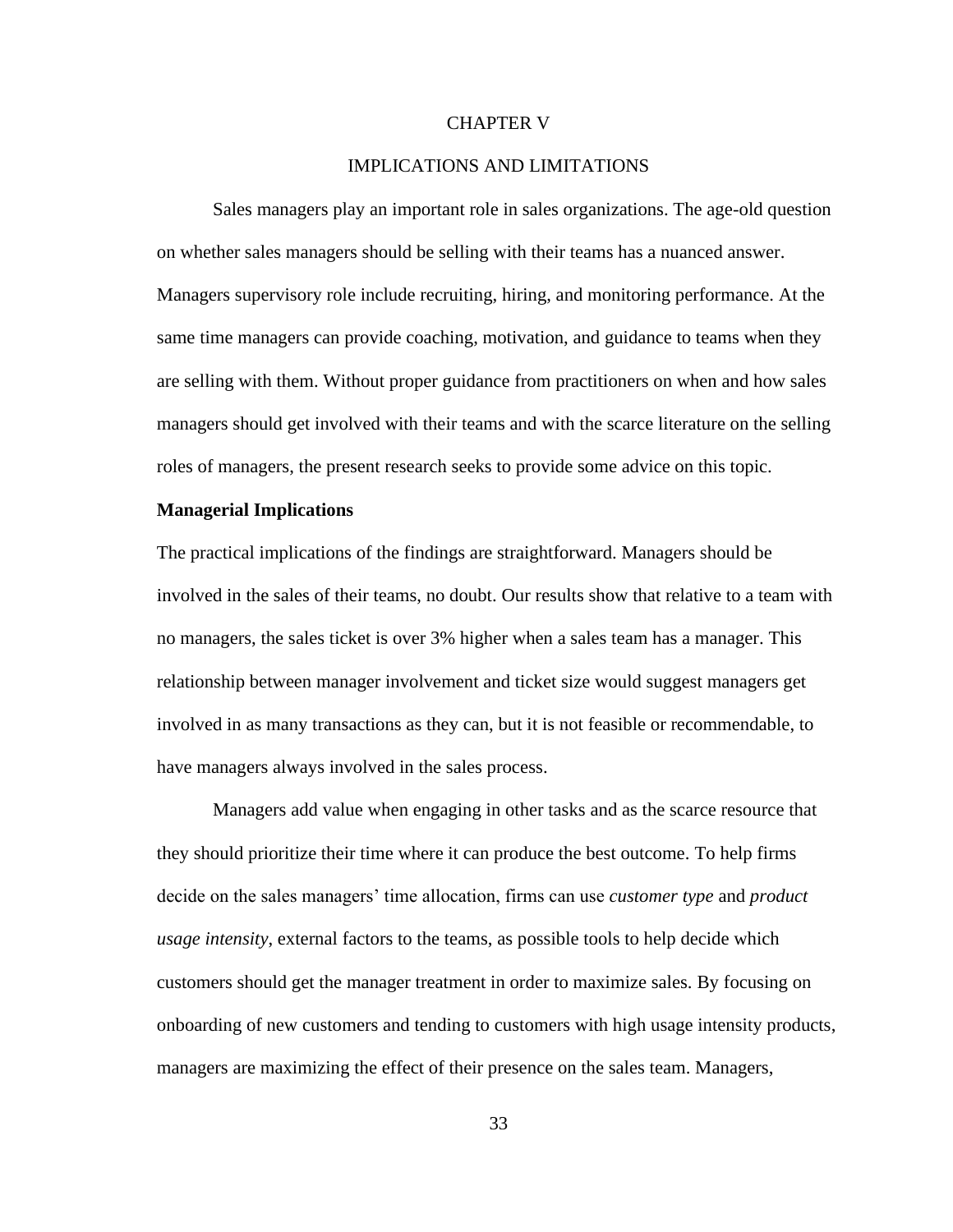however, should be cautious about not neglecting the supervisory duties as a result of involvement in the sales, as that would prove detrimental to the performance of the store. There is such a thing as "too much of a good thing" when it comes to sales managers selling.

## **Contributions to the Literature**

The current study contributes to the sales literature by providing one of the few explorations of the selling role of managers. The existing literature mostly views managers as an organizational aspect of sales teams (Heaphy and Dutton 2008) [see Table 1], meaning that it focuses mostly on exploring the supervisory roles of managers. The gap in this literature can be bridged by exploring the impact on the performance of teams of having managers selling, not just supervising. Given the growing number of situations where sales managers are called upon and have the opportunity to become part of their teams, this research is timely.

Our research also contributes to the extant teams' literature. In particular, the team composition literature has not included managers as part of teams. For example, team composition literature posits that heterogeneous teams exert more effort in contests than homogeneous teams, impacting performance (Chen and Lim 2017). A team that includes managers would be more heterogeneous than a team comprised of subordinates, so it is important to examine this form of heterogeneity in team composition. Research on team composition acknowledges that hierarchical structure and differences in hierarchy of team members impacts performance, finding that a structure where more members have high authority enhances team performance relative to a structure with the opposite distribution of authority (Wellman et al. 2019). This research stream does not explore managers as part

34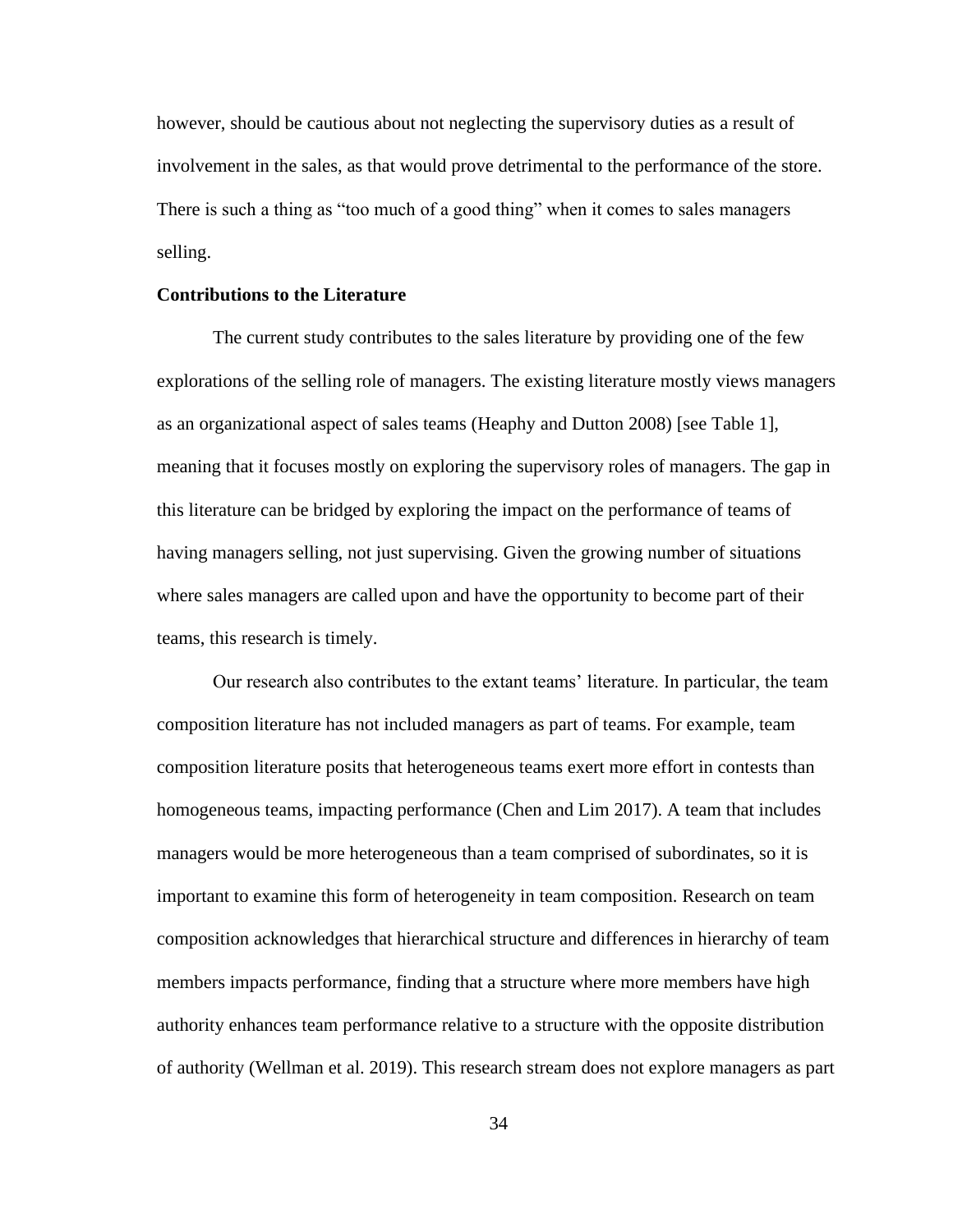of those teams, although these clearly impact the hierarchical structure and are different in their hierarchy to the rest of the team, presenting a potentially rich opportunity for research.

## **Limitations and Future Research Opportunities**

As with most scientific endeavors, this research has several limitations that can be opportunities for future research. One limitation is that with the data used we are unable to identify the mechanism that makes manager involvement have a positive effect on average ticket size. In the setup of the firm where the data was gathered from, the customers cannot obviously know if the team member is a manager or not. Observant customers might be able infer the rank of their team, but there is not a way to be able to identify managers unequivocally. As such, we cannot suggest that suspect that the effect on sales coming from manager involvement is coming from customer perceptions of rank, but from the customer reactions to effort. It would be interesting, however, to find out in a context where managers are distinguishable from other team members, what are the effects of manager involvement, something that could be explored in future research.

Given the setup of the industry, another limitation of this research and avenue for future research is customer loyalty. The data does not allow for identification of the likelihood of becoming a recurrent customer based on the first experience. The literature suggests that a good first impression goes a long way in building customer loyalty. The results suggest that new customers that have had a manager team would have a better first impression based on their sales tickets. The question remains if that would make customers more likely to return. Future research could test this idea and measure the long-term value of manager involvement in the initial sale with new customers.

35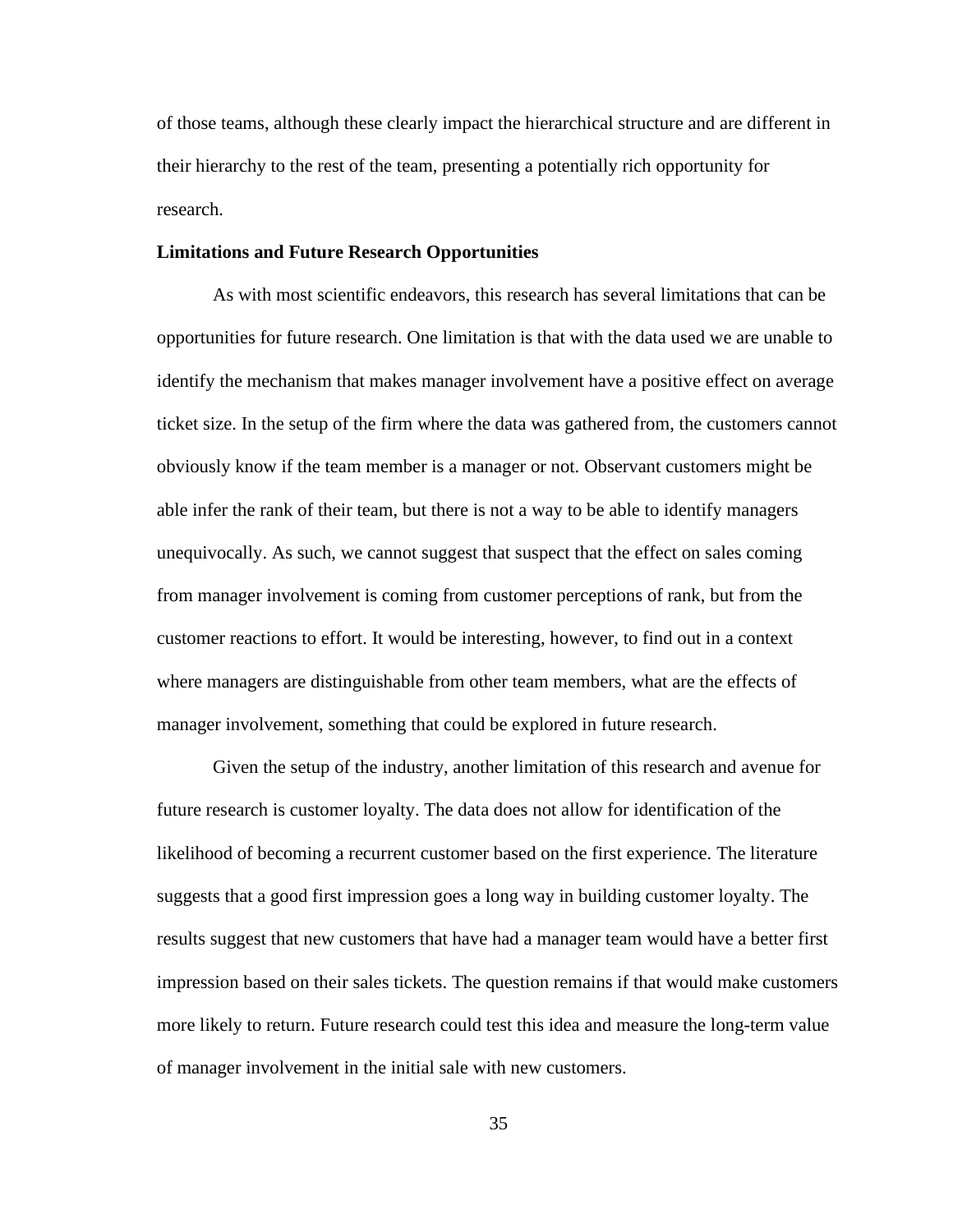As it is often the case with research using secondary data, there are aspects of the interactions that cannot be identified from the data. The leadership styles of managers is one example of an aspect of the team interactions that cannot be identified from the data collected. Future research could look into how different leadership styles work with manager concentration to impact sales. The competitiveness of the work environment also cannot be observed from the data. The extant research on team composition has documented the effects of competitiveness of the work environment on team cohesion and performance. Future research could also test for these effects in the context of manager involvement.

In this exploration of the transaction and store performance effects of having sales managers be involved in their selling roles, we have been able to provide some guidance to firms, uncover interesting relationships with customer and product characteristics, and found that looking at a more holistic interpretation of the role of the sales manager is not only a worthwhile endeavor, but a necessary one. It is our hope that more work will be done to continue to help firms and scholars understand and assist the valuable resource that sales managers are.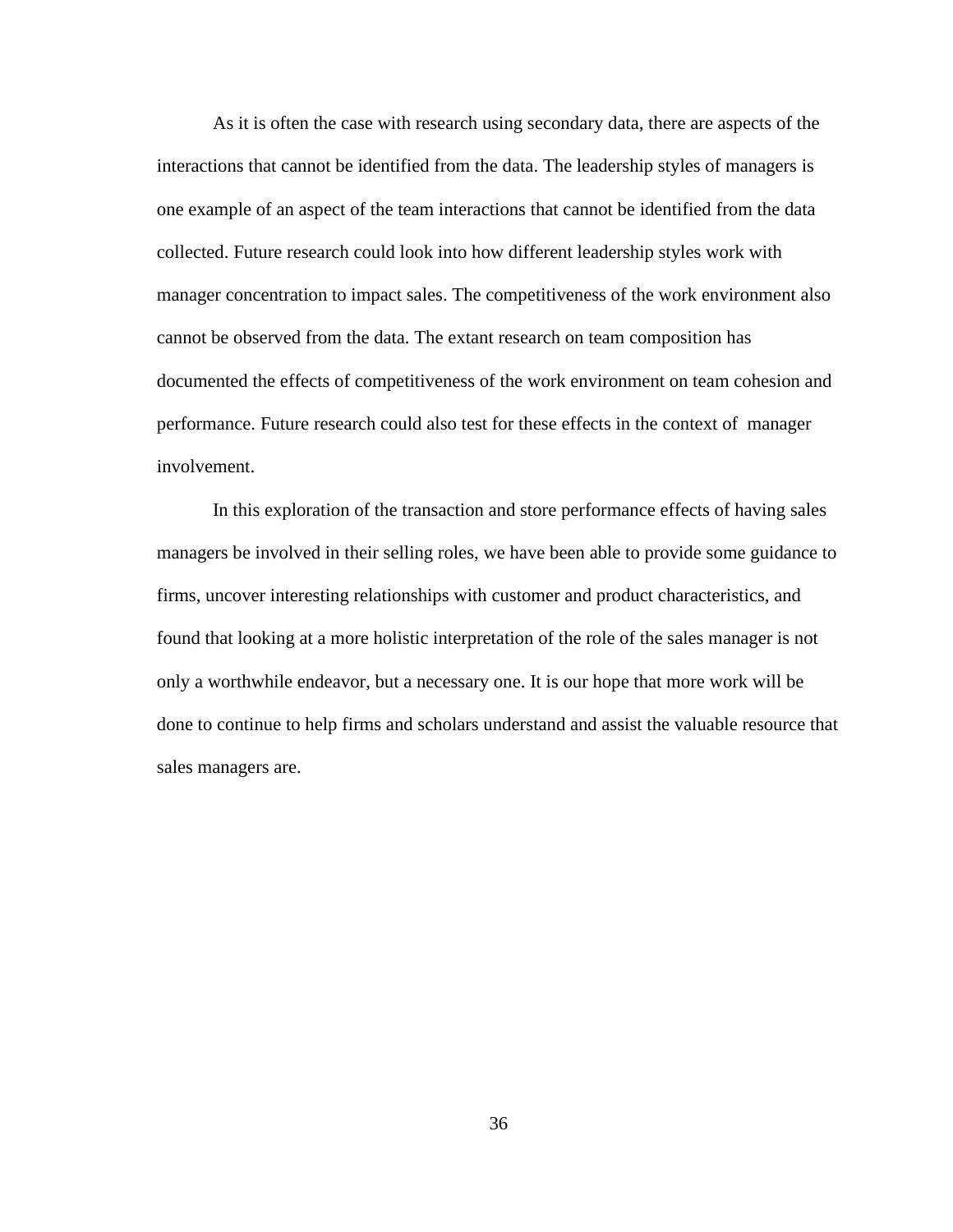### REFERENCES

Ahearne, Michael, Till Haumann, Florian Kraus, and Jan Wieseke (2013), "It's a matter of congruence: How interpersonal identification between sales managers and salespersons shapes sales success," *Journal of the Academy of Marketing Science*, 41 (6), 625-48.

Akerlof, George A. (1970), "The Market for "Lemons": Quality Uncertainty and the Market Mechanism," *The Quarterly Journal of Economics*, 84 (3), 488-500.

Alós-Ferrer, Carlos, Dura-Georg Granić, Fei Shi, and Alexander K. Wagner (2012), "Choices and Preferences: Evidence From Implicit Choices and Response Times," *Journal of Experimental Social Psychology*, 48 (6), 1336-42.

Anderson, Donald A. and James B. Wiley (1992), "Efficient Choice Set Designs for Estimating Availability Cross-Effects Models," *Marketing Letters*, 3 (4), 357-70.

Antonakis, John, Samuel Bendahan, Philippe Jacquart, and Rafael Lalive (2010), "On Making Causal Claims: A Review and Recommendations," *The Leadership Quarterly*, 21 (6), 1086-120.

Arnold, Todd J., Robert W. Palmatier, Dhruv Grewal, and Arun Sharma (2009), "Understanding Retail Managers' Role in the Sales of Products and Services," *Journal of Retailing*, 85 (2), 129-44.

Arrow, Kenneth J. (1978), "Uncertainty and the Welfare Economics of Medical Care," in *Uncertainty in Economics*, Peter Diamond and Michael Rothschild, eds. New York, NY: Academic Press.

Atefi, Yashar, Michael Ahearne, James G. Maxham, D. Todd Donavan, and Brad D. Carlson (2018), "Does Selective Sales Force Training Work?," *Journal of Marketing Research*, 55 (5), 722-37.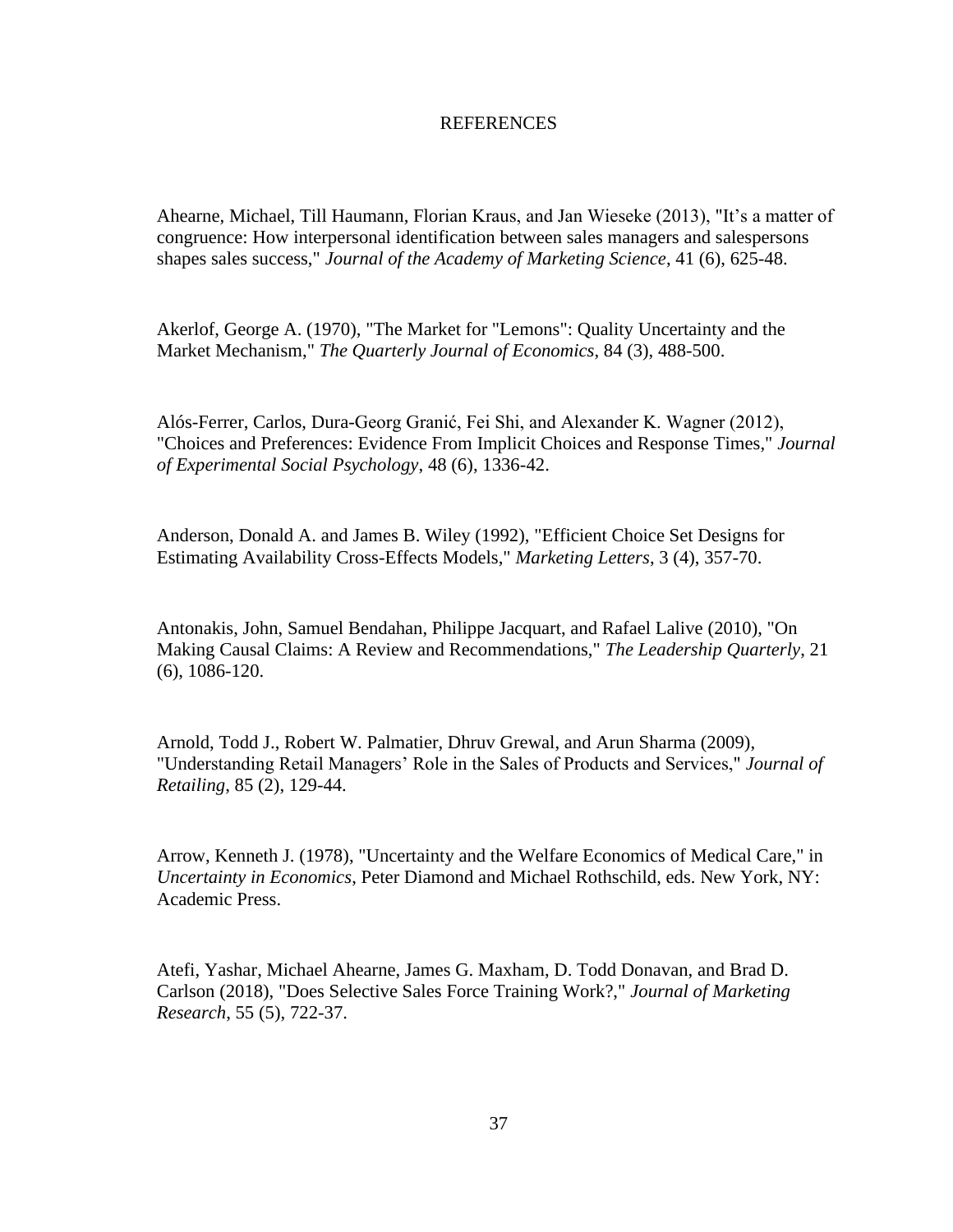Azrieli, Yaron, Christopher P. Chambers, and Paul J. Healy (2018), "Incentives in Experiments: A Theoretical Analysis," *Journal of Political Economy*, 126 (4), 1472-503.

Balcombe, Kelvin, Michael Burton, and Dan Rigby (2011), "Skew and Attribute Non-Attendance Within the Bayesian Mixed Logit Model," *Journal of Environmental Economics and Management*, 62 (3), 446-61.

Baltussen, Guido, G. Thierry Post, Martijn J. van den Assem, and Peter P. Wakker (2012), "Random Incentive Systems in a Dynamic Choice Experiment," *Experimental Economics*, 15 (3), 418-43.

Banks, James, Cormac O<sup>,</sup> Dea, and Zoë Oldfield (2010), "Cognitive Function, Numeracy and Retirement Saving Trajectories," *The Economic Journal*, 120 (548), F381-F410.

Bardsley, Nicholas (2005), "Experimental Economics and the Artificiality of Alteration," *Journal of Economic Methodology*, 12 (2), 239-51.

Bates, John (1988), "Econometric Issues in Stated Preference Analysis," *Journal of Transport Economics and Policy*, 22 (1), 59-69.

Batsell, Richard R. and John C. Polking (1985), "A New Class of Market Share Models," *Marketing Science*, 4 (3), 177-98.

Baumeister, Roy F. and Kathleen D. Vohs (2007), "Self-Regulation, Ego Depletion, and Motivation," *Social and Personality Psychology Compass*, 1 (1), 115-28.

Beck, Matthew J., Simon Fifer, and John M. Rose (2016), "Can You Ever Be Certain? Reducing Hypothetical Bias in Stated Choice Experiments via Respondent Reported Choice Certainty," *Transportation Research Part B: Methodological*, 89, 149-67.

Becker, Gary S. (1985), "Human Capital, Effort, and the Sexual Division of Labor," *Journal of Labor Economics*, 3 (1, Part 2), S33-S58.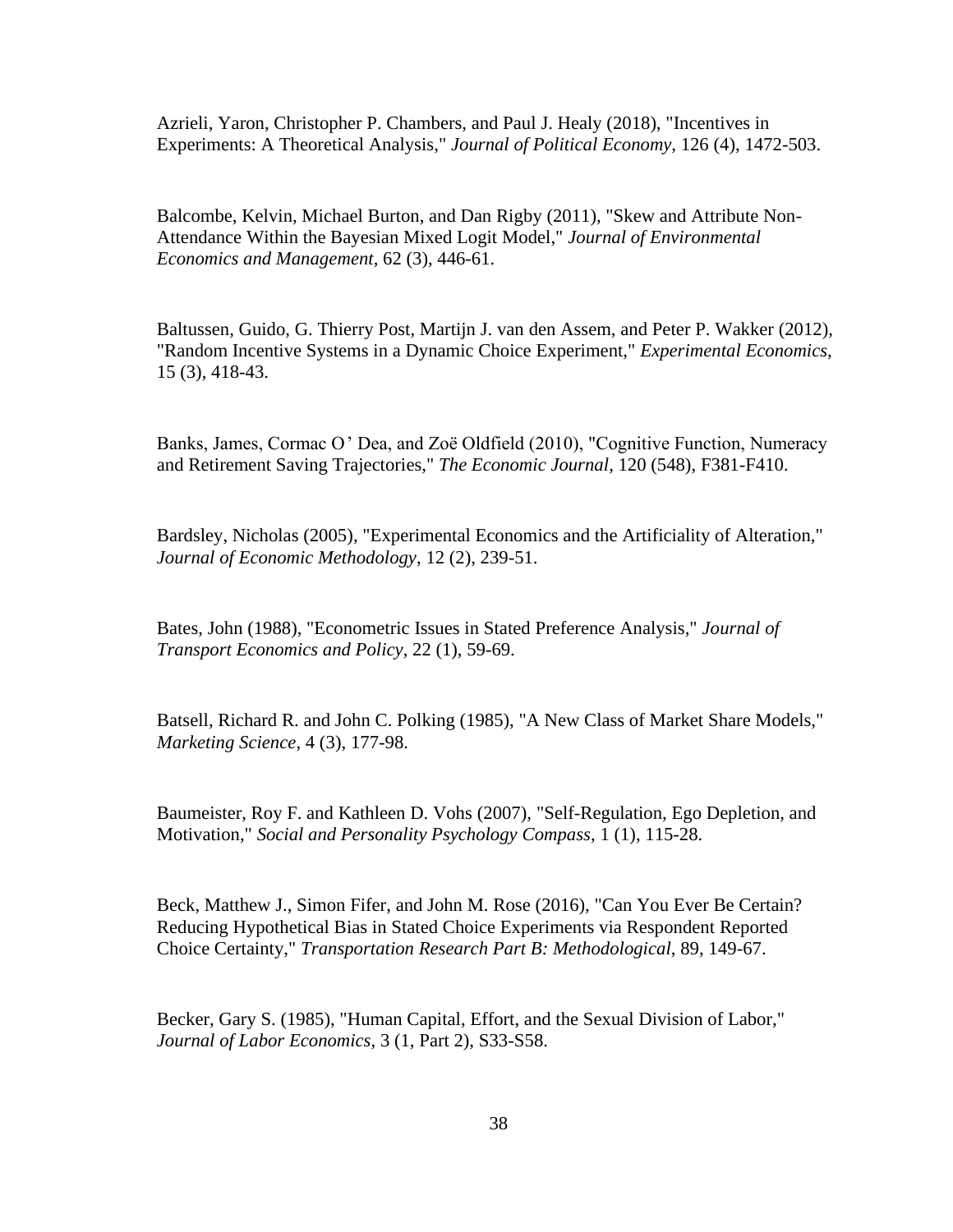Bello, Muhammad and Awudu Abdulai (2016), "Impact of Ex-Ante Hypothetical Bias Mitigation Methods on Attribute Non-Attendance in Choice Experiments," *American Journal of Agricultural Economics*, 98 (5), 1486-506.

Berry, Christopher, Scot Burton, and Elizabeth Howlett (2017), "It's Only Natural: The Mediating Impact of Consumers' Attribute Inferences on the Relationships Between Product Claims, Perceived Product Healthfulness, and Purchase Intentions," *Journal of the Academy of Marketing Science*, 45 (5), 698-719.

Blomquist, Glenn C., Karen Blumenschein, and Magnus Johannesson (2009), "Eliciting Willingness to Pay Without Bias Using Follow-up Certainty Statements: Comparisons Between Probably/Definitely and a 10-point Certainty Scale," *Environmental and Resource Economics*, 43 (4), 473-502.

BLS, Bureau of Labor Statistics (2020), "National Occupational Employment and Wage Estimates," 2021), [available at [https://data.bls.gov/oes/#/occInd/One%20occupation%20for%20multiple%20industries\]](https://data.bls.gov/oes/#/occInd/One%20occupation%20for%20multiple%20industries).

Bonsall, Peter (1985), Transfer Price Data-Its Definition, Collection and Use. Utrecht: VNU Science Press.

Börger, Tobias (2016), "Are Fast Responses More Random? Testing the Effect of Response Time on Scale in an Online Choice Experiment," *Environmental and Resource Economics*, 65 (2), 389-413.

Braga, Jacinto and Chris Starmer (2005), "Preference Anomalies, Preference Elicitation and the Discovered Preference Hypothesis," *Environmental and Resource Economics*, 32  $(1), 55-89.$ 

Brock, William A. and Steven N. Durlauf (2001), "Discrete Choice With Social Interactions," *The Review of Economic Studies*, 68 (2), 235-60.

Brown, Alexander L. and Paul J. Healy (2018), "Separated Decisions," *European Economic Review*, 101, 20-34.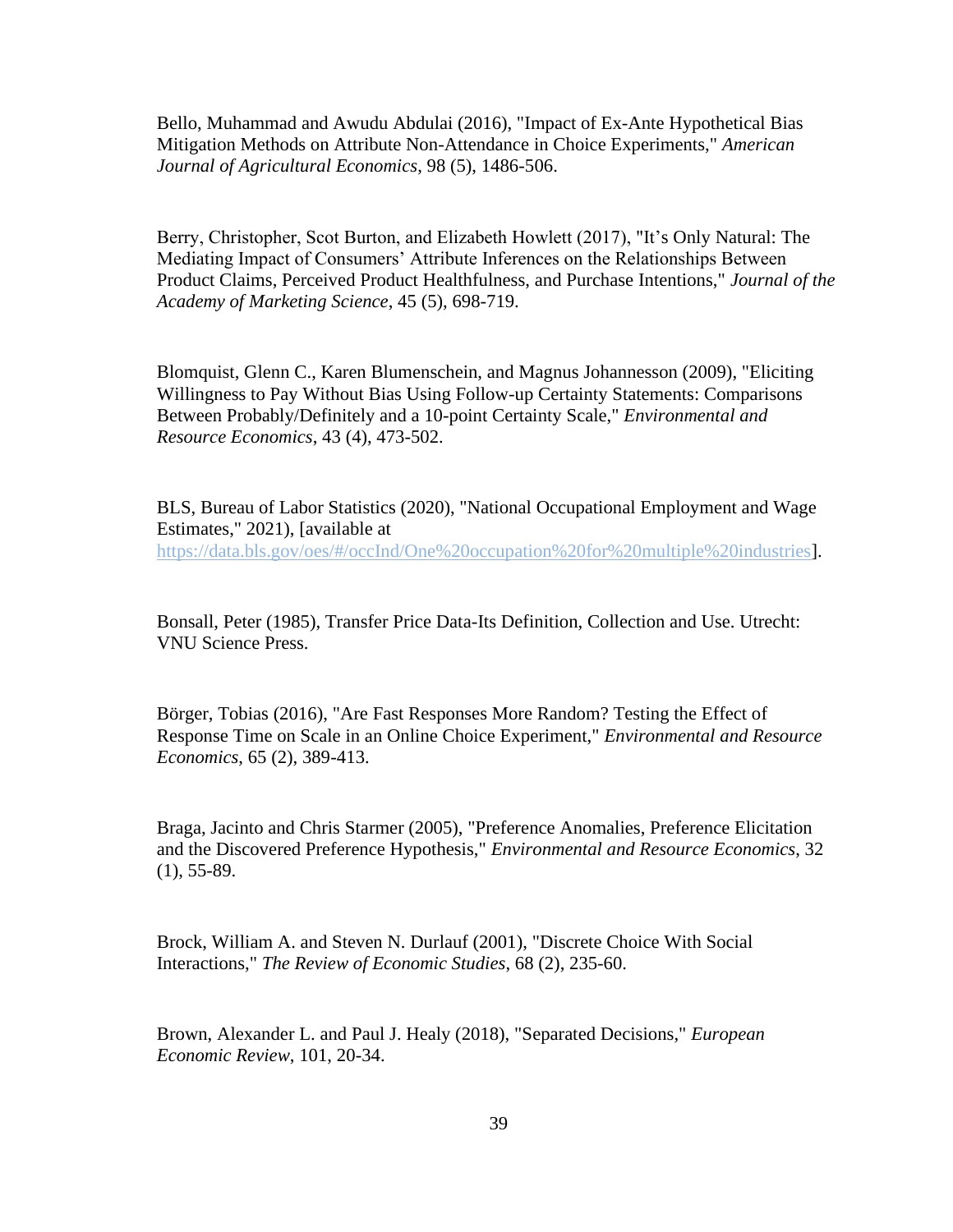Brown, Morton B. and Alan B. Forsythe (1974), "Robust Tests for the Equality of Variances," *Journal of the American Statistical Association*, 69 (346), 364-67.

Bryant, Peter G. and E. Woodrow Eckard (1991), "Price Fixing: The Probability of Getting Caught," *The Review of Economics and Statistics*, 73 (3), 531.

Bultez, Alain V. and Philippe A. Naert (1975), "Consistent Sum-Constrained Models," *Journal of the American Statistical Association*, 70 (351a), 529-35.

Camerer, Colin, George Loewenstein, and Drazen Prelec (2005), "Neuroeconomics: How Neuroscience Can Inform Economics," *Journal of Economic Literature*, 43 (1), 9-64.

Campitelli, Guillermo and Martín Labollita (2010), "Correlations of Cognitive Reflection With Judgments and Choices," *Judgment and Decision Making*, 5 (3), 182.

CareerBuilder (2020), "The career of a retail sales manager," 2020), [available at [https://www.careerbuilder.com/advice/the-career-of-a-retail-sales-manager\]](https://www.careerbuilder.com/advice/the-career-of-a-retail-sales-manager).

Carson, Richard T., Theodore Groves, and John A. List (2014), "Consequentiality: A Theoretical and Experimental Exploration of a Single Binary Choice," *Journal of the Association of Environmental and Resource Economists*, 1 (1/2), 171-207.

Cason, Timothy N. and Charles R. Plott (2014), "Misconceptions and Game Form Recognition: Challenges to Theories of Revealed Preference and Framing," *Journal of Political Economy*, 122 (6), 1235-70.

Cerroni, Simone, Verity Watson, Dimitrios Kalentakis, and Jennie I. Macdiarmid (2019), "Value-Elicitation and Value-Formation Properties of Discrete Choice Experiments and Experimental Auctions," *European Review of Agricultural Economics*, 46 (1), 3-27.

Chavez, Daniel, Marco Palma, and Alba Collart (2017), "Using Eye-Tracking to Model Attribute Non-Attendance in Choice Experiments," *Applied Economics Letters*, 25 (19), 1- 5.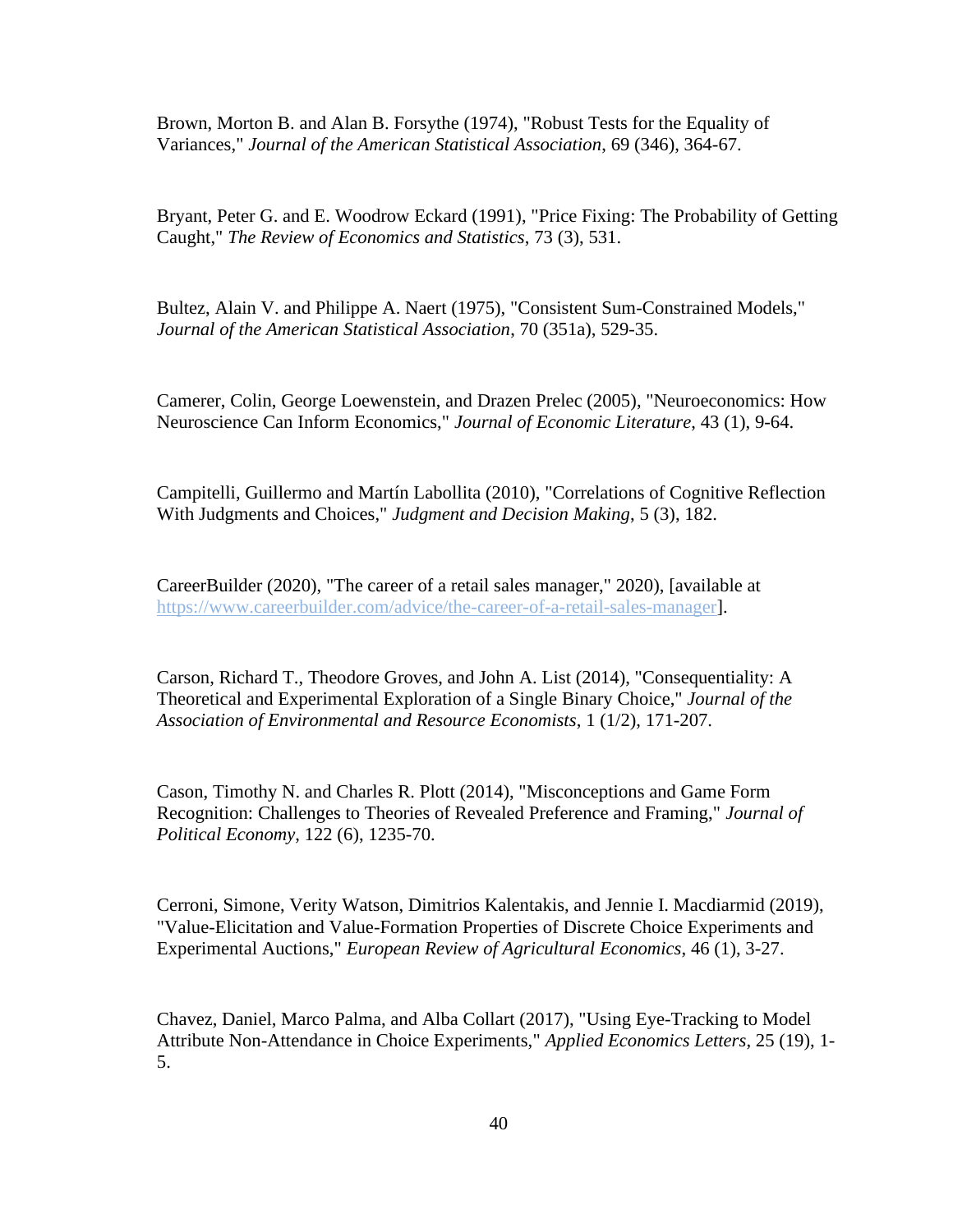Chen, Haipeng, Howard Marmorstein, Michael Tsiros, and Akshay R. Rao (2012), "When More is Less: The Impact of Base Value Neglect on Consumer Preferences for Bonus Packs over Price Discounts," *Journal of Marketing*, 76 (4), 64-77.

Chiappori, Pierre‐Andre and Bernard Salanie (2000), "Testing for Asymmetric Information in Insurance Markets," *Journal of Political Economy*, 108 (1), 56-78.

ChoiceMetrics (2014), "NGENE User Manual & Reference Guide." 1.1.2 ed. Sydney, AU: Choice Metrics.

Chou, Eileen, Margaret McConnell, Rosemarie Nagel, and Charles R. Plott (2009), "The Control of Game Form Recognition in Experiments: Understanding Dominant Strategy Failures in a Simple Two Person "Guessing" Game," *Experimental Economics*, 12 (2), 159-79.

Collins, Jill P. and Christian A. Vossler (2009), "Incentive Compatibility Tests of Choice Experiment Value Elicitation Questions," *Journal of Environmental Economics and Management*, 58 (2), 226-35.

Colson, Gregory, Jay R. Corrigan, Carola Grebitus, Maria L. Loureiro, and Matthew C. Rousu (2016), "Which Deceptive Practices, If Any, Should Be Allowed in Experimental Economics Research? Results from Surveys of Applied Experimental Economists and Students," *American Journal of Agricultural Economics*, 98 (2), 610-21.

Corcoran, Kevin J. and Julian B. Rotter (1987), "Morality-Conscience Guilt Scale as a Predictor of Ethical Behavior in a Cheating Situation Among College Females," *The Journal of General Psychology*, 114 (2), 117-23.

Coursey, Don L., John L. Hovis, and William D. Schulze (1987), "The Disparity Between Willingness to Accept and Willingness to Pay Measures of Value," *The Quarterly Journal of Economics*, 102 (3), 679-90.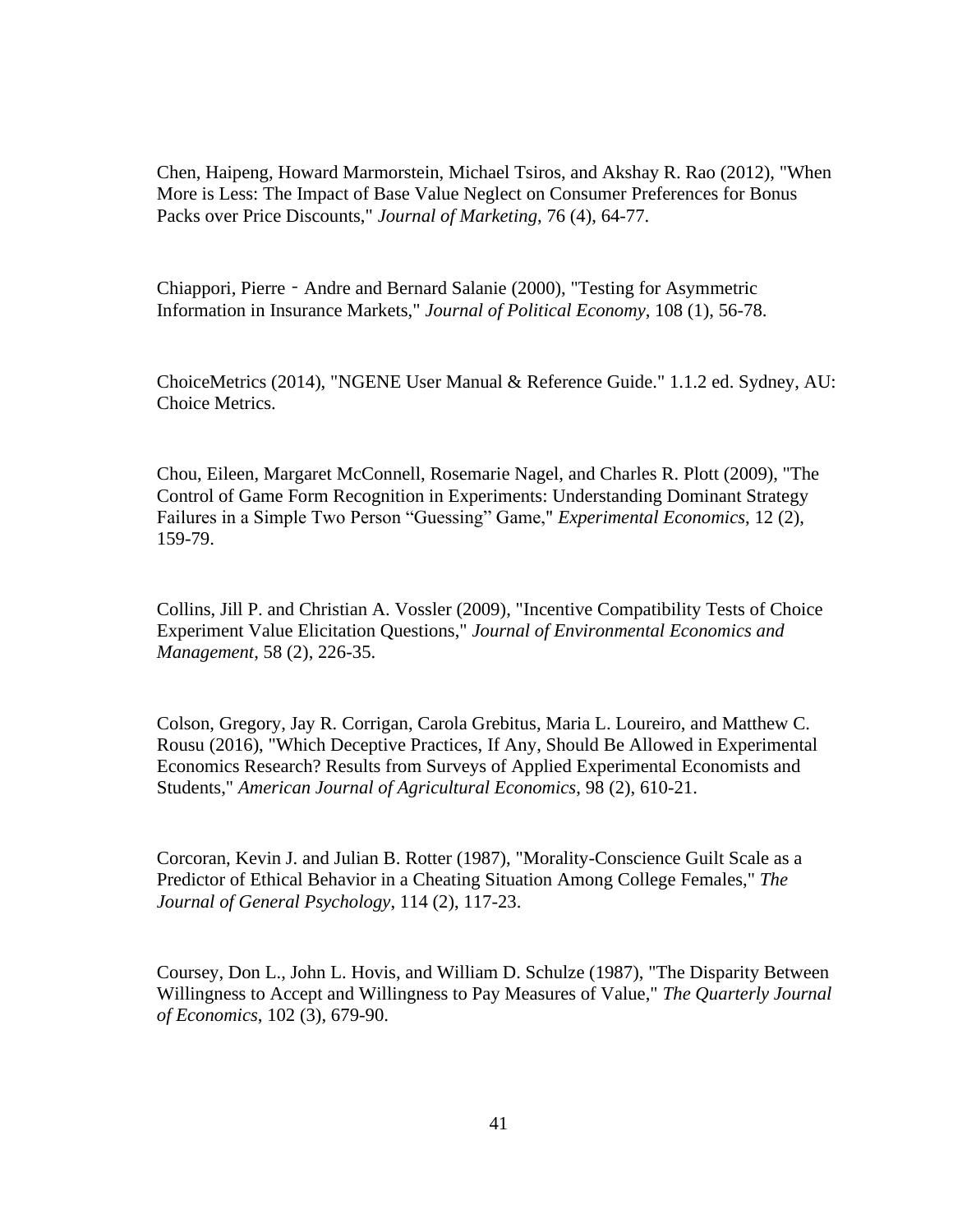Darby, Michael R and Edi Karni (1973), "Free Competition and the Optimal Amount of Fraud," *The Journal of Law and Economics*, 16 (1), 67-88.

de-Magistris, Tiziana, Azucena Gracia, and Jr Rodolfo M. Nayga (2013), "On the Use of Honesty Priming Tasks to Mitigate Hypothetical Bias in Choice Experiments," *American Journal of Agricultural Economics*, 95 (5), 1136-54.

de Bekker-Grob, Esther W., Mandy Ryan, and Karen Gerard (2012), "Discrete Choice Experiments in Health Economics: A Review of the Literature," *Health Economics*, 21 (2), 145-72.

Deeter-Schmelz, Dawn R., Daniel J. Goebel, and Karen Norman Kennedy (2008), "What are the Characteristics of an Effective Sales Manager? an Exploratory Study Comparing Salesperson and Sales Manager Perspectives," *Journal of Personal Selling & Sales Management*, 28 (1), 7-20.

Diamond, Peter A. and Jerry A. Hausman (1994), "Contingent Valuation: Is Some Number Better than No Number?," *Journal of Economic Perspectives*, 8 (4), 45-64.

Ding, Min, Rajdeep Grewal, and John Liechty (2005), "Incentive-Aligned Conjoint Analysis," *Journal of Marketing Research*, 42 (1), 67-82.

Dong, Songting, Min Ding, and Joel Huber (2010), "A Simple Mechanism to Incentive-Align Conjoint Experiments," *International Journal of Research in Marketing*, 27 (1), 25- 32.

Dunning, David, Chip Heath, and Jerry M. Suls (2004), "Flawed Self-Assessment: Implications for Health, Education, and the Workplace," *Psychological Science in the Public Interest*, 5 (3), 69-106.

Einhäuser, Wolfgang, James Stout, Christof Koch, and Olivia Carter (2008), "Pupil Dilation Reflects Perceptual Selection and Predicts Subsequent Stability in Perceptual Rivalry," *Proceedings of the National Academy of Sciences*, 105 (5), 1704-09.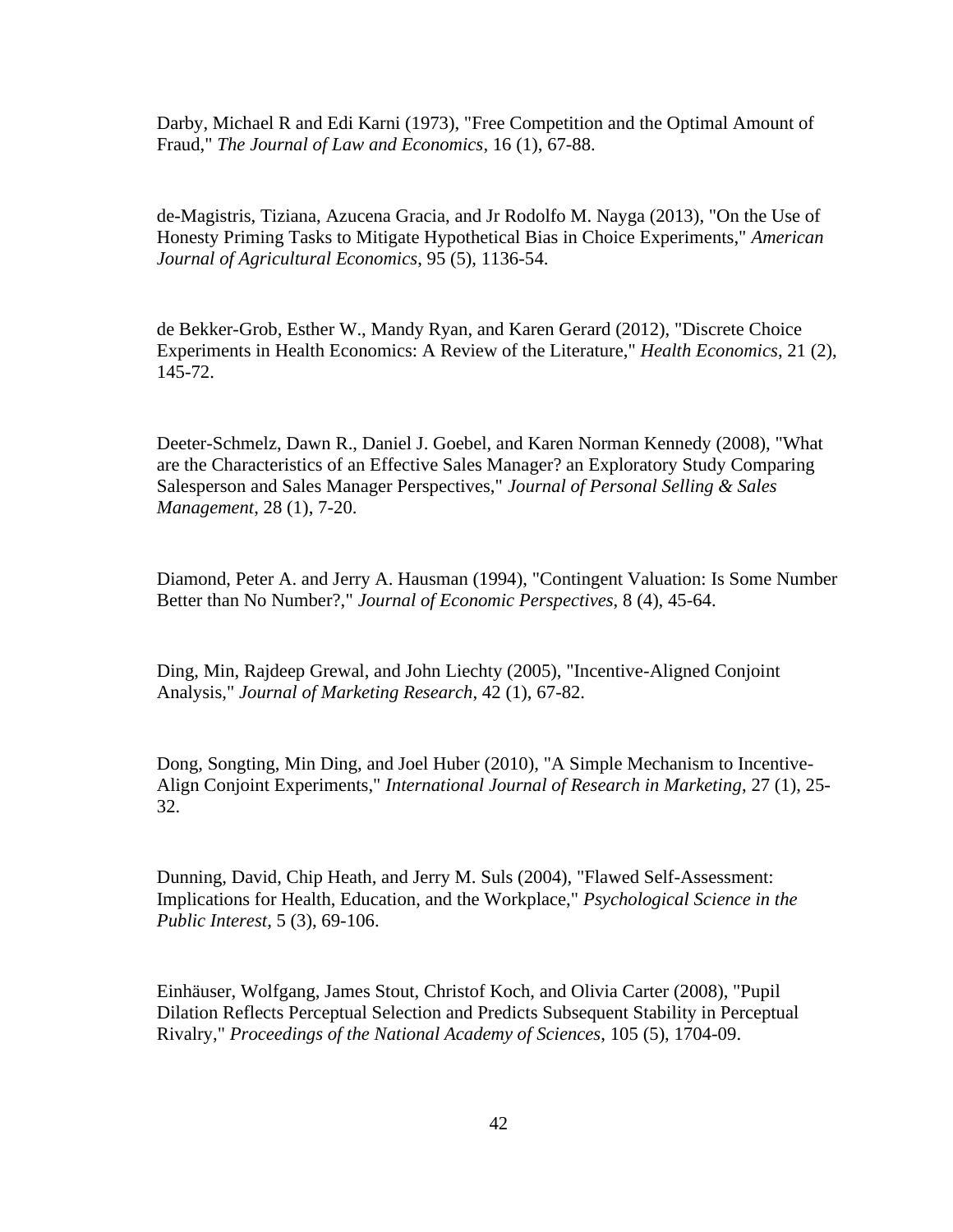Emons, Winand (1997), "Credence Goods and Fraudulent Experts," *The RAND Journal of Economics*, 28 (1), 107-19.

Feagan, Robert B and David Morris (2009), "Consumer Quest for Embeddedness: A Case Study of the Brantford Farmers' Market," *International Journal of Consumer Studies*, 33 (3), 235-43.

Fifer, Simon, John Rose, and Stephen Greaves (2014), "Hypothetical Bias in Stated Choice Experiments: Is It a Problem? And if so, How Do We Deal With It?," *Transportation Research Part A: Policy and Practice*, 61, 164-77.

Fischbacher, Urs and Franziska Föllmi-Heusi (2013), "Lies in Disguise - An Experimental Study on Cheating," *Journal of the European Economic Association*, 11 (3), 525-47.

Frederick, Shane (2005), "Cognitive Reflection and Decision Making," *Journal of Economic Perspectives*, 19 (4), 25-42.

Friedman, Daniel and Shyam Sunder (1994), Experimental Methods : A Primer for Economists. Cambridge, UK; New York, NY: Cambridge University Press.

Gächter, Simon and Elke Renner (2010), "The Effects of (Incentivized) Belief Elicitation in Public Goods Experiments," *Experimental Economics*, 13 (3), 364-77.

Giannakas, Konstantinos (2002), "Information Asymmetries and Consumption Decisions in Organic Food Product Markets," *Canadian Journal of Agricultural Economics*, 50 (1), 35-50.

Gilmore, William and S Altan Erdem (2008), "The Future of Online Internet Marketing: A Solution to Behavioral Marketing Using Biometrics," *Journal of Business and Economics Research*, 6 (2), 23-26.

Gino, Francesca and Cassie Mogilner (2013), "Time, Money, and Morality," *Psychological Science*, 25 (2), 414-21.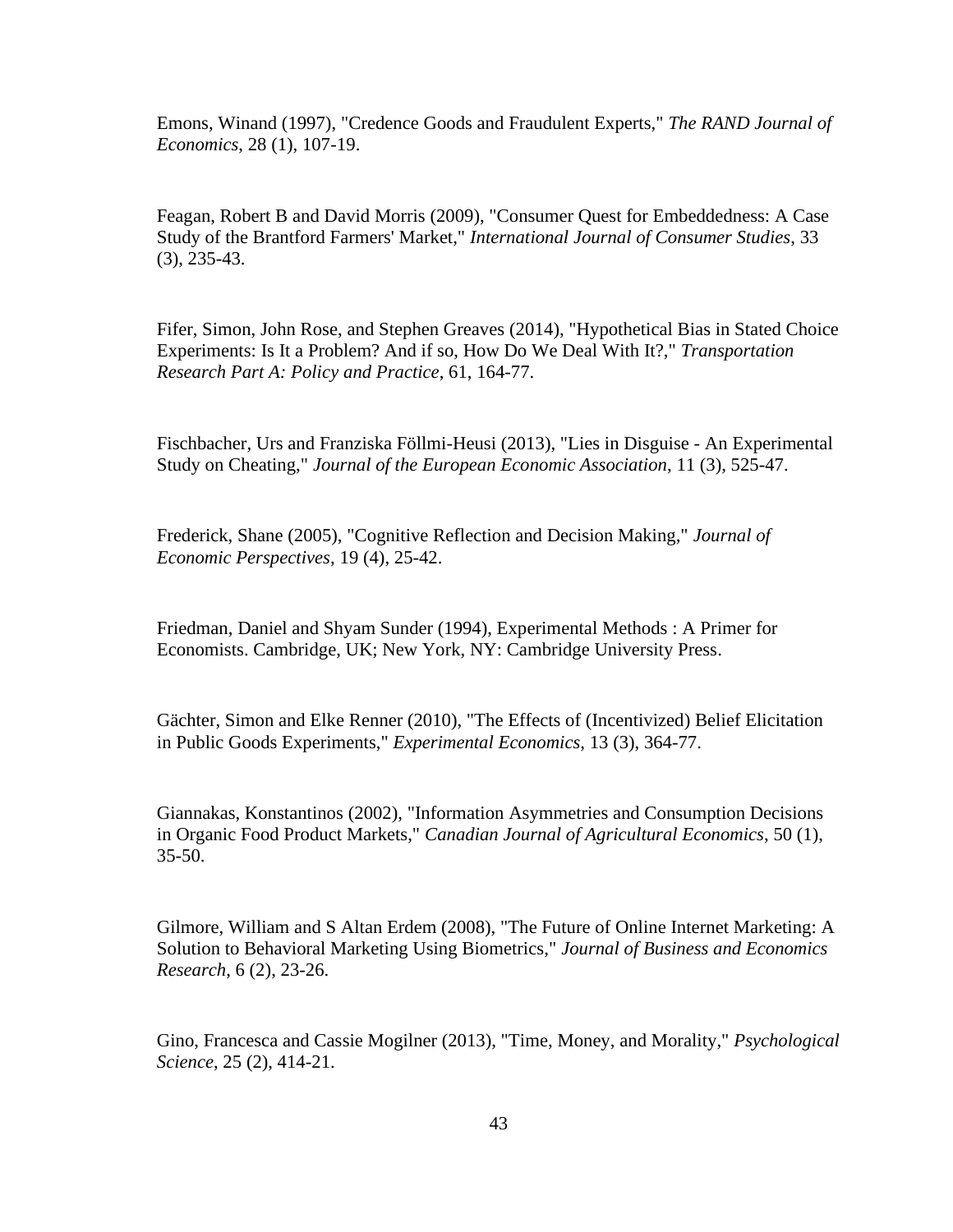Gneezy, Uri (2005), "Deception: The Role of Consequences," *American Economic Review*, 95 (1), 384-94.

Grant, Robert M. (2003), "Strategic planning in a turbulent environment: evidence from the oil majors," *Strategic Management Journal*, 24 (6), 491-517.

Grebitus, Carola and George C. Davis (2019), "Does the New Nutrition Facts Panel Help Compensate for Low Numeracy Skills? An Eye-Tracking Analysis," *Agricultural Economics*, 50 (3), 249-58.

Greene, William H. (2012), Econometric Analysis (7th ed.). Boston, MA: Prentice Hall.

Greene, William H. and David A. Hensher (2010), "Does Scale Heterogeneity Across Individuals Matter? An Empirical Assessment of Alternative Logit Models," *Transportation*, 37 (3), 413-28.

---- (2013), "Revealing Additional Dimensions of Preference Heterogeneity in a Latent Class Mixed Multinomial Logit Model," *Applied Economics*, 45 (14), 1897-902.

Grover, Joel and Matt Goldberg (2010), "False Claims, Lies Caught on Tape at Farmers Markets," in NBC Southern California.

Haghani, Milad and Majid Sarvi (2018), "Hypothetical Bias and Decision-Rule Effect in Modelling Discrete Directional Choices," *Transportation Research Part A: Policy and Practice*, 116, 361-88.

Hallagan, William (1978), "Self-Selection by Contractual Choice and the Theory of Sharecropping," *The Bell Journal of Economics*, 9 (2), 344-54.

Hensher, David A (1994), "Stated Preference Analysis of Travel Choices: The State of Practice," *Transportation*, 21 (2), 107-33.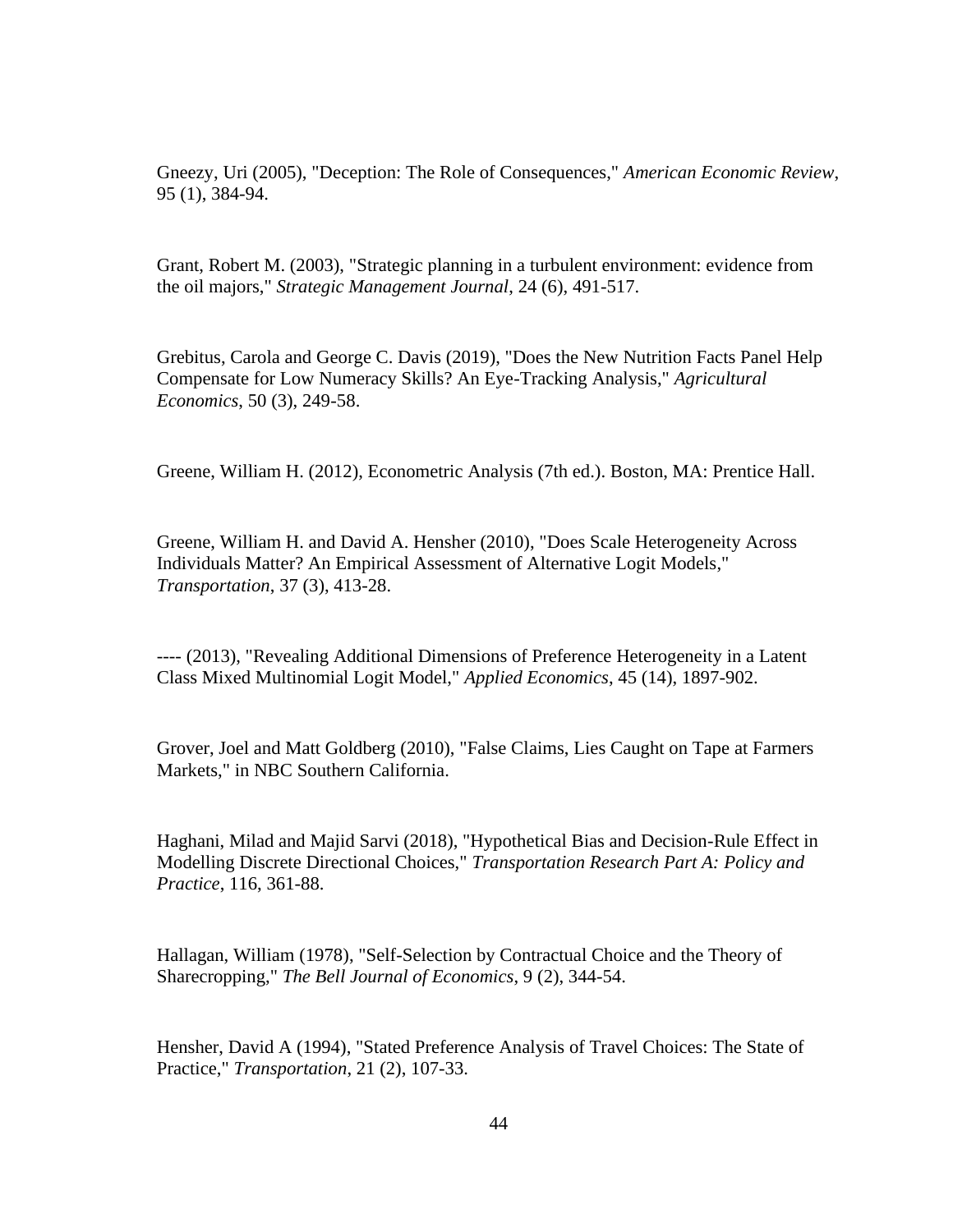Hensher, David A., John Rose, and William H. Greene (2005), "The Implications on Willingness to Pay of Respondents Ignoring Specific Attributes," *Transportation*, 32 (3), 203-22.

Hensher, David A., John M. Rose, and William H. Greene (2012), "Inferring Attribute Non-Attendance From Stated Choice Data: Implications for Willingness to Pay Estimates and a Warning for Stated Choice Experiment Design," *Transportation*, 39 (2), 235-45.

Herriges, Joseph, Catherine Kling, Chih Chen Liu, and Justin Tobias (2010), "What are the Consequences of Consequentiality?," *Journal of Environmental Economics and Management*, 59 (1), 67-81.

Hertwig, Ralph and Andreas Ortmann (2001), "Experimental Practices in Economics: A Methodological Challenge for Psychologists?," *Behavioral and Brain Sciences*, 24 (3), 383-403.

Heslin, Richard and Blair T. Johnson (1992), "Prior Involvement and Incentives to Pay Attention to Information," *Psychology and Marketing*, 9 (3), 209-19.

Hess, Stephane, David A. Hensher, and Andrew Daly (2012), "Not Bored Yet – Revisiting Respondent Fatigue in Stated Choice Experiments," *Transportation Research Part A: Policy and Practice*, 46 (3), 626-44.

Hoeks, Bert and Willem J. M. Levelt (1993), "Pupillary Dilation as a Measure of Attention: A Quantitative System Analysis," *Behavior Research Methods, Instruments, & Computers*, 25 (1), 16-26.

Hoffman, Elizabeth and Matthew L. Spitzer (1985), "Entitlements, Rights, and Fairness: An Experimental Examination of Subjects' Concepts of Distributive Justice," *The Journal of Legal Studies*, 14 (2), 259-97.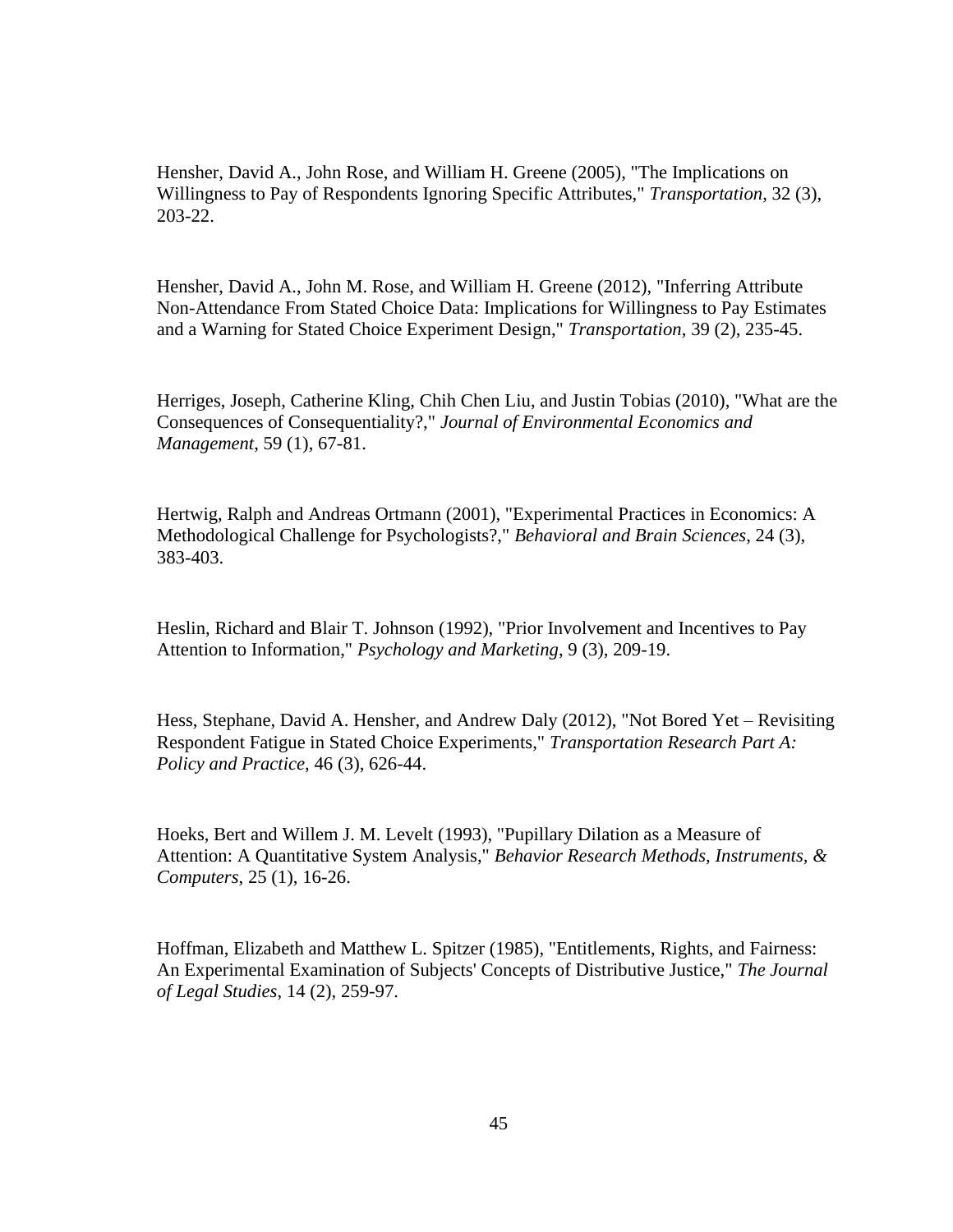Hole, Arne Risa, Julie Riise Kolstad, and Dorte Gyrd-Hansen (2013), "Inferred vs. Stated Attribute Non-Attendance in Choice Experiments: A Study of Doctors' Prescription Behaviour," *Journal of Economic Behavior and Organization*, 96, 21-31.

Hölmstrom, Bengt (1979), "Moral Hazard and Observability," *The Bell Journal of Economics*, 10 (1), 74-91.

Hoppe, Eva I. and David J. Kusterer (2011), "Behavioral Biases and Cognitive Reflection," *Economics Letters*, 110 (2), 97-100.

Houston, B. Kent and David S. Holmes (1975), "Role Playing Versus Deception: The Ability of Subjects to Simulate Self-Report and Physiological Responses," *The Journal of Social Psychology*, 96 (1), 91-98.

Hoyos, David (2010), "The State of the Art of Environmental Valuation With Discrete Choice Experiments," *Ecological Economics*, 69 (8), 1595-603.

HubSpot (2020), "The Ultimate Guide to Sales Management," 2020), [available at [https://blog.hubspot.com/sales/sales-management\]](https://blog.hubspot.com/sales/sales-management).

Hughes, Douglas E. and Jessica L. Ogilvie (2019), "When Sales Becomes Service: The Evolution of the Professional Selling Role and an Organic Model of Frontline Ambidexterity," *Journal of Service Research*, 23 (1), 22-32.

Igawa, Kazuhiro and George Kanatas (1990), "Asymmetric Information, Collateral, and Moral Hazard," *Journal of Financial and Quantitative Analysis*, 25 (4), 469-90.

iMotions (2018), "iMotions Biometric Research Platform." 6.0 ed. Copenhagen, DA: iMotions A/S.

Janssen, Ellen M., Deborah A. Marshall, A. Brett Hauber, and John F. P. Bridges (2017), "Improving the Quality of Discrete Choice Experiments in Health: How Can We Assess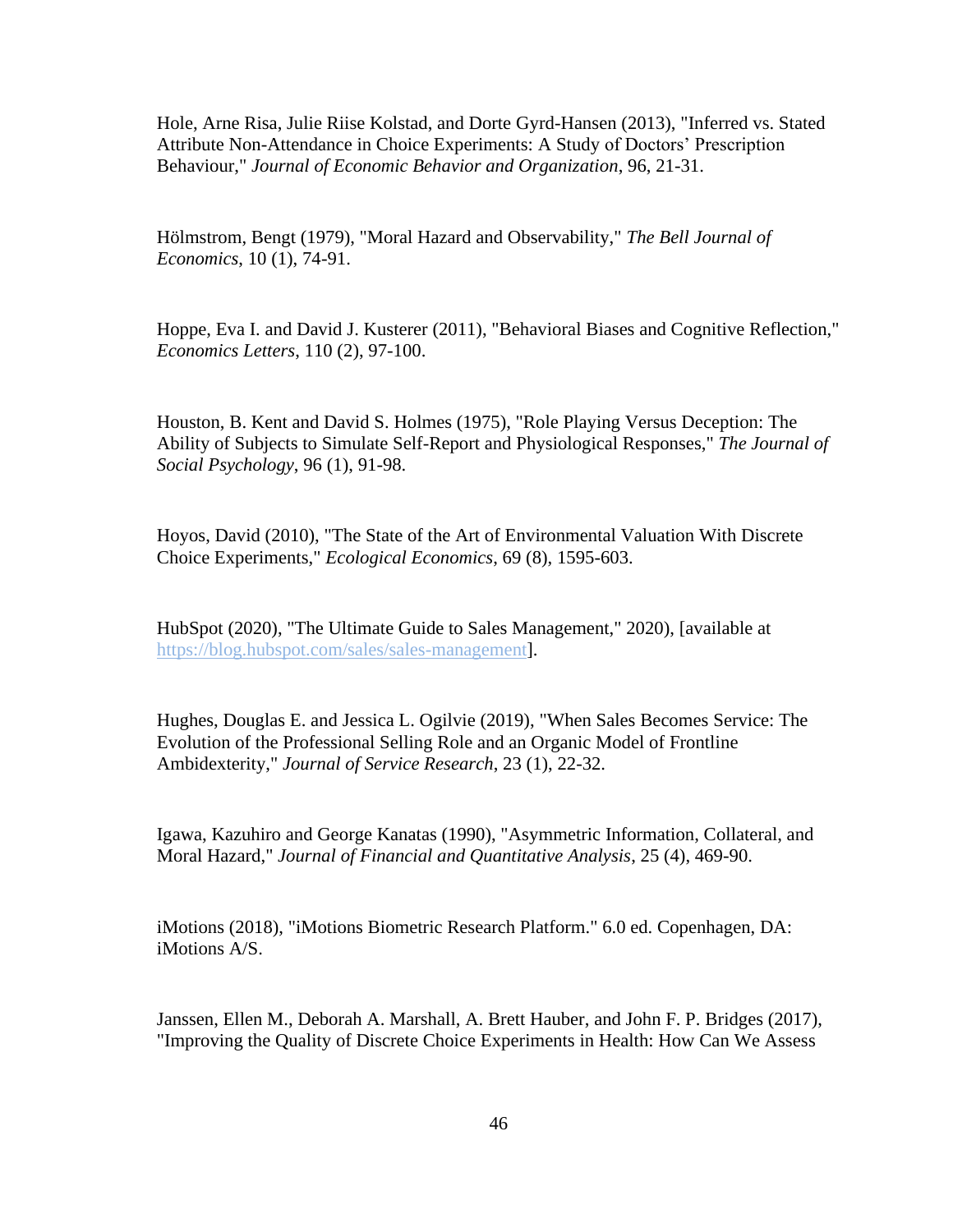Validity and Reliability?," *Expert Review of Pharmacoeconomics & Outcomes Research*, 17 (6), 531-42.

Kaplinski, Oleg and Laura Tupenaite (2011), "Review of the Multiple-Criteria Decision-Making Methods, Intelligent and Biometric Systems Applied in Modern Construction Economics," *Transformations in Business & Economics*, 10 (1), 166-81.

Karp, David (2010), "Market Watch: Farmers Market Cheating Alleged," in Los Angeles Times: Los Angeles Times.

Khushaba, Rami N., Chelsea Wise, Sarath Kodagoda, Jordan Louviere, Barbara E. Kahn, and Claudia Townsend (2013), "Consumer Neuroscience: Assessing the Brain Response to Marketing Stimuli Using Electroencephalogram (EEG) and Eye Tracking," *Expert Systems with Applications*, 40 (9), 3803-12.

Kløjgaard, Mirja Elisabeth, Mickael Bech, and Rikke Søgaard (2012), "Designing a Stated Choice Experiment: The Value of a Qualitative Process," *Journal of Choice Modelling*, 5 (2), 1-18.

Knetsch, Jack L. (1989), "The Endowment Effect and Evidence of Nonreversible Indifference Curves," *American Economic Review*, 79 (5), 1277-84.

Kouchaki, Maryam and Isaac H. Smith (2013), "The Morning Morality Effect: The Influence of Time of Day on Unethical Behavior," *Psychological Science*, 25 (1), 95-102.

Kübler, Dorothea, Wieland Müller, and Hans-Theo Normann (2008), "Job-Market Signaling and Screening: An Experimental Comparison," *Games and Economic Behavior*, 64 (1), 219-36.

Lahey, Joanna N. and Douglas Oxley (2016), "The Power of Eye Tracking in Economics Experiments," *American Economic Review*, 106 (5), 309-13.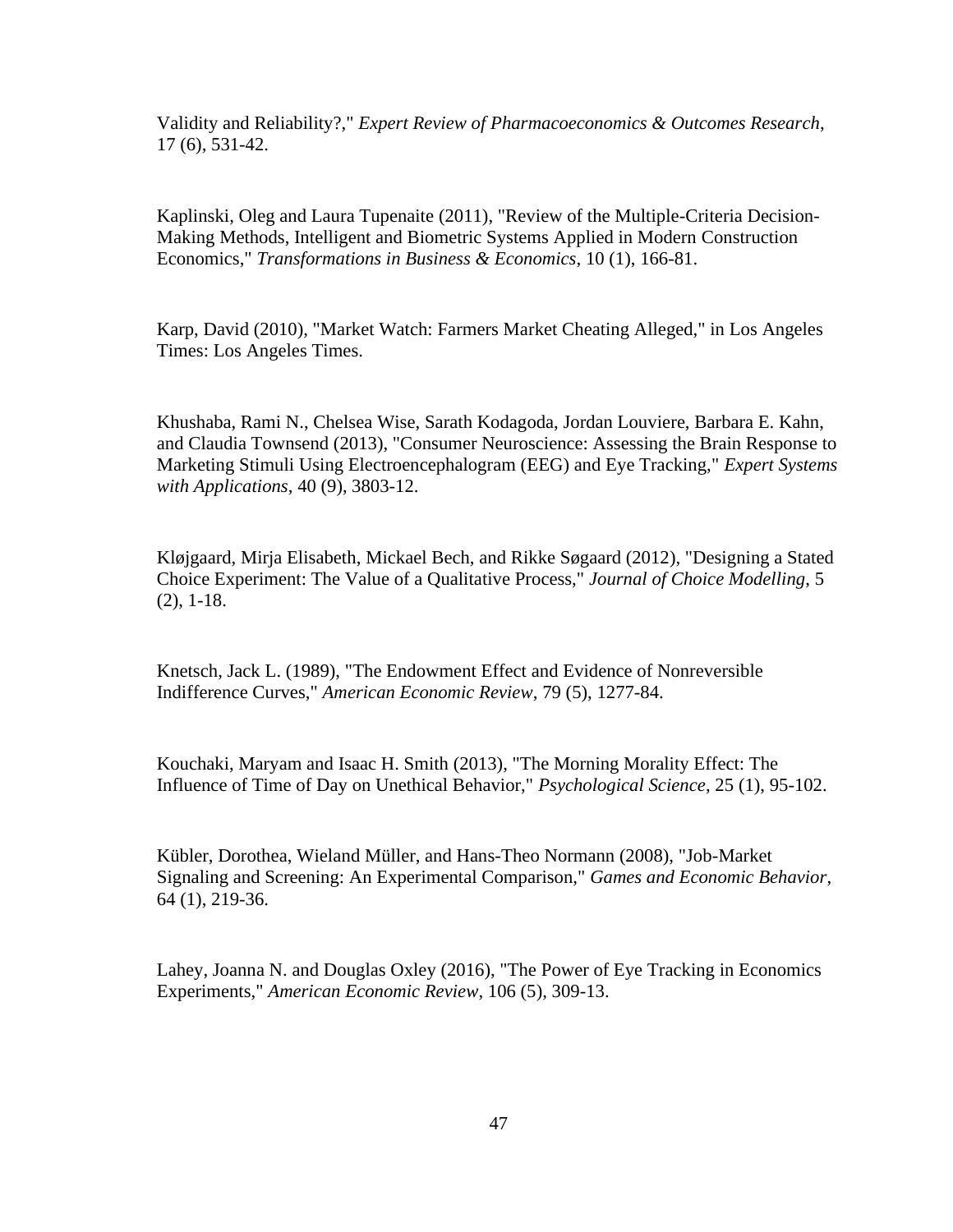Landry, Craig E. and John A. List (2007), "Using *Ex Ante* Approaches to Obtain Credible Signals for Value in Contingent Markets: Evidence from the Field," *American Journal of Agricultural Economics*, 89 (2), 420-29.

Lazari, Andreas G. and Donald A. Anderson (1994), "Designs of Discrete Choice Set Experiments for Estimating Both Attribute and Availability Cross Effects," *Journal of Marketing Research*, 31 (3), 375-83.

Leland, Hayne E. and David H. Pyle (1977), "Informational Asymmetries, Financial Structure, and Financial Intermediation," *The Journal of Finance*, 32 (2), 371-87.

Levitt, Steven D. and John A. List (2007), "What Do Laboratory Experiments Measuring Social Preferences Reveal About the Real World?," *Journal of Economic Perspectives*, 21 (2), 153-74.

Liebe, Ulf, Klaus Glenk, Marie von Meyer-Höfer, and Achim Spiller (2018), "A Web Survey Application of Real Choice Experiments," *Journal of Choice Modelling*, 33, 100- 50.

LinkedIn (2017a), "10 Reasons Why Your Industry's Next Hire Should be a Retail Manager," 2020), [available at [https://www.linkedin.com/pulse/10-reasons-why-your](https://www.linkedin.com/pulse/10-reasons-why-your-industrys-next-hire-should-retail-beth-swinney/)[industrys-next-hire-should-retail-beth-swinney/\]](https://www.linkedin.com/pulse/10-reasons-why-your-industrys-next-hire-should-retail-beth-swinney/).

---- (2017b), "Sales Management Central: A Success Hub for Sales Managers," 2020), [available at [https://business.linkedin.com/sales-solutions/sales-strategies-tips/sales](https://business.linkedin.com/sales-solutions/sales-strategies-tips/sales-management-success-sales-managers)[management-success-sales-managers\]](https://business.linkedin.com/sales-solutions/sales-strategies-tips/sales-management-success-sales-managers).

List, John A. (2001), "Do Explicit Warnings Eliminate the Hypothetical Bias in Elicitation Procedures? Evidence From Field Auctions for Sportscards," *American Economic Review*, 91 (5), 1498-507.

List, John A. and Craig A. Gallet (2001), "What Experimental Protocol Influence Disparities Between Actual and Hypothetical Stated Values?," *Environmental and Resource Economics*, 20 (3), 241-54.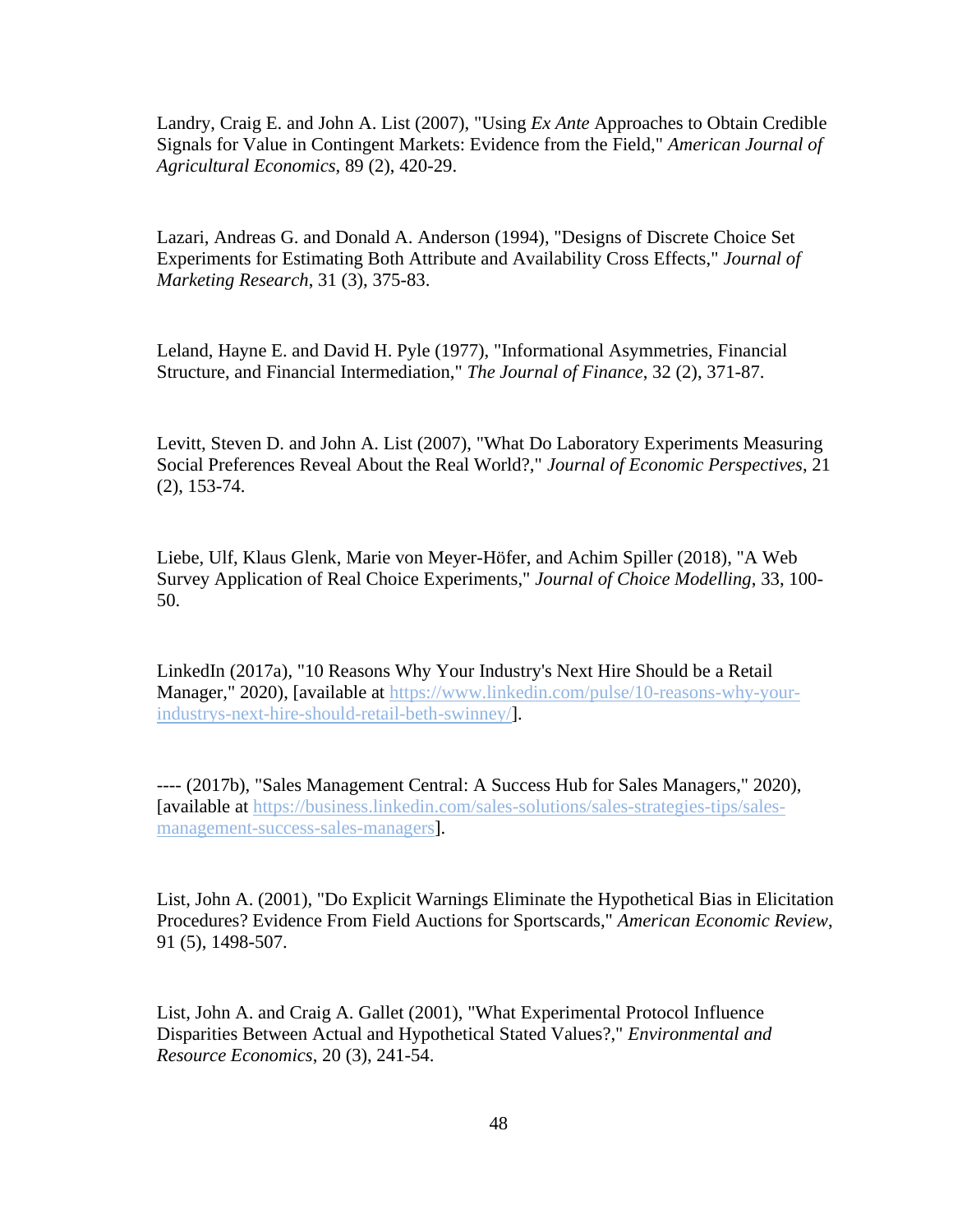Loen, Raymond O (1964), "Sales managers must manage," *Harvard Business Review*, 42 (3), 107-14.

Loomis, John B. (1996), "How Large is the Extent of the Market for Public Goods: Evidence From a Nationwide Contingent Valuation Survey," *Applied Economics*, 28 (7), 779-82.

Louviere, Jordan J. (2006), "What You Don't Know Might Hurt You: Some Unresolved Issues in the Design and Analysis of Discrete Choice Experiments," *Environmental and Resource Economics*, 34 (1), 173-88.

Lu, Hui, Tony Fowkes, and Mark Wardman (2008), "Amending the Incentive for Strategic Bias in Stated Preference Studies: Case Study in Users' Valuation of Rolling Stock," *Transportation Research Record*, 2049 (1), 128-35.

Luchini, S. and V. Watson (2014), "Are Choice Experiments Reliable? Evidence From the Lab," *Economics Letters*, 124 (1), 9-13.

Lusk, Jayson L. (2003), "Effects of Cheap Talk on Consumer Willingness-to-Pay for Golden Rice," *American Journal of Agricultural Economics*, 85 (4), 840-56.

Lusk, Jayson L. and Ted C. Schroeder (2004), "Are Choice Experiments Incentive Compatible? A Test with Quality Differentiated Beef Steaks," *American Journal of Agricultural Economics*, 86 (2), 467-82.

Mann, H. B. and D. R. Whitney (1947), "On a Test of Whether One of Two Random Variables is Stochastically Larger than the Other," *The Annals of Mathematical Statistics*, 18 (1), 50-60.

Maughan, Lizzie, Sergei Gutnikov, and Rob Stevens (2007), "Like More, Look More. Look More, Like More: The Evidence From Eye-tracking," *Journal of Brand Management*, 14 (4), 335-42.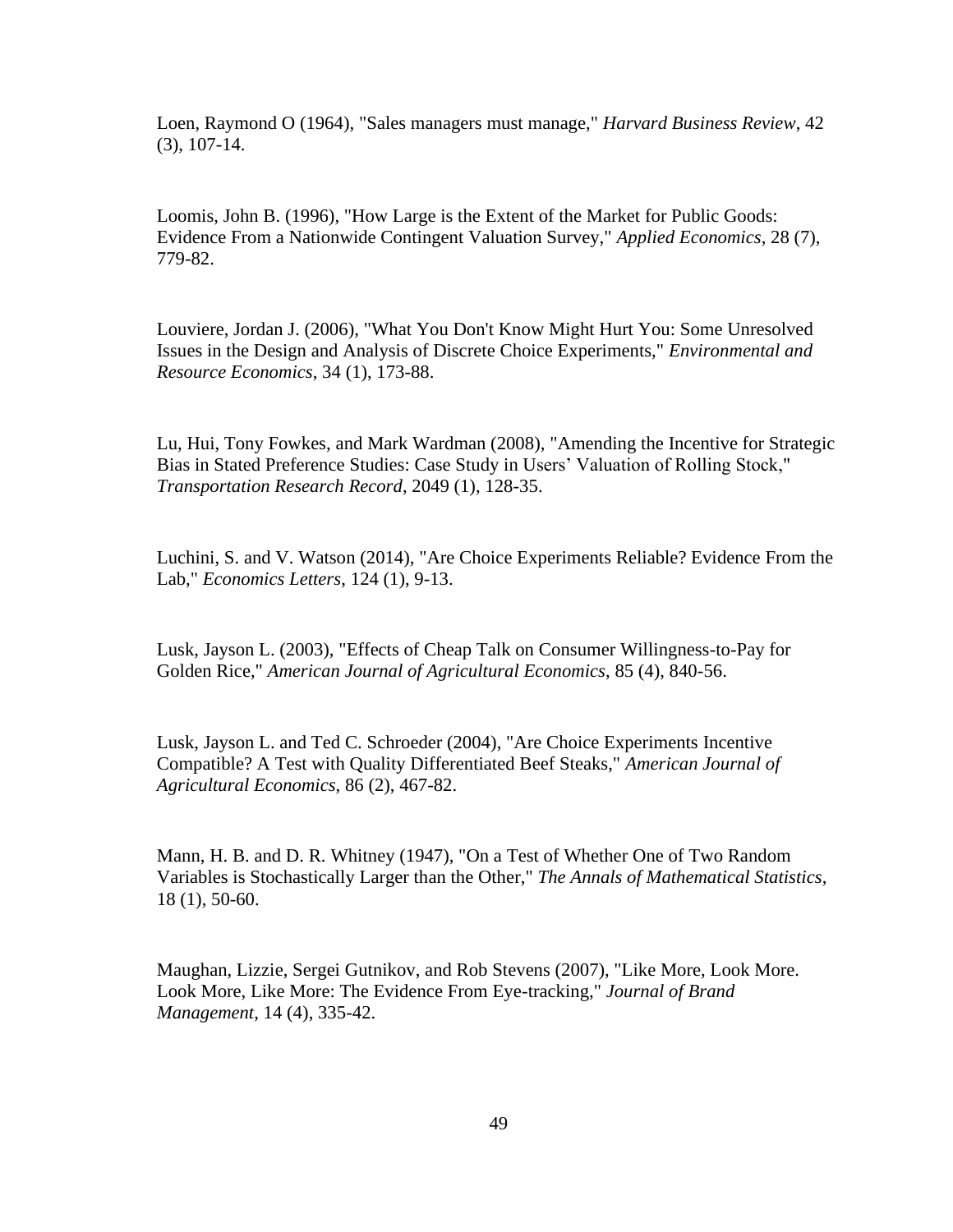Mead, Nicole L., Roy F. Baumeister, Francesca Gino, Maurice E. Schweitzer, and Dan Ariely (2009), "Too Tired to Tell the Truth: Self-control Resource Depletion and Dishonesty," *Journal of Experimental Social Psychology*, 45 (3), 594-97.

Mero, Neal P., Rebecca M. Guidice, and Steve Werner (2012), "A Field Study of the Antecedents and Performance Consequences of Perceived Accountability," *Journal of Management*, 40 (6), 1627-52.

Michaud, Celine, Daniel Llerena, and Iragael Joly (2013), "Willingness to Pay for Environmental Attributes of Non-food Agricultural Products: A Real Choice Experiment," *European Review of Agricultural Economics*, 40 (2), 313-29.

Mishra, Debi Prasad, Jan B. Heide, and Stanton G. Cort (1998), "Information Asymmetry and Levels of Agency Relationships," *Journal of Marketing Research*, 35 (3), 277-95.

Morrison, Mark (2000), "Aggregation Biases in Stated Preference Studies," *Australian Economic Papers*, 39 (2), 215-30.

Moser, Riccarda, Roberta Raffaelli, and Dawn Thilmany-McFadden (2011), "Consumer Preferences for Fruit and Vegetables with Credence-Based Attributes: A Review," *International Food and Agribusiness Management Review*, 14 (2), 121-42.

Muller, Laurent, Anne Lacroix, and Bernard Ruffieux (2019), "Environmental Labelling and Consumption Changes: A Food Choice Experiment," *Environmental and Resource Economics*, 73 (3), 871-97.

Muraven, Mark and Roy F. Baumeister (2000), "Self-regulation and Depletion of Limited Resources: Does Self-control Resemble a Muscle?," *Psychological Bulletin*, 126 (2), 247- 59.

Murphy, James J., P. Geoffrey Allen, Thomas H. Stevens, and Darryl Weatherhead (2005), "A Meta-analysis of Hypothetical Bias in Stated Preference Valuation," *Environmental and Resource Economics*, 30 (3), 313-25.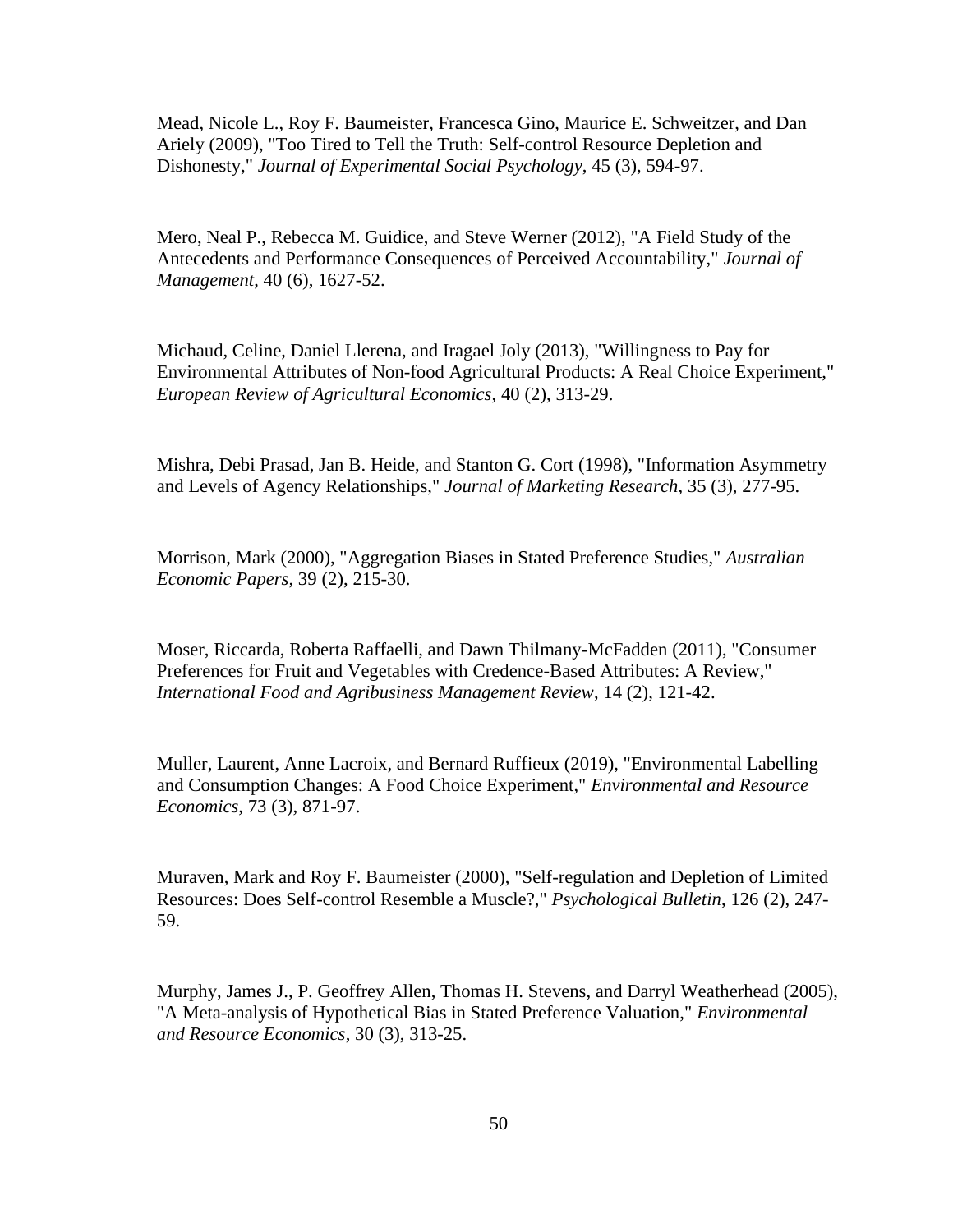Orquin, Jacob L. and Kenneth Holmqvist (2018), "Threats to the Validity of Eyemovement Research in Psychology," *Behavior Research Methods*, 50 (4), 1645-56.

Pang, Bo and Lillian Lee (2008), "Opinion Mining and Sentiment Analysis," *Foundations and Trends® in Information Retrieval*, 2 (1–2), 1-135.

Paul, J. H. Schoemaker (1982), "The Expected Utility Model: Its Variants, Purposes, Evidence and Limitations," *Journal of Economic Literature*, 20 (2), 529-63.

Pauly, Mark V. (1968), "The Economics of Moral Hazard: Comment," *American Economic Review*, 58 (3), 531-37.

Penn, Jerrod M. and Wuyang Hu (2018), "Understanding Hypothetical Bias: An Enhanced Meta-Analysis," *American Journal of Agricultural Economics*, 100 (4), 1186-206.

Pennycook, Gordon, Jonathan A. Fugelsang, and Derek J. Koehler (2015), "What Makes Us Think? A Three-Stage Dual-Process Model of Analytic Engagement," *Cognitive Psychology*, 80, 34-72.

Peters, Ellen, Daniel Västfjäll, Paul Slovic, C.K. Mertz, Ketti Mazzocco, and Stephan Dickert (2006), "Numeracy and Decision Making," *Psychological Science*, 17 (5), 407-13.

Poe, Gregory L and Christian A Vossler (2011), "Consequentiality and Contingent Values: An Emerging Paradigm," in *The International Handbook On Non‑market Environmental Valuation*, Jeff Bennett, ed. Cheltenham, UK: Edward Elgar Publishing.

Proverbio, Alice Mado, Maria Elide Vanutelli, and Roberta Adorni (2013), "Can You Catch a Liar? How Negative Emotions Affect Brain Responses when Lying or Telling the Truth," *PLOS ONE*, 8 (3), e59383.

Quaife, Matthew, Fern Terris-Prestholt, Gian Luca Di Tanna, and Peter Vickerman (2018), "How Well Do Discrete Choice Experiments Predict Health Choices? A Systematic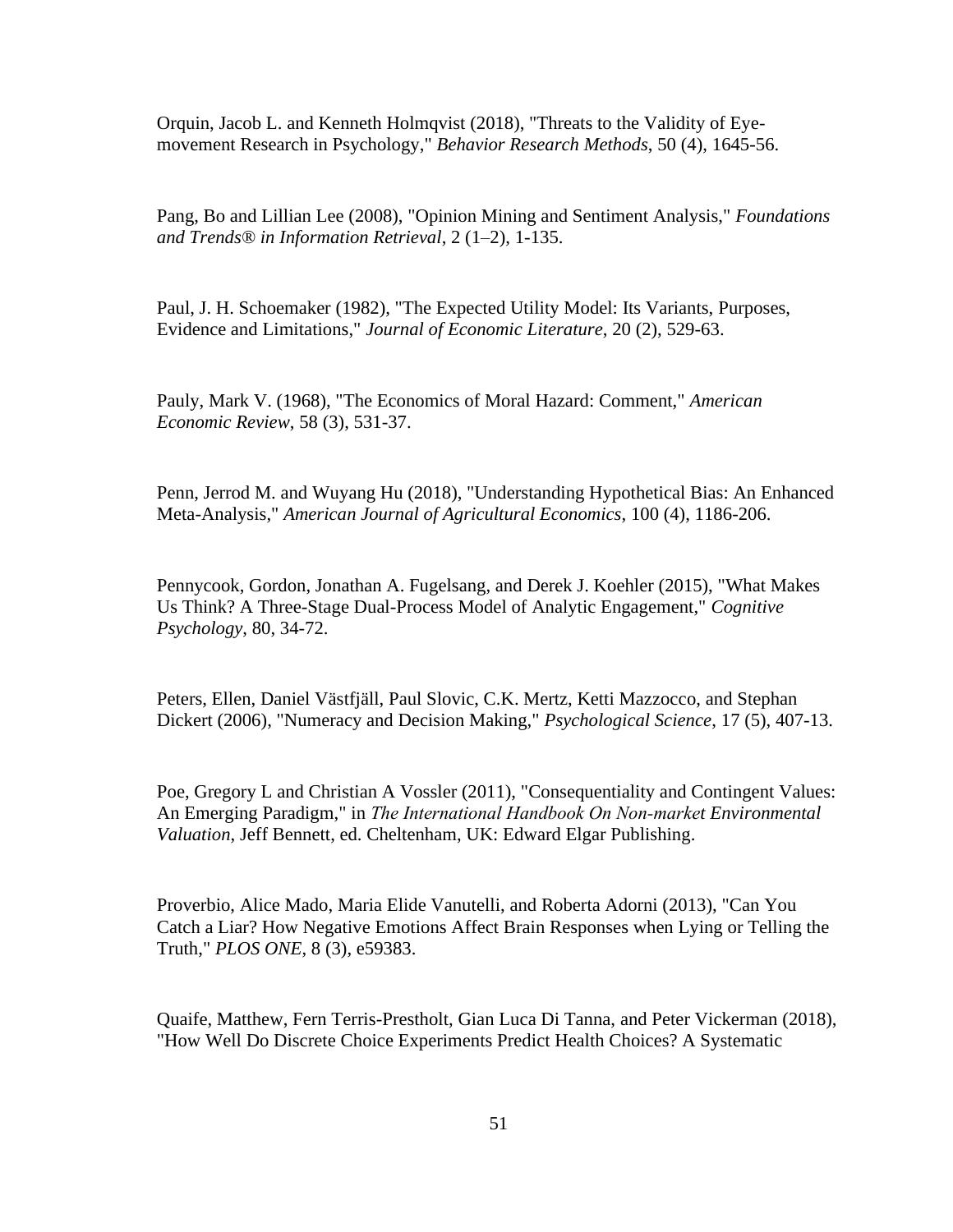Review and Meta-analysis of External Validity," *The European Journal of Health Economics*, 19 (8), 1053-66.

Raghavarao, D and JB Wiley (1986), "Testing Competing Effects Among Soft Drink Brands," in Statistical Design: Theory and Practice: Proceedings of a Conference in Honour of Walter T. Federer. Ithaca, NY: Cornell University.

Raghavarao, Damaraju and James B. Wiley (1994), "Experimental Designs for Availability Effects and Cross Effects with One Attribute," *Communications in Statistics - Theory and Methods*, 23 (6), 1835-46.

Rakotonarivo, O. Sarobidy, Marije Schaafsma, and Neal Hockley (2016), "A Systematic Review of the Reliability and Validity of Discrete Choice Experiments in Valuing Nonmarket Environmental Goods," *Journal of Environmental Management*, 183 (Part 1), 98- 109.

Rapp, Adam A., J. Andrew Petersen, Douglas E. Hughes, and Jessica L. Ogilvie (2020), "When time is sales: the impact of sales manager time allocation decisions on sales team performance," *Journal of Personal Selling & Sales Management*, 40 (2), 132-48.

Rasch, Carsten, Jordan J Louviere, and Thorsten Teichert (2015), "Using Facial EMG and Eye Tracking to Study Integral Affect in Discrete Choice Experiments," *Journal of Choice Modelling*, 14, 32-47.

Rayo, Luis (2007), "Relational Incentives and Moral Hazard in Teams," *The Review of Economic Studies*, 74 (3), 937-63.

Reutskaja, Elena, Rosemarie Nagel, Colin F. Camerer, and Antonio Rangel (2011), "Search Dynamics in Consumer Choice under Time Pressure: An Eye Tracking Study," *American Economic Review*, 101 (2), 900-26.

Robinson, Peter (1998), "Literacy, Numeracy and Economic Performance," *New Political Economy*, 3 (1), 143-49.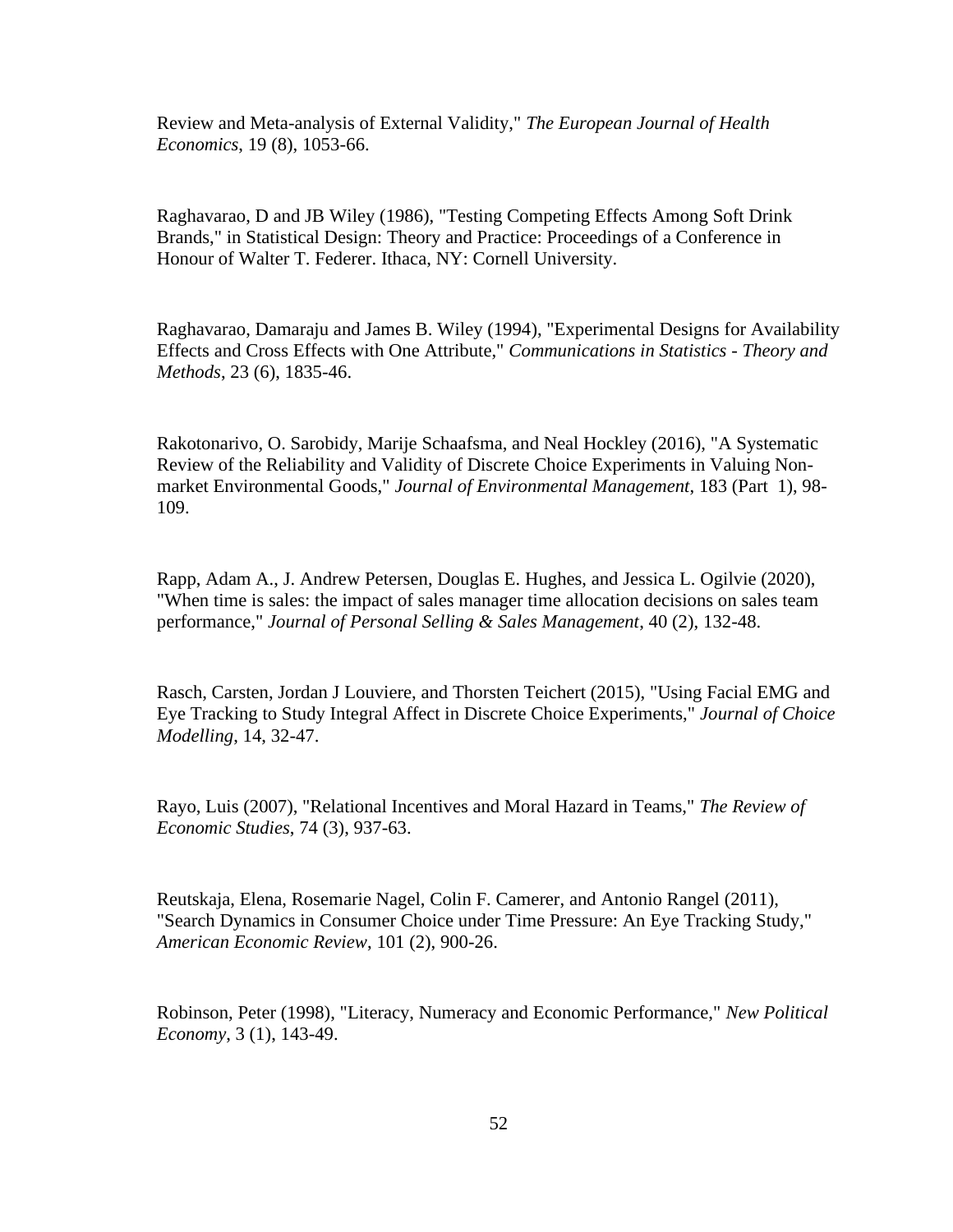Rose, John M. and David A. Hensher (2006), "Handling Individual Specific Availability of Alternatives in Stated Choice Experiments," in *Travel Survey Methods*, Peter Stopher and Cheryl Stecher, eds. Bingley, UK: Emerald Group Publishing Limited.

Rothschild, Michael and Joseph Stiglitz (1978), "Equilibrium in Competitive Insurance Markets: An Essay on the Economics of Imperfect Information," in *Uncertainty in Economics*, Peter Diamond and Michael Rothschild, eds. New York, NY: Academic Press.

Sælensminde, Kjartan (2002), "The Impact of Choice Inconsistencies in Stated Choice Studies," *Environmental and Resource Economics*, 23 (4), 403-20.

Saha, Atanu and Graham Poole (2000), "The Economics of Crime and Punishment: An Analysis of Optimal Penalty," *Economics Letters*, 68 (2), 191-96.

Samuelson, Paul A. (1952), "Probability, Utility, and the Independence Axiom," *Econometrica*, 20 (4), 670-78.

Scarpa, Riccardo, Raffaele Zanoli, Viola Bruschi, and Simona Naspetti (2013), "Inferred and Stated Attribute Non-attendance in Food Choice Experiments," *American Journal of Agricultural Economics*, 95 (1), 165-80.

Schmitz, Christian and Shankar Ganesan (2014), "Managing Customer and Organizational Complexity in Sales Organizations," *Journal of Marketing*, 78 (6), 59-77.

Schwartz, L. M., S. Woloshin, W. C. Black, and H. Welch (1997), "The Role of Numeracy in Understanding the Benefit of Screening Mammography," *Annals of Internal Medicine*, 127 (11), 966-72.

Segal, Uzi (1990), "Two-Stage Lotteries without the Reduction Axiom," *Econometrica*, 58 (2), 349-77.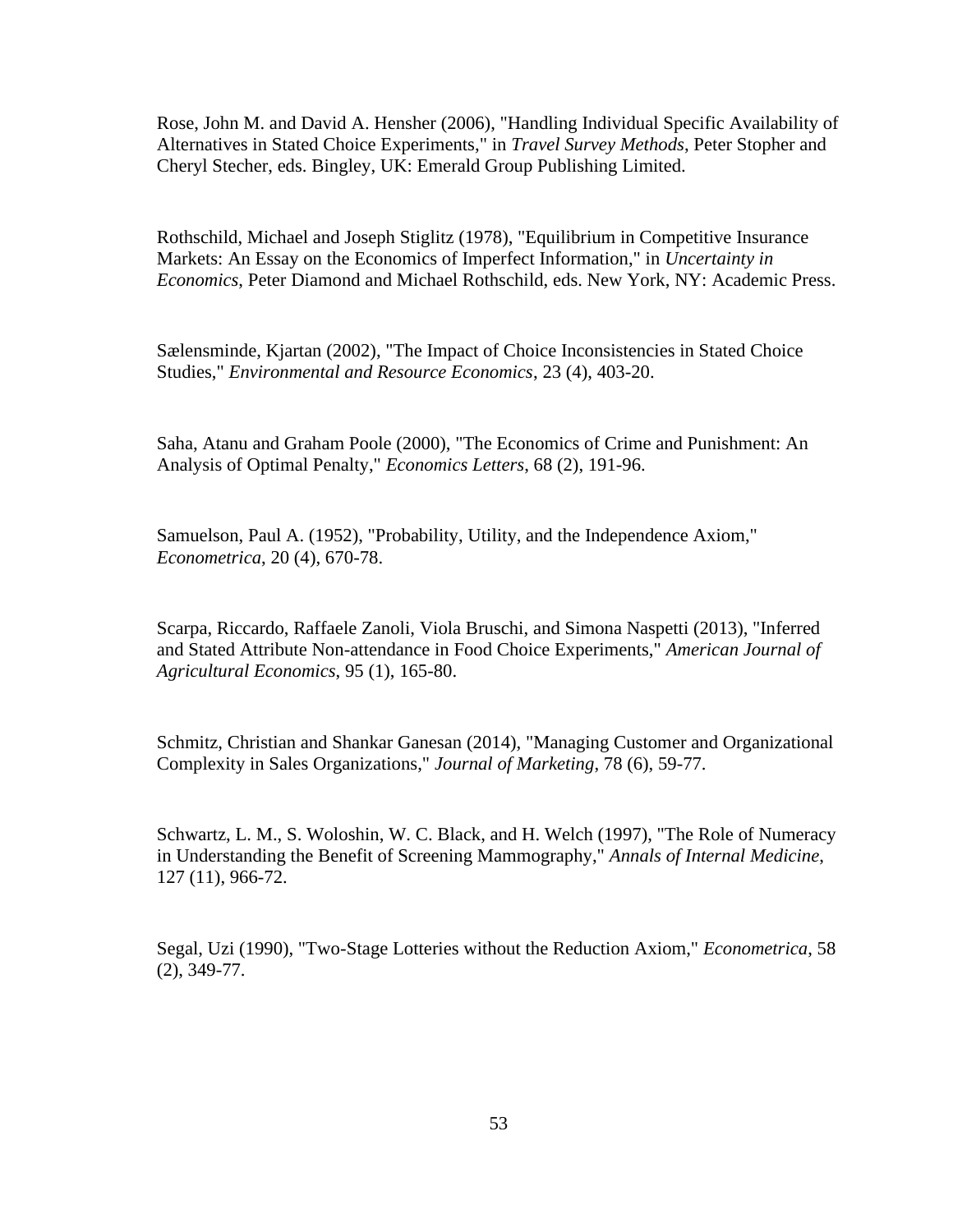Shi, Savannah Wei, Michel Wedel, and FGM Pieters (2013), "Information Acquisition During Online Decision Making: A Model-Based Exploration Using Eye-tracking Data," *Management Science*, 59 (5), 1009-26.

Shu, Lisa L., Francesca Gino, and Max H. Bazerman (2011), "Dishonest Deed, Clear Conscience: When Cheating Leads to Moral Disengagement and Motivated Forgetting," *Personality and Social Psychology Bulletin*, 37 (3), 330-49.

Silva, Andres, Rodolfo M. Nayga, Benjamin L. Campbell, and John L. Park (2011), "Revisiting Cheap Talk with New Evidence from a Field Experiment," *Journal of Agricultural and Resource Economics*, 36 (2), 280-91.

Small, Dana M., Darren Gitelman, Katharine Simmons, Suzanne M. Bloise, Todd Parrish, and M. Marsel Mesulam (2005), "Monetary Incentives Enhance Processing in Brain Regions Mediating Top-down Control of Attention," *Cerebral Cortex*, 15 (12), 1855-65.

Smith, Vernon L. (1976), "Experimental Economics: Induced Value Theory," *American Economic Review*, 66 (2), 274-79.

Smith, Vernon L. and James M. Walker (1993), "Monetary Rewards and Decision Cost in Experimental Economics," *Economic Inquiry*, 31 (2), 245-61.

Spence, Michael (1973), "Job Market Signaling," *The Quarterly Journal of Economics*, 87 (3), 355-74.

StataCorp (2015), "Stata." 14 ed. College Station, TX: StataCorp LP.

Svensson, Elisabeth (2000), "Comparison of the Quality of Assessments Using Continuous and Discrete Ordinal Rating Scales," *Biometrical Journal*, 42 (4), 417-34.

Taylor, Laura O., Michael McKee, Susan K. Laury, and Ronald G. Cummings (2001), "Induced-value Tests of the Referendum Voting Mechanism," *Economics Letters*, 71 (1), 61-65.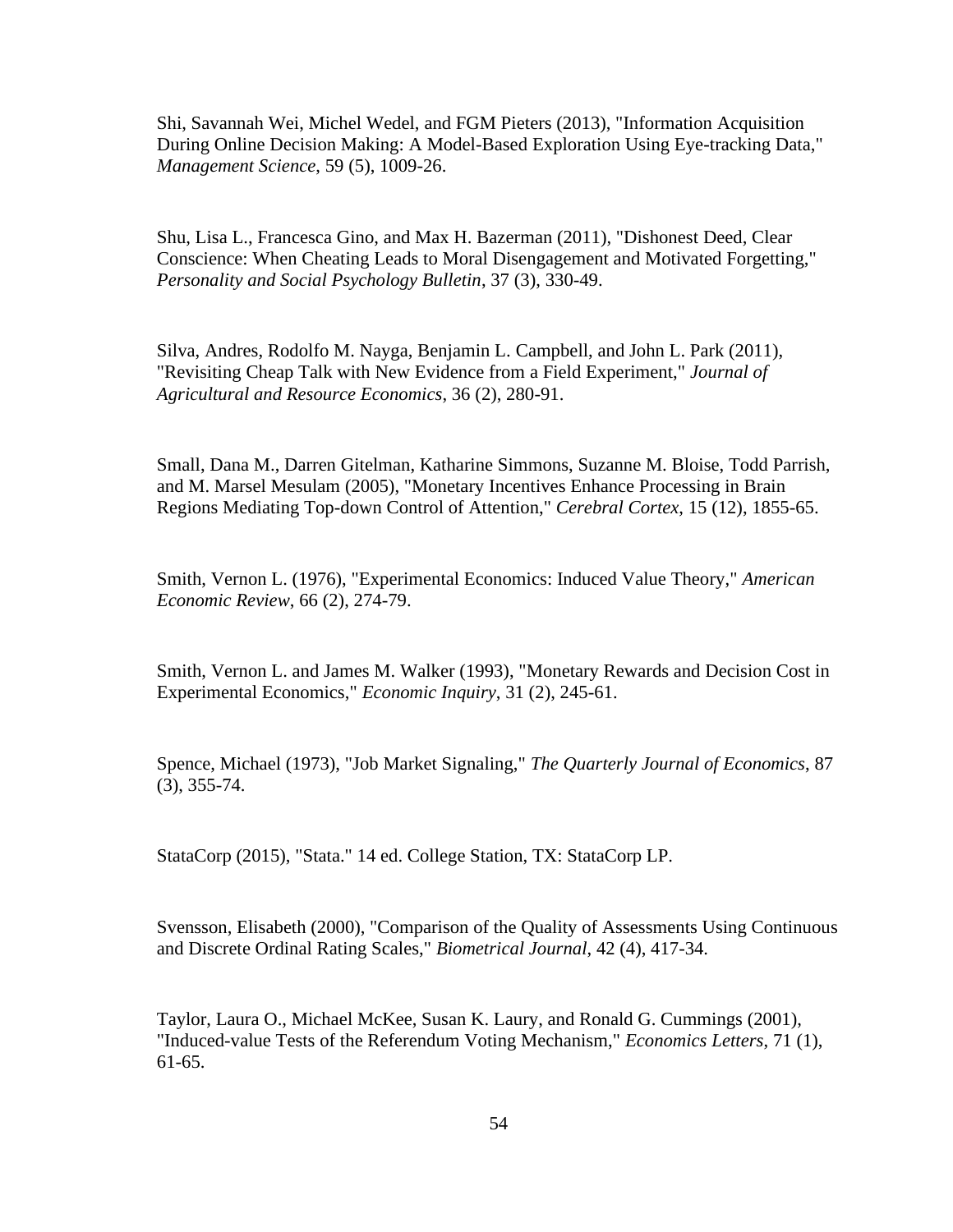Thaler, Richard H and Cass R Sunstein (2008), Nudge: Improving Decisions About Health, Wealth, and Happiness. New Haven, CT: Yale University Press.

TobiiAB (2015), "Tobii Studio User Manual & Referene Guide." v3.4.3 ed. Stockholm, SW: TobiiPro.

Toplak, Maggie E., Richard F. West, and Keith E. Stanovich (2011), "The Cognitive Reflection Test as a Predictor of Performance on Heuristics-and-biases Tasks," *Memory & Cognition*, 39 (7), 1275.

Train, Kenneth (2009), Discrete Choice Methods with Simulation (2nd ed.). New York, NY: Cambridge University Press.

Train, Kenneth and Melvyn Weeks (2005), "Discrete Choice Models in Preference Space and Willingness-to-pay Space," in *Applications of Simulation Methods in Environmental and Resource Economics*, Riccardo Scarpa and Anna Alberini, eds. Dordrecht, NL: Springer.

U.S. Census (2019), "USA QuickFacts from the US Census Bureau," U.S. Department of Commerce.

USDA-ERS (2019), "After falling in the late 1990s and early 2000s, supermarkets' share of at-home food spending has stabilized," USDA-ERS (Ed.) Vol. 2019.

USDOT (2018), "Average Annual Miles per Driver by Age Group," (accessed May, 2020, 2020), [available at [https://www.fhwa.dot.gov/ohim/onh00/bar8.htm\]](https://www.fhwa.dot.gov/ohim/onh00/bar8.htm).

Van Rossum, Guido and Fred L Drake (2011), The python language reference manual: Network Theory Ltd.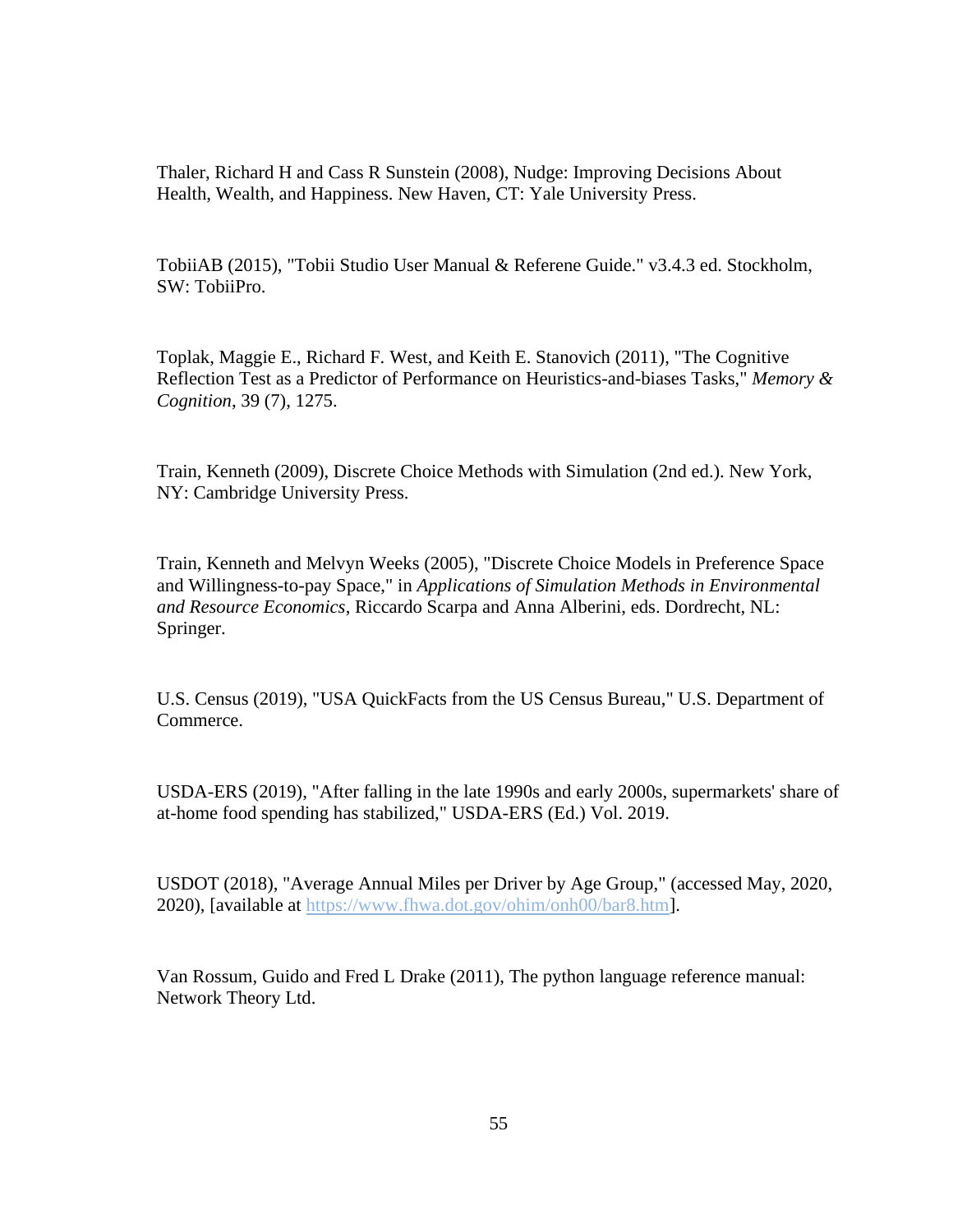Vossler, Christian A., Maurice Doyon, and Daniel Rondeau (2012), "Truth in Consequentiality: Theory and Field Evidence on Discrete Choice Experiments," *American Economic Journal: Microeconomics*, 4 (4), 145-71.

Vossler, Christian A. and Mary F. Evans (2009), "Bridging the Gap Between the Field and the Lab: Environmental Goods, Policy Maker Input, and Consequentiality," *Journal of Environmental Economics and Management*, 58 (3), 338-45.

Vossler, Christian A. and Michael McKee (2006), "Induced-Value Tests of Contingent Valuation Elicitation Mechanisms," *Environmental and Resource Economics*, 35 (2), 137- 68.

Vossler, Christian A. and Sharon B. Watson (2013), "Understanding the Consequences of Consequentiality: Testing the Validity of Stated Preferences in the Field," *Journal of Economic Behavior and Organization*, 86, 137-47.

Wang, Joseph Taoyi, Michael Spezio, and Colin F. Camerer (2010), "Pinocchio's Pupil: Using Eyetracking and Pupil Dilation to Understand Truth Telling and Deception in Sender-Receiver Games," *American Economic Review*, 100 (3), 984-1007.

Weller, Joshua A., Nathan F. Dieckmann, Martin Tusler, C. K. Mertz, William J. Burns, and Ellen Peters (2013), "Development and Testing of an Abbreviated Numeracy Scale: A Rasch Analysis Approach," *Journal of Behavioral Decision Making*, 26 (2), 198-212.

Wieseke, Jan, Michael Ahearne, Son K. Lam, and Rolf van Dick (2009), "The Role of Leaders in Internal Marketing," *Journal of Marketing*, 73 (2), 123-45.

Yang, Liu, Olivier Toubia, and Martijn G. de Jong (2018), "Attention, Information Processing and Choice in Incentive-Aligned Choice Experiments," *Journal of Marketing Research*, 55 (6), 783-800.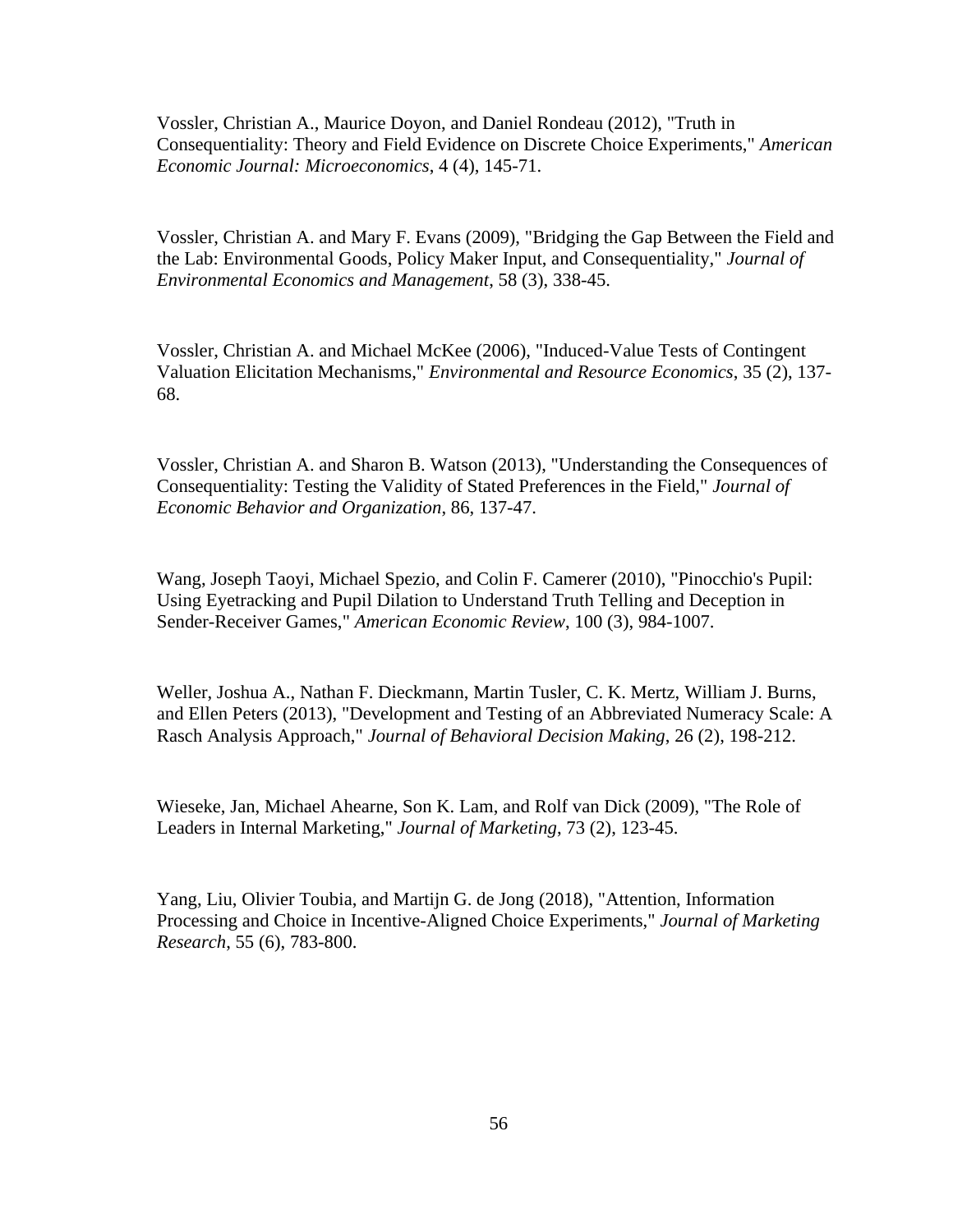### VITA

# **EDUCATION**

- Ph.D. Managerial Economics, Texas A&M University. Graduated December 2020.
- M. Sc. Agricultural Economics, Texas A&M University. Graduated May 2015.
- Green Belt Six-Sigma Process Management, PMI Institute. Graduated August 2009.
- B.Sc. Agronomy & Food Science, Zamorano. Graduated December 2002.

#### **PROFESSIONAL EXPERIENCE:**

- Maersk Line (Mexico) Trade Manager for Asia-Latin America
- Maersk Line (Nicaragua) Senior Officer
- Maersk Line (Honduras) Business development North Region
- USAID (Honduras) Monitoring and evaluation specialist north region
- CADECA (Honduras) Breeder farm manager

#### **ACADEMIC AWARDS AND RECOGNITIONS**

 Doctoral Student Research Award, Department of Marketing and Supply Chain, Gatton College of Business and Economics, University of Kentucky

- AMA-Sheth Foundation Doctoral Consortium Fellow
- Second place Three Minute Thesis, University of Kentucky

 First Place Lightning Research Annual Symposium for Agricultural and Applied Economics Research, Texas A&M University

- Best Master's Thesis Award, Southern Agricultural Economics Association
- Highest admission score from Honduras applicants to Zamorano